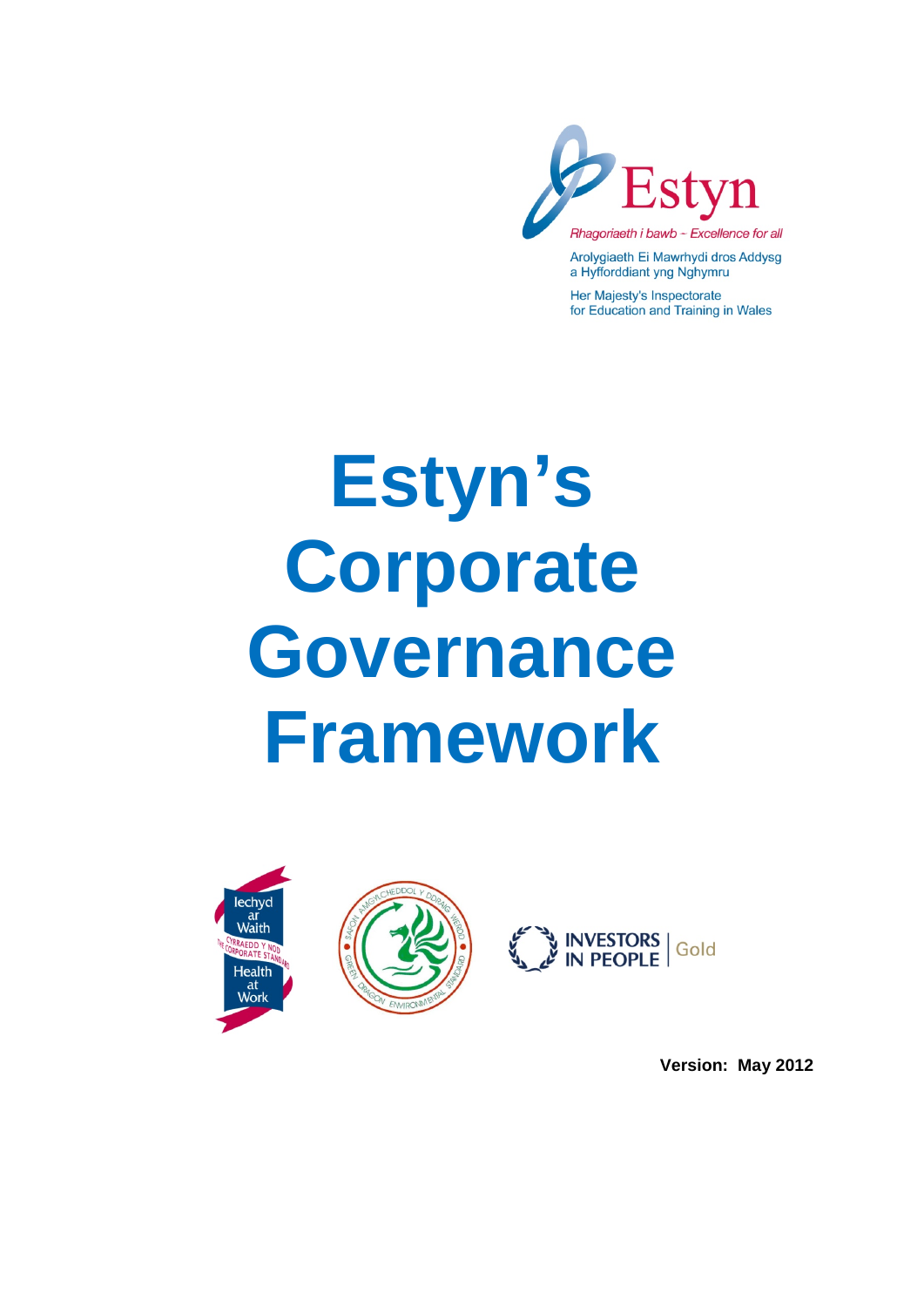## **Contents**

| <b>Foreword</b>                                                                          |                                                                                                                                                                                                 | 1                          |
|------------------------------------------------------------------------------------------|-------------------------------------------------------------------------------------------------------------------------------------------------------------------------------------------------|----------------------------|
| <b>Statutory Framework</b>                                                               |                                                                                                                                                                                                 | 1                          |
| <b>Functions of Estyn</b>                                                                |                                                                                                                                                                                                 | 1                          |
|                                                                                          | <b>Responsibilities and accountability</b>                                                                                                                                                      | $\mathbf{3}$               |
| <b>Strategy Board</b><br><b>Executive Board</b>                                          | Her Majesty's Chief Inspector                                                                                                                                                                   | 3<br>$\overline{4}$<br>8   |
|                                                                                          | <b>Planning, budgeting and control</b>                                                                                                                                                          | 10                         |
| <b>Audit Committee</b>                                                                   | The Annual Plan and budget setting process<br>Internal audit and other forms of assurance                                                                                                       | 10<br>11<br>11             |
| <b>External accountability</b>                                                           |                                                                                                                                                                                                 | 12                         |
| <b>Statement of Accounts</b><br><b>HMCI's Annual Report</b><br>Table of responsibilities | External audit and value for money examinations<br><b>Annual Report and Accounts</b>                                                                                                            | 12<br>12<br>12<br>12<br>13 |
| <b>Annex A:</b>                                                                          | <b>Audit Committee and Remuneration Committee terms of</b><br>reference                                                                                                                         |                            |
| <b>Annex B:</b>                                                                          | <b>Strategy Board, Audit Committee and Remuneration</b><br>Committee – appointments, membership, register of<br>members' interests and remuneration and expenses for<br>non-executive directors |                            |
|                                                                                          | Appendix 1: Remuneration and expenses for non-executive directors of the<br><b>Strategy Board</b>                                                                                               |                            |
|                                                                                          | Annex C: Proceedings of the Strategy Board                                                                                                                                                      |                            |
|                                                                                          | Appendix 1: Status of proceedings of the Strategy Board<br>Appendix 2: Guidance on the preparation of Strategy Board papers                                                                     |                            |
| <b>Annex D:</b>                                                                          | <b>Strategy Board development and effectiveness</b>                                                                                                                                             |                            |
|                                                                                          | Appendix 1: Criteria for the review of the effectiveness of non-executive<br>members of the Strategy Board                                                                                      |                            |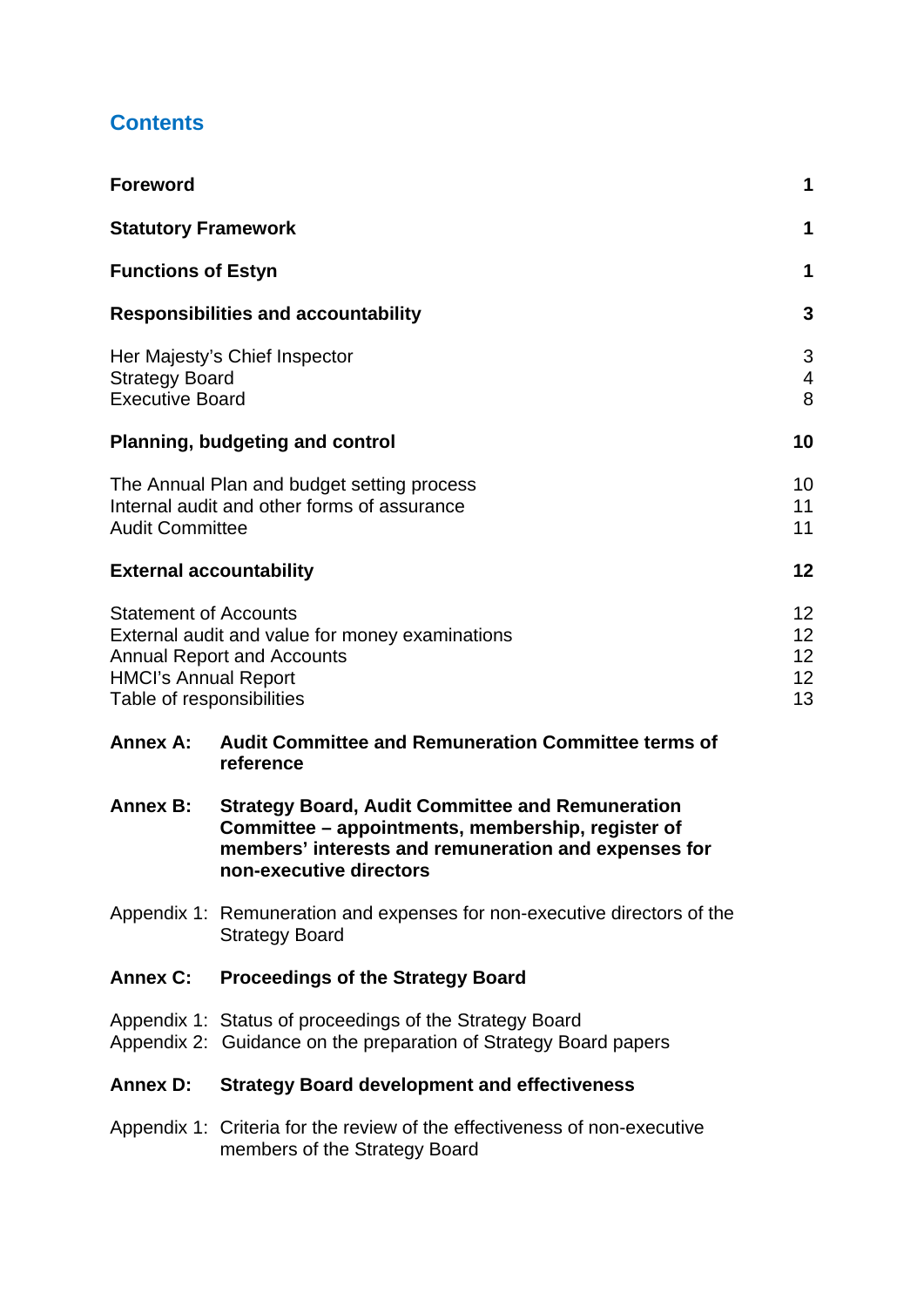#### **Annex E: Code of Conduct for the Estyn Strategy Board**

- Appendix 1: The seven principles of public life
- Appendix 2: Nine principles of public service delivery
- Appendix 3: Six principles of good governance
- Appendix 4: Estyn's rules and procedures governing registration of interests, gifts and hospitality for members of the Strategy Board and members of its committees and sub-committees
- Appendix 5: Ambassadorial protocol for non-executive members of the Strategy Board, its committees and sub-committees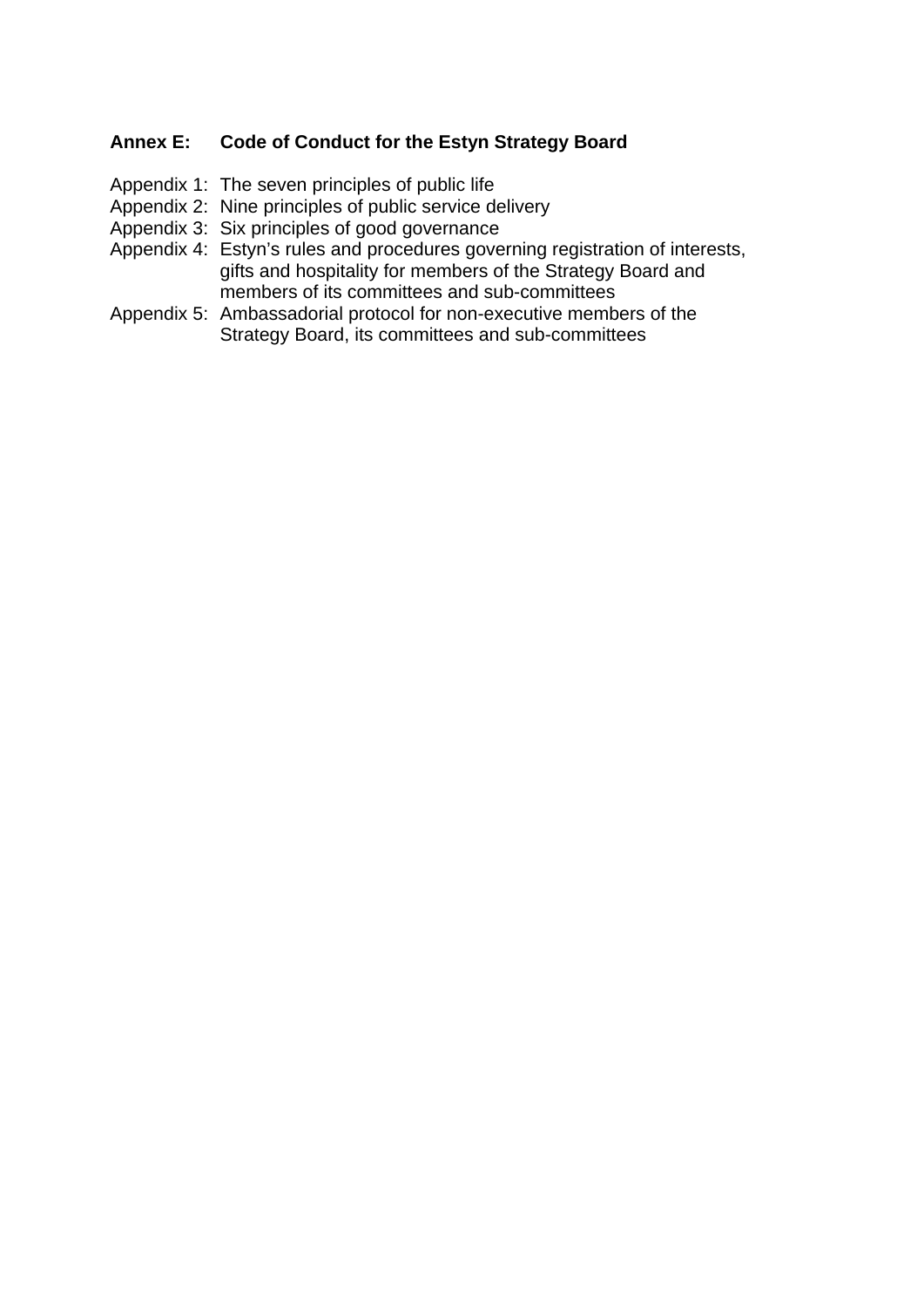## **Foreword**

- 1 This document explains the key responsibilities of Her Majesty's Chief Inspector for Education and Training in Wales (HMCI), the Strategy Board for Estyn and the Executive Board. It also articulates HMCI's and the Strategy Board's powers of delegation; the conduct expected of the Strategy Board; and the proceedings of the Strategy Board.
- 2 This first version of Estyn's Corporate Governance Framework was formally approved by the Strategy Board on 14 May 2010. It reflects the principles set out in 'Corporate Governance in Central Government Departments - code of good practice' (July 2005). It is published on Estyn's website as part of our commitment to openness and public accountability.

## **Statutory Framework**

3 The duties and powers of Estyn are drawn from those of HMCI whose position is set out in the Government of Wales Act 2006.

## **Functions of Estyn**

- 4 Estyn is the office of Her Majesty's Inspectorate for Education and Training in Wales. We are independent of, but funded by, the National Assembly for Wales.
- 5 Estyn is a non-ministerial civil service department. Estyn is responsible for inspecting and reporting on the following:
	- $\triangleright$  nursery schools and settings that are maintained by, or receive funding from, local authorities (LAs);
	- $\triangleright$  primary schools:
	- $\triangleright$  secondary schools:
	- $\triangleright$  special schools;
	- $\triangleright$  pupil referral units:
	- $\triangleright$  independent schools;
	- $\triangleright$  further education:
	- $\triangleright$  adult community learning;
	- $\triangleright$  local authority education services for children and young people
	- $\triangleright$  teacher education and training;
	- $\triangleright$  work-based learning:
	- $\triangleright$  careers companies; and
	- $\triangleright$  offender learning.
- 6 Estyn has worked increasingly in collaboration with the Inspection, Audit and Regulation (IAR) bodies in Wales over the last few years. Since 2005 Estyn has been a member of the Heads on Inspectorate Forum whose e purpose of this Forum is to foster further collaboration between IAR bodies and to inform Welsh Government policy concerning IAR.
- 7 In the spirit of the Welsh Government's 'Policy Statement on Inspection, Audit and Regulation' (2009), the IAR bodies established the Inspection Wales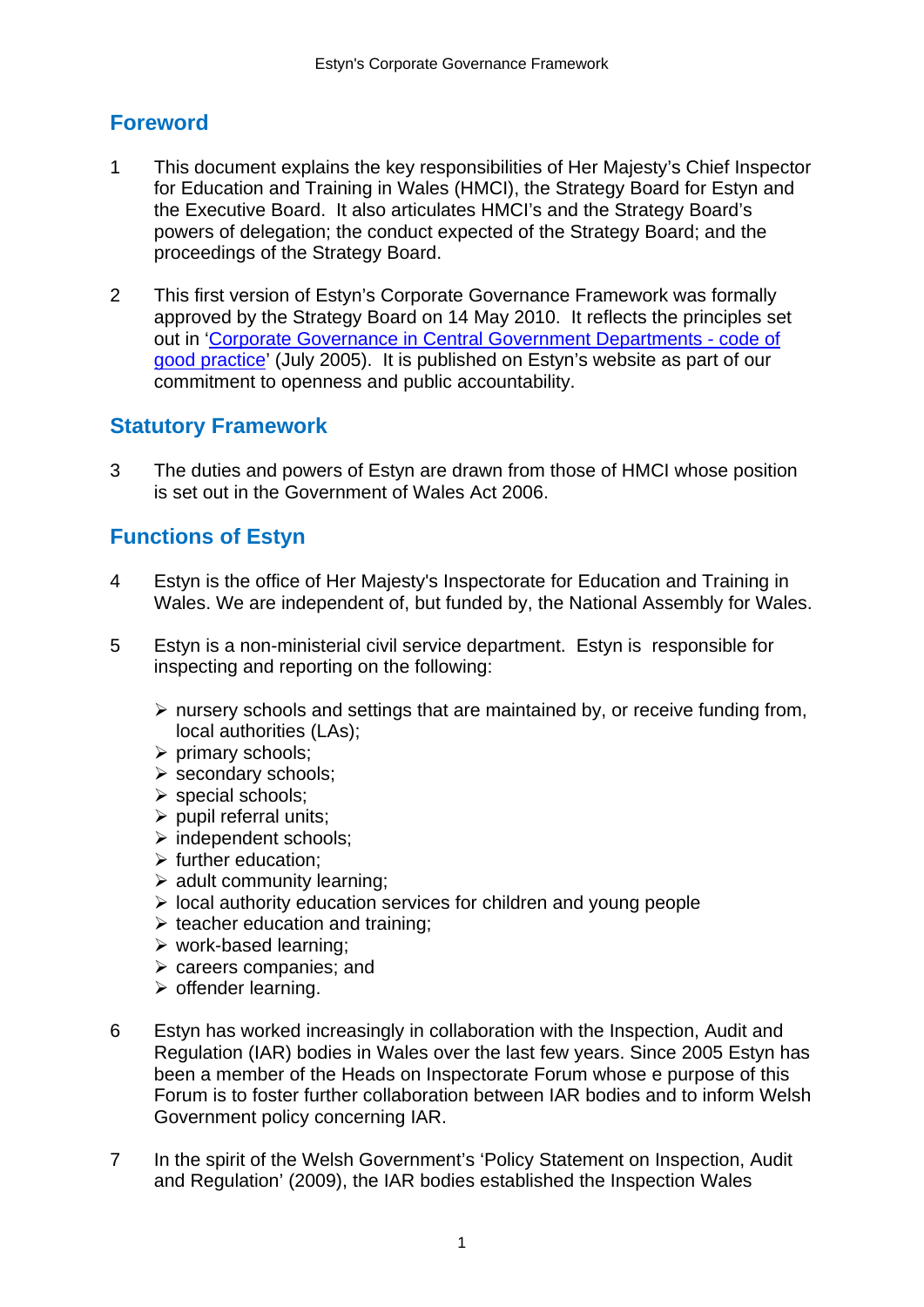secretariat to support collaborative and joint working in 2010. In the same year, the Heads of Inspectorate published a 'Strategic Agreement' which sets out five overarching objectives for the Joint Inspectorates and these, in turn, are underpinned by a range of groups and forums through which joint planning and working is delivered.

- 8 The day to day delivery of the joint programme in 2012 -13 will be managed by a programme board led by the deputies from the four IAR bodies, supported by operational working groups for specific topics as well as geographical teams consisting of the staff working within a locality.
- 9 Joint working in the recent past involving Estyn has included a joint report on Child and Adolescent Mental Health Services, a joint inspection of Local Safeguarding Children and joint inspection and investigation work about Pembrokeshire local authority.
- 10 Estyn, in partnership with Ofsted, has responsibility for inspecting learners in England who are funded by the Welsh Government and who attend independent special colleges, work-based learning courses, programmes for unemployed people and those provided through youth offending teams. In addition, Estyn inspects the education of offenders in secure estate and prisons in Wales through joint working with HMI Probation and HMI Prisons.
- 11 We contribute to the development and review of education and training policy in Wales through our inspection work and remit reports, providing advice on themes agreed in the annual remit task from the Welsh Government. We also work with the Welsh Government and other major stakeholders through participation in policy working groups and in regular forums.
- 12 We will continue to promote the spread of best practice in the delivery of education and training through our programme of inspector training and best practice events. A series of sector stakeholder events will provide opportunities for the discussion of best practice at sector level, and a National Stakeholder event will enable the identification and discussion of common and overarching themes. We will also use these events to consult on the evaluation and review of inspection arrangements. In addition, we will highlight the best practice identified during inspection activity by publishing relevant case studies on the 'Best Practice' section of the Estyn website, and disseminate further information through our external newsletter.
- 13 Estyn provides a bilingual service across Wales that ensures effective engagement with all stakeholders.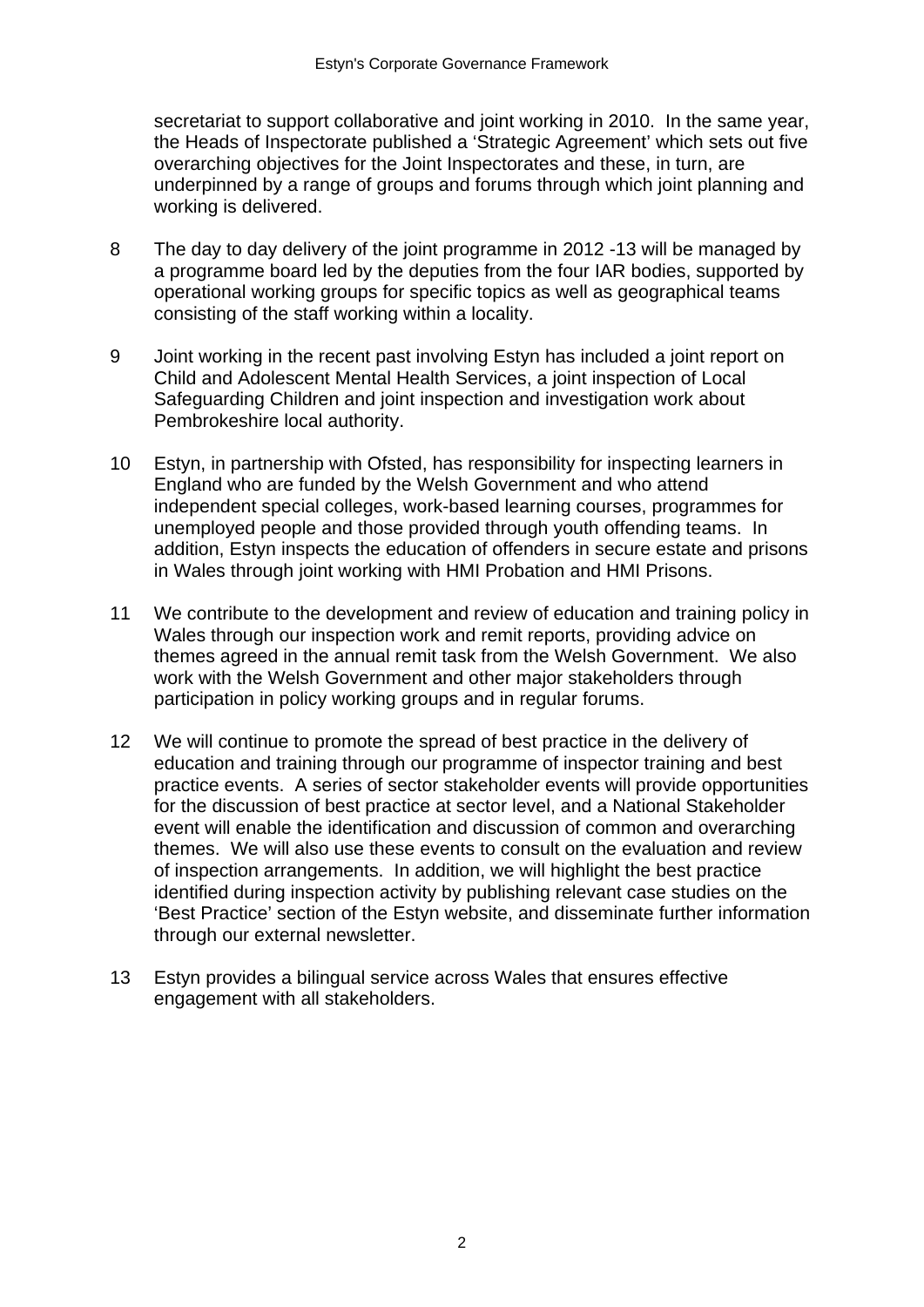## **Responsibilities and accountability**

## **Her Majesty's Chief Inspector**

#### **Role and responsibilities**

- 14 Her Majesty's Chief Inspector (HMCI) is responsible for the inspection and regulation of services within her remit.
- 15 HMCI is responsible for the overall organisation, management and staffing of Estyn and for its procedures in financial and other matters, including conduct and discipline.
- 16 HMCI is the Accounting Officer for Estyn responsible for ensuring that all resources available are used properly and provide value for money. As an Accounting Officer HMCI may be called upon to appear before the National Assembly for Wales' Public Accounts Committee. An Accounting Officer agreement is in place with the relevant additional Accounting Officer in the Welsh Government.
- 17 HMCI's statutory position is set out in the Government of Wales Act 2006 (as Chief Inspector).
- 18 HMCI has the general duty of keeping the First Minister informed about:
	- the quality of activities within HMCI's remit and (where appropriate) the standards achieved by those for whose benefit such activities are carried out;
	- improvements in the quality of such activities and in any such standards;
	- the extent to which such activities are being carried out as learner-focused activities; and
	- the efficient and effective use of resources in carrying out such activities and services.
- 19 If requested to do so by the First Minister, HMCI must provide the First Minister with information or advice on such matters relating to activities within HMCI's remit as are specified in the requests.
- 20 HMCI may at any time provide advice to the First Minister on any matter connected with activities within his or her remit, including advice relating to a particular establishment, institution or agency.
- 21 HMCI is to have other functions in connection with activities within his or her remit as may be assigned by the First Minister.
- 22 The Act also sets out requirements relating to the performance of HMCI's functions.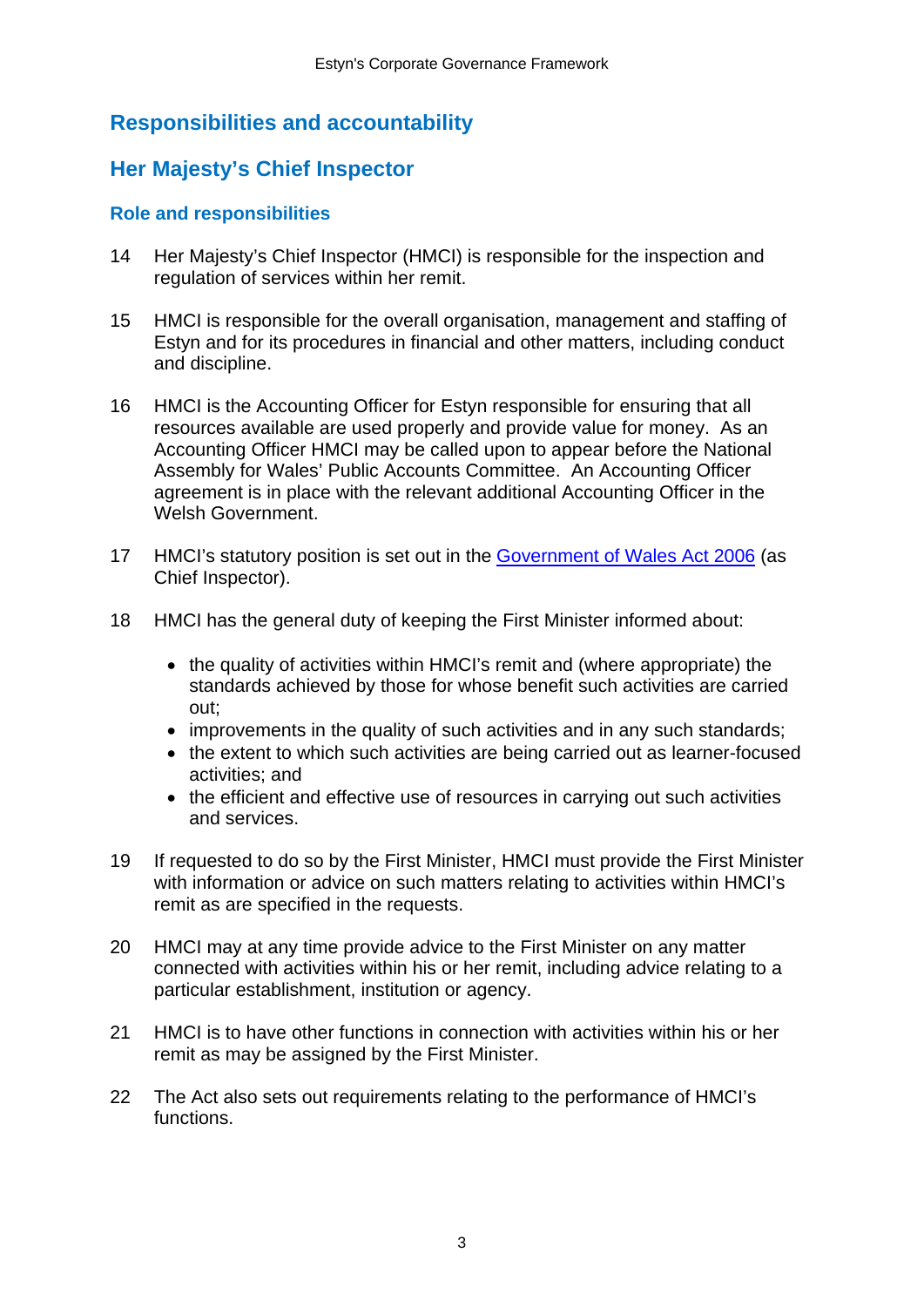- 23 HMCI is to perform his or her functions for the general purpose of encouraging:
	- the improvement of activities within HMCI's remit:
	- the carrying out of such activities as learner-focused activities; and
	- the efficient and effective use of resources in the carrying out of such activities.
- 24 HMCI must ensure that:
	- his or her functions are performed efficiently and effectively; and
	- so far as is practicable, those functions are performed in a way that responds to:
		- $\triangleright$  the needs of people for whose benefit activities within HMCI's remit are carried out; and
		- $\triangleright$  the views expressed by other relevant people about such activities.

#### **Delegation by HMCI**

- 25 HMCI may, subject to the provisions of the Act, delegate functions to any of Her Majesty's Inspectors or other members of Estyn's staff or additional inspector whom she authorises to carry out that function. HMCI must ensure that the person has the necessary qualifications, experience and skills to be able to perform the functions in an effective manner.
- 26 HMCI may delegate any inspection functions to another public authority.
- 27 Although HMCI can delegate any inspection function, any such inspection will be regarded as if carried out by HMCI and the responsibility for such inspections will remain with HMCI.

## **Strategy Board**

#### **Purpose**

28 The purpose of the Strategy Board is to establish and monitor Estyn's strategic agenda, to promote effective corporate governance and advise on Estyn's development so as to ensure its wellbeing and continued improvement as an employer and as a high-profile public service.

#### **Structure**

29 To carry out the above functions, HMCI may create such committees as she deems necessary. The membership and terms of reference of each committee will be agreed by HMCI in consultation with Strategy Board members. At present, the committees of the Strategy Board are the Estyn Audit Committee and the Remuneration Committee, the terms of reference for which are at **Annex A**.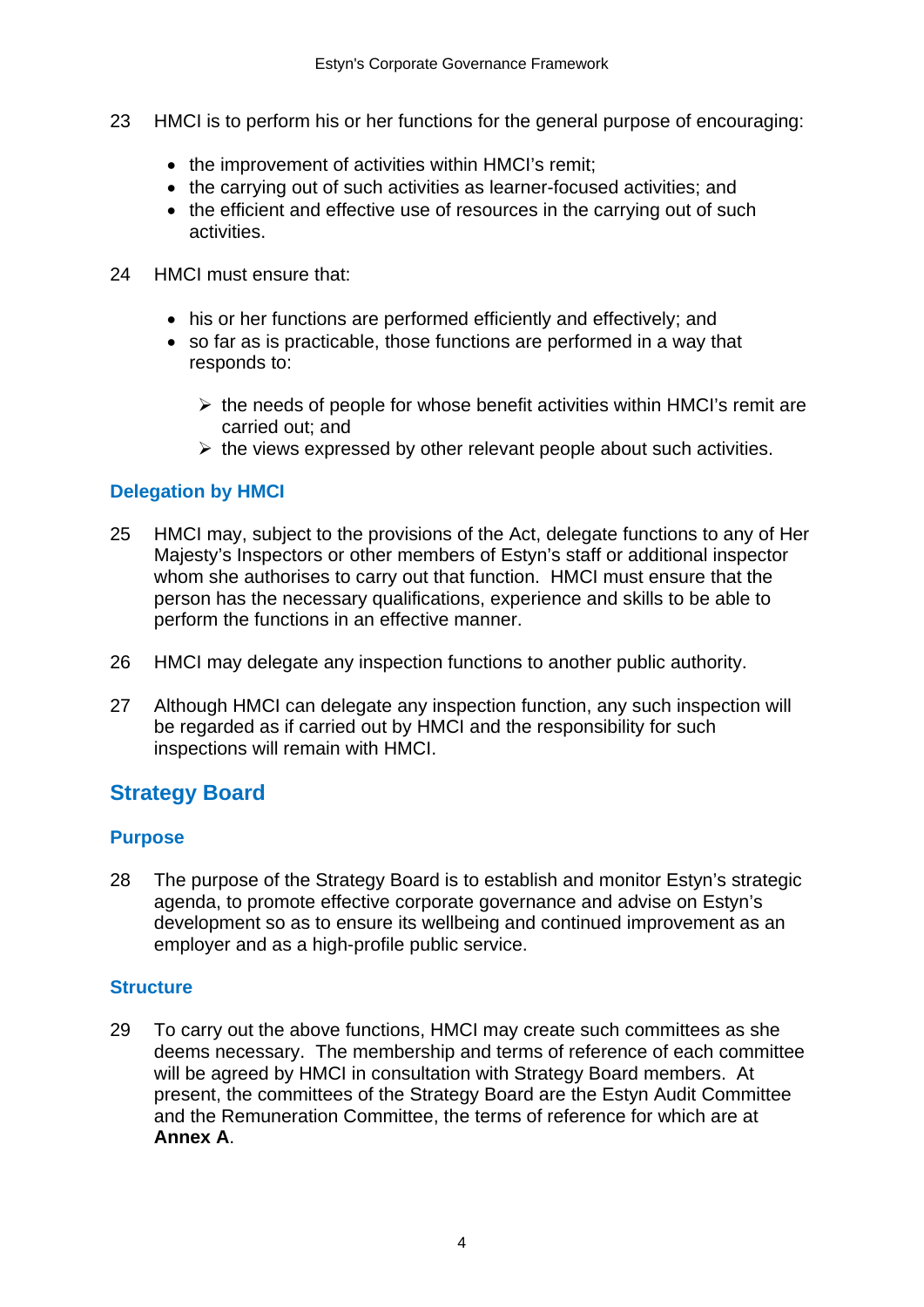## **Objectives**

- 30 The Strategy Board's objectives are to:
	- ensure that Estyn's mission, vision and values conform to ethical principles and lead to sound corporate governance;
	- facilitate strategic direction in accordance with the strategies and plans of the Welsh Government;
	- ensure that Estyn's organisational structure and capability are appropriate for the chosen strategies;
	- monitor progress against the Annual Plan, including the achievement of Estyn's performance indicators and other performance data, advising as necessary on areas of underperformance;
	- satisfy itself, having particular regard to the advice of its Audit Committee, that Estyn is operating appropriately in matters relating to corporate governance, risk and internal control and the adequacy of the internal and external audit arrangements; and
	- to advise HMCI on matters relating to Estyn's organisational development.
- 31 In working towards the delivery of the Annual Plan, the Strategy Board will:
	- communicate the vision, role direction and priorities of Estyn to staff and other stakeholders;
	- ensure that Estyn's financial resources and staff are allocated and managed effectively;
	- monitor and improve Estyn's performance; and
	- protect and enhance Estyn's reputation as a highly effective inspectorate and employer.

#### **Membership**

32 The members of the Strategy Board and Audit Committee are listed at **Annex B**.

#### **Appointment to the Strategy Board**

33 Details of the appointment procedures are included at **Annex B**.

#### **Roles and responsibilities**

#### **The Chair – HMCI**

- 34 The role of the Chair (HMCI) is to ensure the Strategy Board's effectiveness, by ensuring that it is well organised, structured and led so that the organisation can achieve its purpose and strategic objectives.
- 35 The Chair will:
	- facilitate meetings;
	- ensure that the Strategy Board's:
		- $\triangleright$  procedures are appropriate and effective;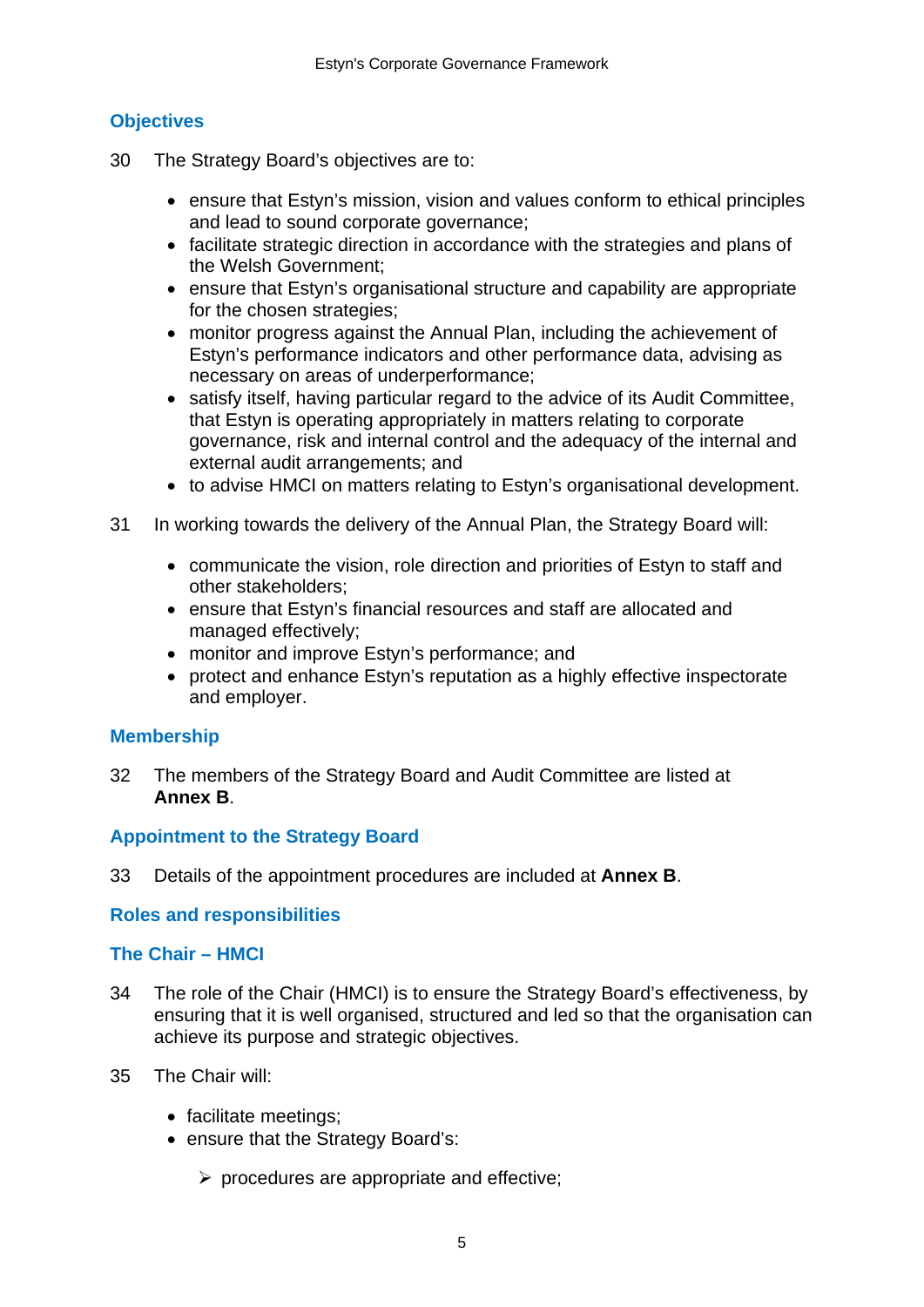- $\triangleright$  procedures are reviewed at least annually;
- $\triangleright$  performance is reviewed at least annually;
- ensure the performance of individual Strategy Board members is reviewed annually and review the effectiveness of the arrangements for external members of the Strategy Board;
- ensure that the Strategy Board considers:
	- $\triangleright$  the right issues to the right level of detail;
	- $\triangleright$  the wider Civil Service agenda and the political and governance agenda in Wales, as appropriate;
	- $\triangleright$  future challenges, opportunities, and current and possible threats;
- make sure that training appropriate to Strategy Board members' needs is undertaken; and
- act as the main spokesperson, representing the Strategy Board and the organisation in general, to Ministers, staff and other stakeholders and partners with support from other members as appropriate and necessary.
- 36 As Accounting Officer, HMCI is under no statutory obligation to seek the Strategy Board's advice before taking decisions. She will, however, do so on all matters of major policy or management significance unless urgency precludes this.

#### **Executive Directors**

- 37 Estyn members of the Strategy Board are executive directors. The role of the executive members is to provide corporate leadership in the Strategy Board in support of the Accounting Officer. The executives have a decision-making role on the Strategy Board and will act in a corporate way for the greater good of Estyn by:
	- widening the horizons of the Strategy Board in determining strategy through their different knowledge perspectives, experiences and skills;
	- constructively assisting in the policy formulation process;
	- supporting the Chair in progressing the achievement of objectives and goals; and
	- contributing to the analysis of financial and other management information and making sure that risk management is robust.
- 38 Executive members are employees of Estyn and are subject to their contract and Estyn's terms and conditions of service.

#### **Non-executive Directors**

- 39 External members of the Strategy Board are non-executive directors (NEDs). The NEDs do not have a decision-making role. The role of the NEDs in Estyn is advisory and they should:
	- widen the horizons of the Strategy Board in determining strategy through their different relevant experiences and backgrounds: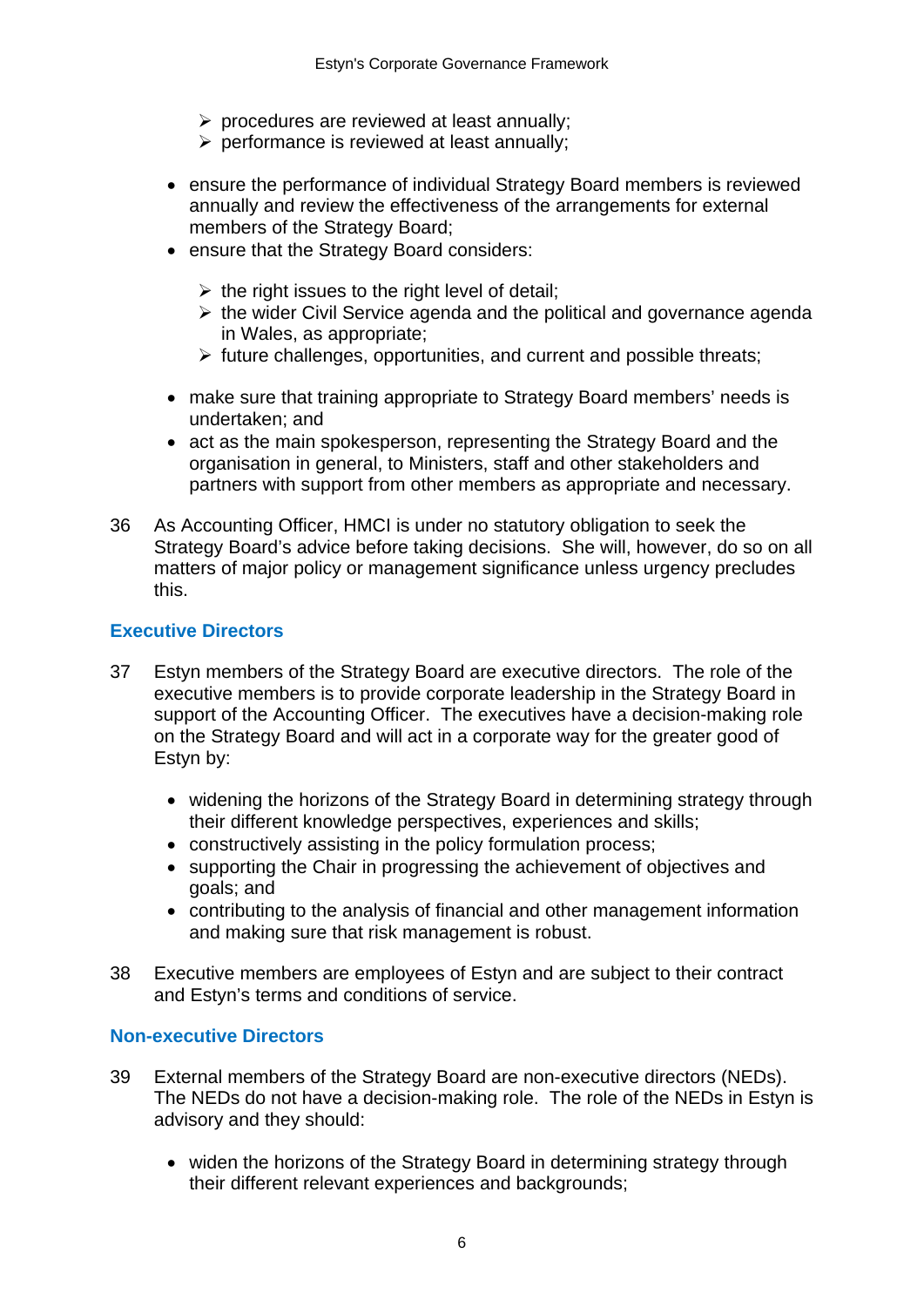- constructively challenge the policy formulation process;
- contribute to policy development;
- support and monitor the performance and progress of management in meeting objectives and goals; and
- satisfy themselves that financial information is reliable and that financial controls and systems of risk management are robust.
- 40 NEDs are not employees of Estyn and will not take part in the day-to-day business of the organisation. NEDs are accountable to HMCI, as the Accounting Officer.
- 41 NEDs will participate fully in the Strategy Board as described above and should raise concerns about matters of conscience or propriety, including that relating to the work of other NEDs, with HMCI. If the concern relates to HMCI, NEDs should raise the matter with another member of the Strategy Board. The Strategy Board will determine the most appropriate process for considering the matter. There is no right of appeal to the Civil Service Commissioners for NEDs as they are not civil servants.

#### **The Secretariat**

- 42 HMCI's secretariat supports the Strategy Board and is responsible for:
	- arranging meetings;
	- making decisions in consultation with HMCI, about papers and agenda;
	- quality assuring Strategy Board papers and meeting arrangements;
	- collecting and circulating papers from HMCI;
	- preparing minutes and clearing them with HMCI;
	- circulating minutes including a summary of key decisions and action points;
	- publishing Strategy Board papers and minutes at the appropriate time on the intranet
	- circulating papers to Strategy Board members five working days ahead of a meeting.
	- assisting in reviews of Strategy Board procedures; and
	- assisting in actioning the Strategy Board's communication framework.

#### **Operation**

43 The proceedings of the Strategy Board are laid out at **Annex C**.

#### **Development and Effectiveness**

44 **Annex D** provides details relating to the development and effectiveness of Strategy Board members.

#### **Code of Conduct**

45 **Annex E** describes how the Code of Conduct is applied to members of the Strategy Board.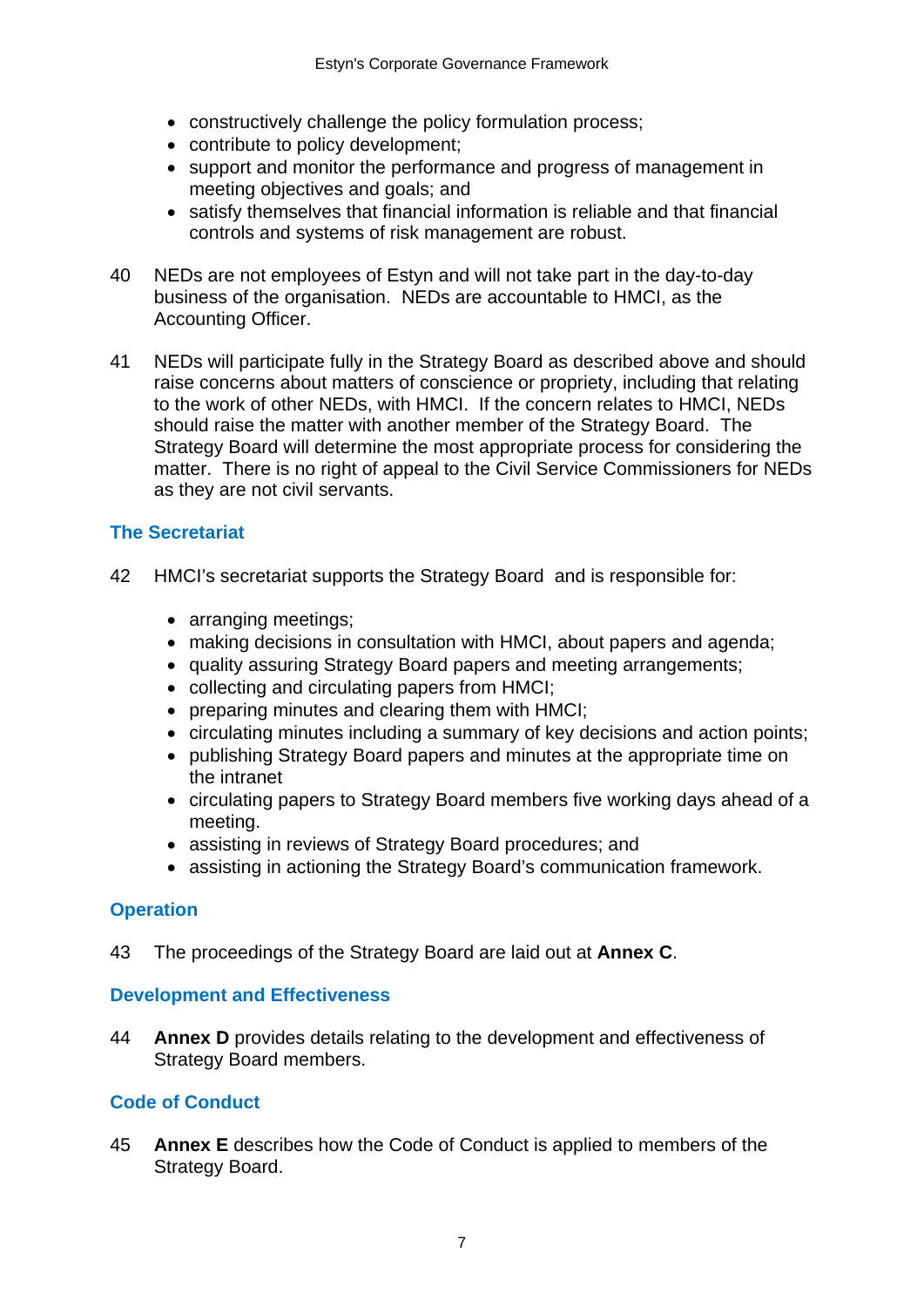## **Executive Board**

#### **Purpose**

46 The purpose of the Executive Board is to support and assist HMCI in leading and managing Estyn in accordance with the principles of good corporate governance, internal control and risk management.

#### **Objectives**

- 47 The Executive Board's objectives are to:
	- promote the leadership and organisational development of Estyn and its workforce in line with our agreed organisational framework and performance management arrangements;
	- lead and drive change across Estyn so as to enhance Estyn's capacity to deliver well and improve;
	- decide matters of policy within the framework of the Annual Plan ahead of any operational work being started;
	- plan and co-ordinate the management and delivery of all Estyn's functions, taking account of the available organisational resources;
	- allocate and monitor the use of financial and human resources in Estyn;
	- ensure that Estyn's organisational structure and capability are appropriate to enable it to deliver against strategies and plans;
	- promote productive relationships with Estyn's stakeholders;
	- ensure that all aspects of Estyn's work are well communicated to staff;
	- address such issues as the Strategy Board may request; and
	- co-ordinate contributions to the achievement of Estyn's objectives following decisions made in accordance with the above.

#### **Membership**

48 The members of the Executive Board are:

| Chair:         | <b>HMCI</b>                                               |
|----------------|-----------------------------------------------------------|
| Other members: | <b>Estyn's Strategic Directors</b>                        |
| In attendance: | Estyn's Assistant Director (Corporate Services)           |
|                | One of Estyn's other Assistant Directors (on a six months |
|                | rotational basis)                                         |

#### **Roles and responsibilities**

#### **The Chair – HMCI**

49 The role of the Chair (HMCI) is to ensure the Executive Board's effectiveness, by making sure that the Executive Board is well organised, structured and led so that the organisation can achieve its strategic objectives.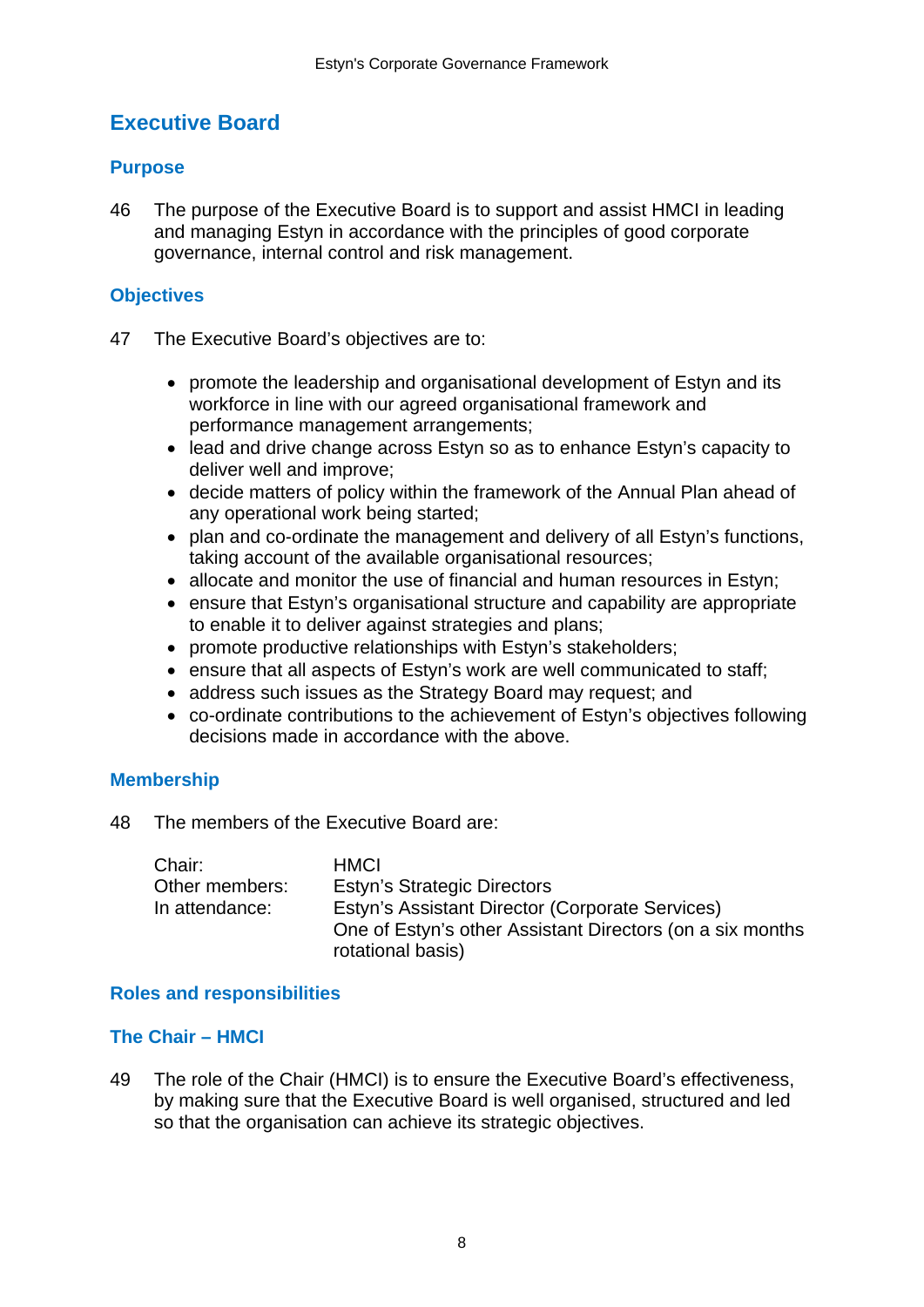- 50 The Chair will:
	- ensure that the Executive Board's:
		- $\triangleright$  procedures are appropriate and effective;
		- $\triangleright$  procedures are reviewed at least annually;
		- $\triangleright$  performance is reviewed at least annually:
	- ensure the performance of individual Executive Board members is reviewed annually and review the effectiveness of the arrangements for external members of the Executive Board;
	- ensure that the Executive Board considers:
		- $\triangleright$  the right issues to the right level of detail;
		- $\triangleright$  the wider Civil Service agenda and the political and governance agenda in Wales, as appropriate;
		- $\triangleright$  future challenges, opportunities, and current and possible threats;
	- make sure that training appropriate to Executive Board members' needs is undertaken.
- 51 It is also the Executive Board's function to:
	- develop Estyn as a 'best value' organisation;
	- develop Estyn as an 'exemplary employer'; and
	- work collaboratively with other inspectorates to support improvement.

#### **Strategic Directors**

- 52 The role of the Strategic Directors (SDs) is to provide corporate leadership in the Executive Board in support of the HMCI. The SDs have a decision-making role on the Executive Board and will act in a corporate way for the greater good of Estyn by:
	- bringing to the Executive Board their different knowledge perspectives, experiences and skills;
	- constructively assisting in the policy formulation process;
	- supporting the Chair in progressing the achievement of objectives and goals; and
	- contributing to the analysis of financial and other management information and making sure that risk management is robust;

#### **Assistant Directors**

- 53 The role of the Assistant Directors (ADs) is to provide leadership in the Executive Board in support of the HMCI. ADs do not have a decision-making role on the Executive Board, but should act corporately in:
	- bringing to the Executive Board their different knowledge perspectives, experiences and skills;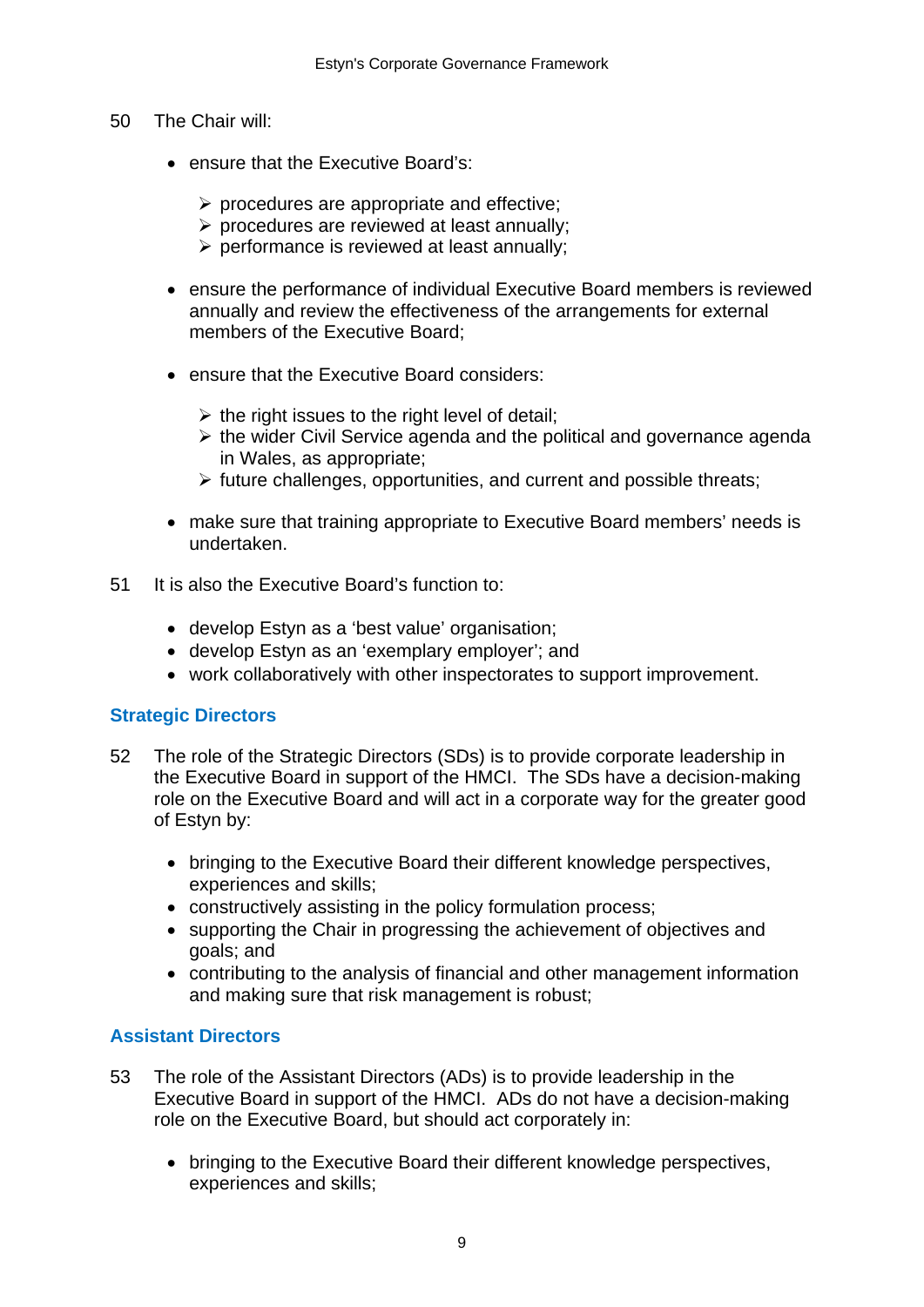- constructively assisting in the policy formulation process;
- supporting the Chair and other members in progressing the achievement of objectives and goals; and
- contributing to the analysis of financial and other management information and making sure that risk management is robust;

#### **Secretariat**

54 HMCI's secretariat is responsible for the secretariat functions.

#### **Operation**

55 The Executive Board will be chaired by HMCI. The Executive Board will normally meet monthly and at other times as may be necessary.

#### **Quorum**

56 The Executive Board will not sit in HMCI's absence unless exceptional circumstances arise, in which case HMCI will appoint a SD to chair the meeting. The meeting will not normally take place unless two of the three members are present. Members may not be represented at meetings.

#### **Agendas and minutes**

- 57 HMCI's secretariat will produce minutes of each meeting that will be agreed at the next meeting.
- 58 Substantial papers will be circulated via HMCI's secretariat to Executive Board members at least five clear working days ahead of the meeting at which they are to be considered.

## **Planning, budgeting and control**

#### **The Annual Plan and budget setting process**

- 59 The Annual Plan is approved by the Welsh Government First Minister. HMCI is responsible for its preparation, with the advice of the Executive Board. When preparing each annual plan, performance targets against performance objectives will be reviewed and, if appropriate, revised, in order to provide an appropriate framework for monitoring Estyn's performance.
- 60 HMCI, with the advice of the Executive Board, manages the preparation of the Estyn budget on an annual basis, to reflect Estyn's strategic objectives and priorities. The Executive Board reviews the budget annually and monitors it during the year.
- 61 Any changes to delegated budgets are approved by HMCI, as advised by the Executive Board.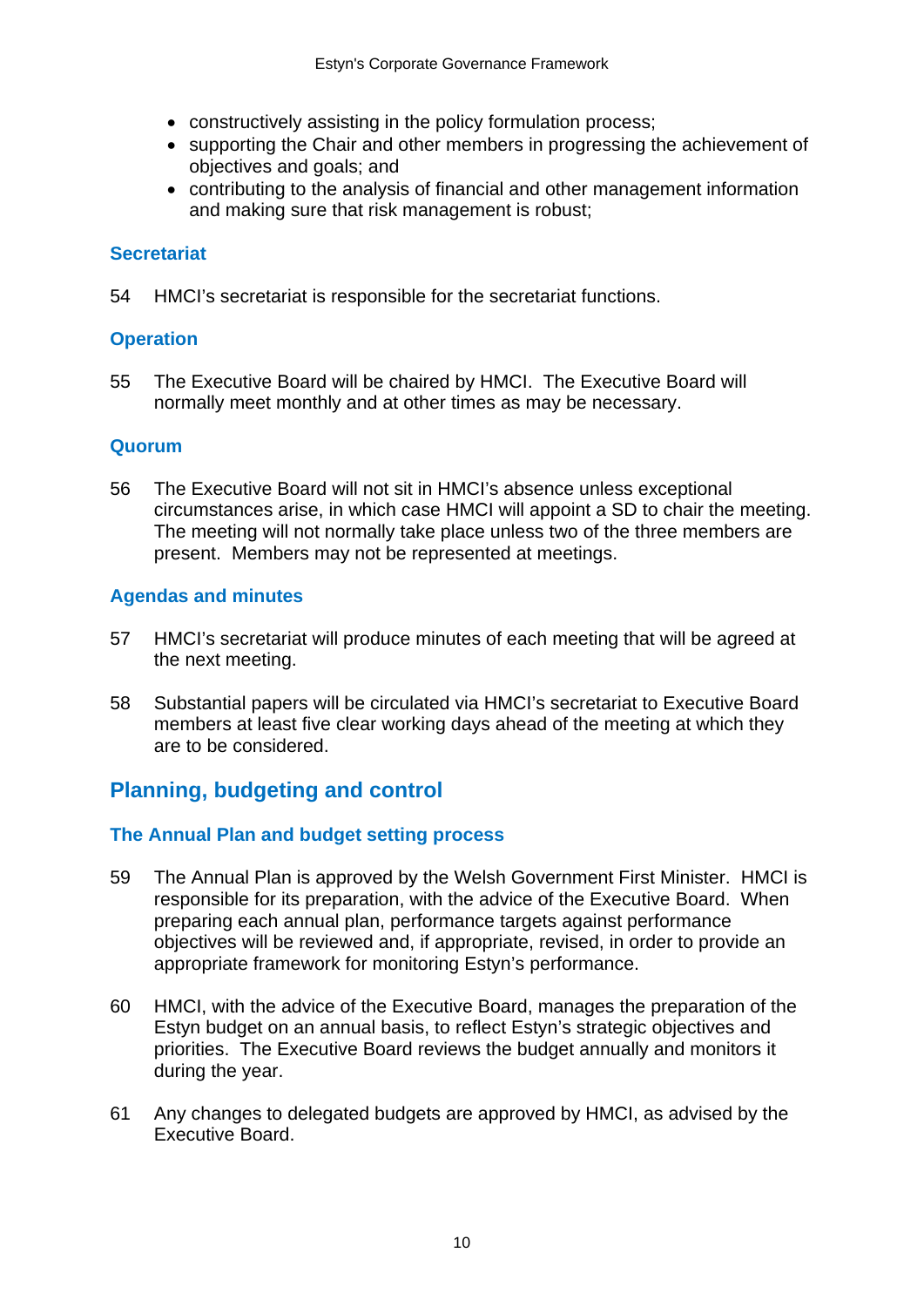#### **Internal audit and other forms of assurance**

- 62 Estyn contracts an effective and independent internal audit facility and ensures that it operates in accordance with the Government Internal Audit Standards.
- 63 Strategic and periodic audit plans are produced that take full account of the risks facing Estyn. The strategic and periodic plans are approved by HMCI, as the Accounting Officer, on the advice of the Audit Committee. A systematic review and evaluation of Estyn's risk management, control and governance based on these audit plans is conducted.
- 64 The internal auditor produces an annual report that provides an opinion on the adequacy of risk management, governance and control. This report forms one of the primary sources of evidence that underpins 'The Annual Governance Statement'.
- 65 Estyn will use benchmarking as a tool of performance management and, where possible, will compare its business processes to those used in similar organisations.
- 66 Other sources of evidence include:
	- annual certification, by the SDs, ADs and Grade 7s that they and their staff have complied with Estyn's corporate governance, internal control and risk management arrangements. This will include confirmation that any major problems have been notified to the Audit Committee and that any weaknesses identified, from whatever source, have been addressed appropriately;
	- the results of financial and value for money audit work by the Wales Audit Office;
	- the outcome of visits/inspections by external third parties, such as the Office for Government Commerce, Civil Service Commissioners, Her Majesty's Revenue and Customs, and Investors in People;
	- the results of internal quality assurance processes, particularly those related to Estyn's inspection role;
	- examination and monitoring of complaints; and
	- the results of the annual Civil Service staff survey.

#### **Audit committee**

- 67 The Audit Committee provides scrutiny, oversight and assurance of risk management control and governance procedures to HMCI, as Accounting officer, and to the Strategy Board, including:
	- the effectiveness of strategic processes for risk management control and governance, information assurance and 'The Annual Governance Statement';
	- the accounting policies, the Annual Report and Accounts, including the process for review of the accounts prior to submission for audit, levels of error identified, and management's letter of representation to the external auditors; and
	- the planned activities and results of internal and external audit.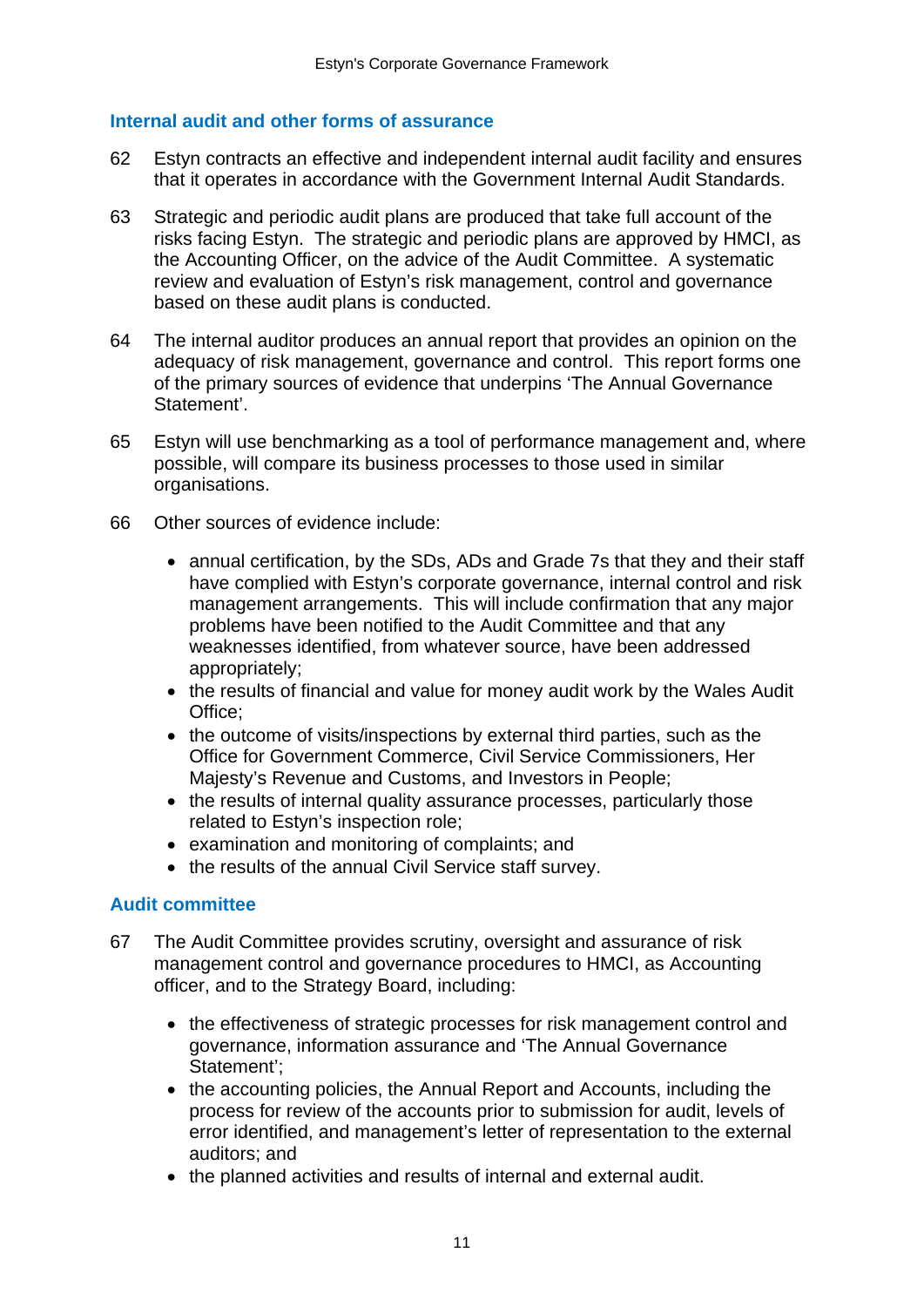68 The assurance is provided in an annual report by the Chair of the Audit Committee to members of the Audit Committee and the Strategy Board.

## **External accountability**

#### **Statement of Accounts**

- 69 Estyn produces an Annual Report and Accounts in accordance with Government Accounting, the Government Financial Reporting Manual (FREM), all relevant "Dear Accounting Officer" letters<sup>1</sup>, and other letters published by HM Treasury.
- 70 The annual accounts will be considered by the Audit Committee and signed by HMCI. They will be produced and laid before the Welsh Government within the timescale set.

#### **External audit and value for money examinations**

- 71 Estyn is subject to external audit review by the Wales Audit Office (WAO).
- 72 In addition to auditing the annual Resource Accounts the WAO also has the right to conduct value for money examinations into aspects of any activities as appropriate.
- 73 HMCI will consider the annual Management Letter from the WAO and agree an action plan to address any issues raised on the basis of advice from the Strategy Board. The Audit Committee will have oversight of this process.
- 74 HMCI will be responsible for ensuring that an action plan is established in relation to any individual detailed reports from the WAO, including specific value for money or other reviews. Where appropriate these reports and action plans will be passed to the Strategy Board or Audit Committee for further scrutiny.

#### **Annual Report and Accounts**

75 Each year, HMCI produces an annual report, alongside the statement of accounts, which summarises the work of Estyn for that year and the way in which Estyn has contributed to the improvement of services within its remit. This report is laid before the Welsh Government by the Auditor General on behalf of Estyn.

#### **HMCI's Annual Report**

76 HMCI is required by the Act to make an annual report to the First Minister who lays it before the National Assembly for Wales. HMCI's annual report sets out the state of services within her remit, based on the inspection data relating to that year.

<sup>&</sup>lt;u> - Andreas Andreas Andreas Andreas Andreas Andreas Andreas Andreas Andreas Andreas Andreas Andreas Andreas Andr</u> 1 "Dear Accounting Officer" letters (DAOs) are used to provide specific advice to accounting officers on issues of accountability, regularity and propriety, and annual accounting exercises. These are used to supplement guidance published in 'Government Accounting' and the FReM.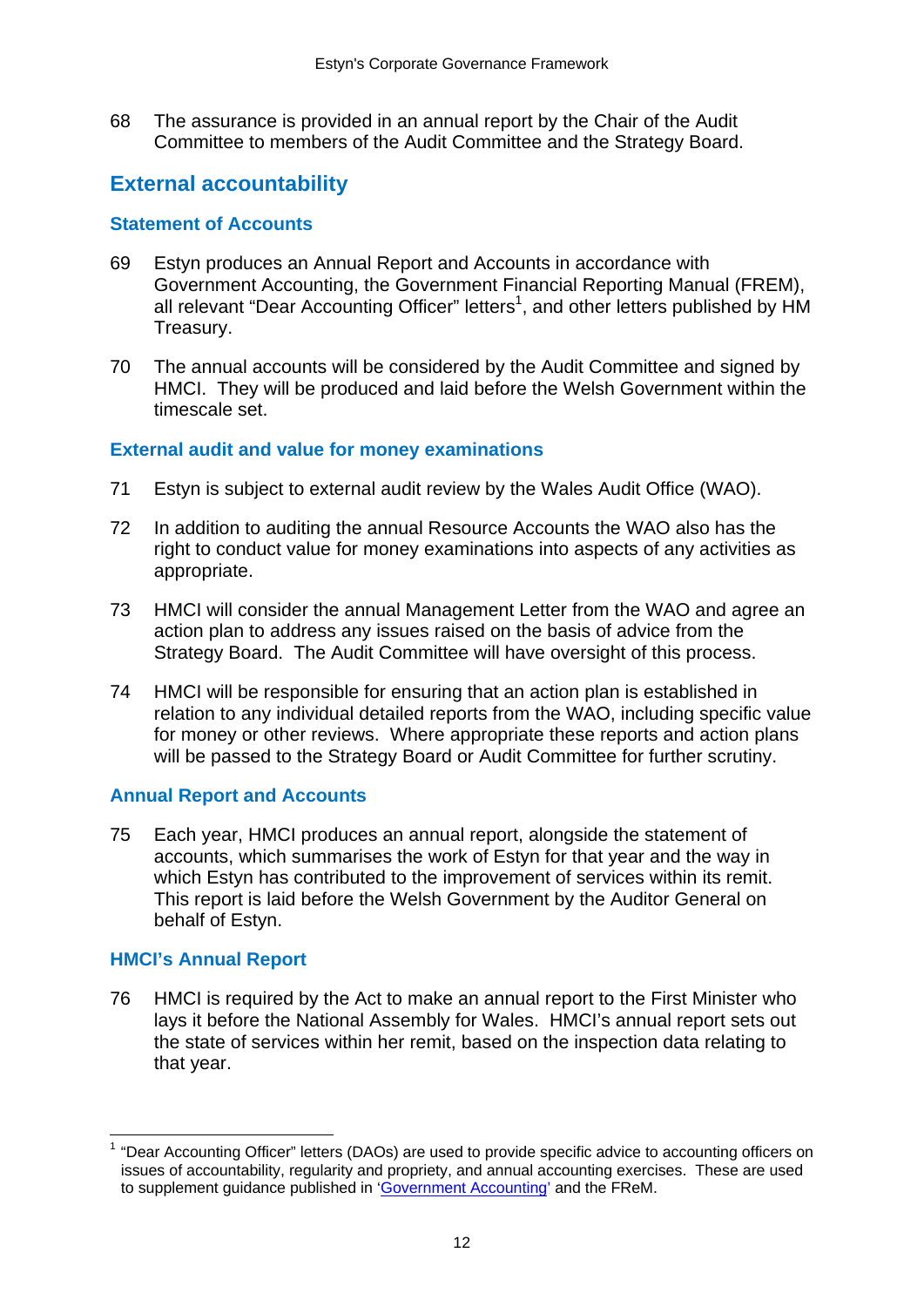| <b>Table of responsibilities</b> |  |
|----------------------------------|--|
|----------------------------------|--|

| <b>Subject</b>               | <b>Responsibility of HMCI</b>                                                                                                                             | <b>Strategy Board</b>                                                                                                                                                                                                                                                               | <b>Responsibility of the Strategy Board</b><br><b>Audit Committee</b>                                                                                                                                                                                                                                                                                                                                          |
|------------------------------|-----------------------------------------------------------------------------------------------------------------------------------------------------------|-------------------------------------------------------------------------------------------------------------------------------------------------------------------------------------------------------------------------------------------------------------------------------------|----------------------------------------------------------------------------------------------------------------------------------------------------------------------------------------------------------------------------------------------------------------------------------------------------------------------------------------------------------------------------------------------------------------|
| <b>Strategy</b>              | Preparation of Estyn's<br>Strategic Plan for<br>consideration and<br>approval by the Strategy<br>Board.                                                   | Consideration and<br>approval of Estyn's<br>Strategic Plan.                                                                                                                                                                                                                         |                                                                                                                                                                                                                                                                                                                                                                                                                |
| Corporate governance         | Annual review of the<br>Corporate Governance<br>framework and making<br>recommendations to the<br>Strategy Board.                                         | Consideration and<br>approval of the<br>Corporate Governance<br>framework.                                                                                                                                                                                                          | Advice to HMCI and the<br>Strategy Board on the<br>strategic processes for<br>risk management,<br>financial control,<br>information assurance<br>and governance.<br>Review of the Annual<br>Governance Statement<br>which accompanies the<br>annual accounts.<br>Advice to HMCI and the<br>Strategy Board on<br>assurances relating to<br>the corporate<br>governance<br>requirements for the<br>organisation. |
| <b>Budget</b>                | Review of expenditure<br>and the annual budget.<br>Approval of any changes<br>from the budget.                                                            | Review of the annual<br>budget.<br>Oversight to ensure<br>Estyn uses resources<br>efficiently and achieves<br>value for money.                                                                                                                                                      | Monitoring the<br>accounting policies and<br>expenditure of the<br>organisation, to provide<br>advice and assurance to<br>the Accounting Officer.                                                                                                                                                                                                                                                              |
| <b>Audit issues</b>          | Management and<br>approval of Internal and<br>External Audit plans,<br>scope and coverage.<br>Ensure appropriate<br>response to audit<br>recommendations. | Advisory functions mainly<br>delegated to Audit<br>Committee.<br>Scrutiny of Audit<br>Committee's annual<br>report and consideration<br>of any other issues<br>raised by the Audit<br>committee (through the<br>Chair) to the Strategy<br>Board. Advice to HMCI,<br>if appropriate. | Advice to HMCI and the<br><b>Strategy Board relating</b><br>to internal and external<br>audit plans, scope and<br>coverage, audit reports<br>and recommendations,<br>and coordination<br>between internal auditors<br>and the Wales Audit<br>Office                                                                                                                                                            |
| <b>Risk management</b>       | Management and<br>approval of Estyn's risk<br>management<br>arrangements.                                                                                 | Scrutiny of risk<br>management processes.                                                                                                                                                                                                                                           | Advice to HMCI and the<br><b>Strategy Board relating</b><br>to the appropriateness of<br>mechanisms for the<br>assessment and<br>management of risk and<br>the measures taken to<br>manage risks.                                                                                                                                                                                                              |
| <b>Statement of accounts</b> | Management and<br>approval of the annual<br>Resource Accounts.                                                                                            |                                                                                                                                                                                                                                                                                     | Reviewing Estyn's<br>annual Resource<br>Accounts, to provide<br>advice and assurance to<br>the Accounting Officer.                                                                                                                                                                                                                                                                                             |
| <b>Annual Report</b>         | Management of the<br>Annual Report.                                                                                                                       | Oversight and approval<br>of the Annual Report.                                                                                                                                                                                                                                     |                                                                                                                                                                                                                                                                                                                                                                                                                |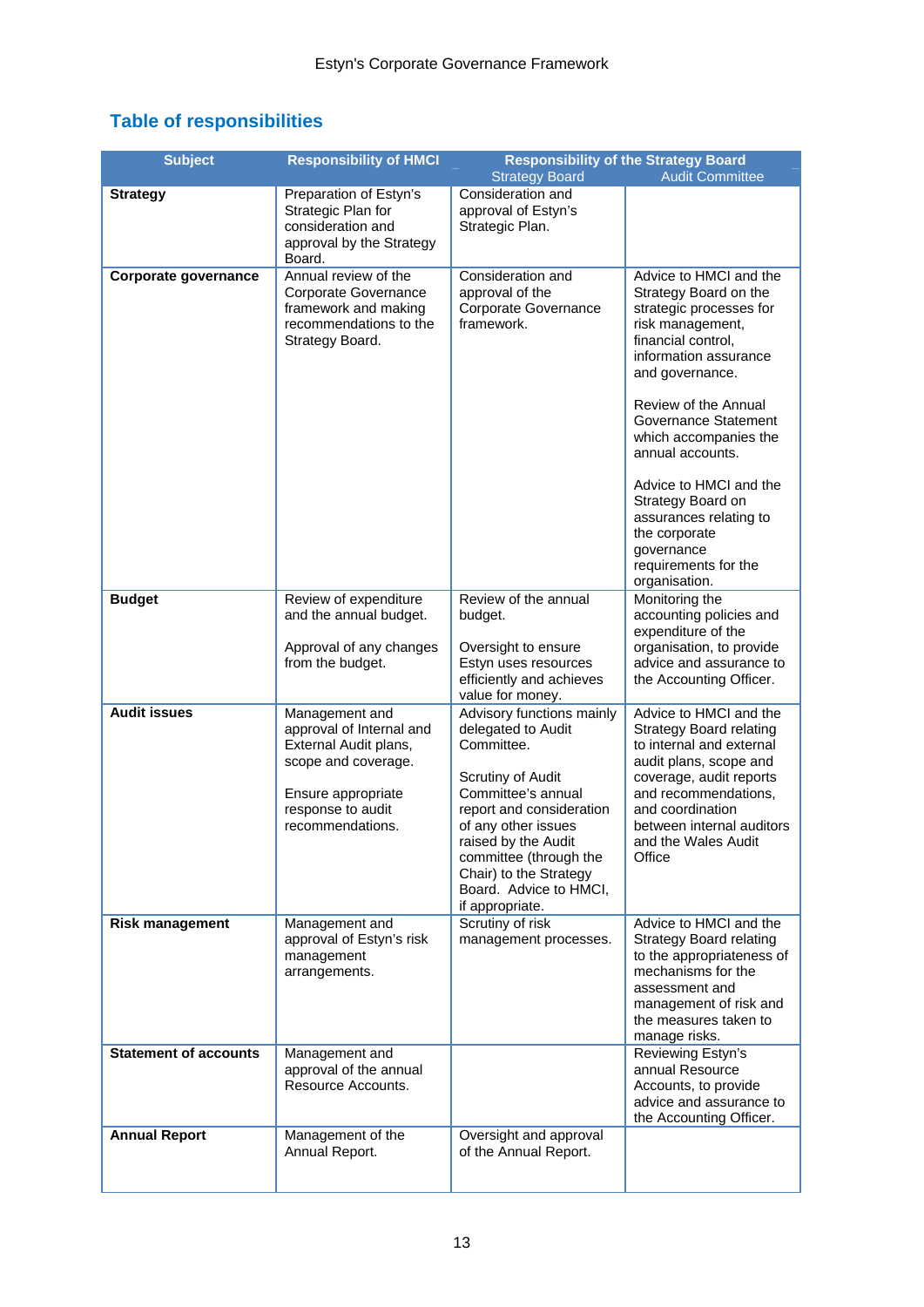#### Estyn's Corporate Governance Framework

| <b>Subject</b>                          | <b>Responsibility of HMCI</b>                                                                                                                                                                                                                                                                   |                                                                                                                                       | <b>Responsibility of the Strategy Board</b>                                                                                                   |
|-----------------------------------------|-------------------------------------------------------------------------------------------------------------------------------------------------------------------------------------------------------------------------------------------------------------------------------------------------|---------------------------------------------------------------------------------------------------------------------------------------|-----------------------------------------------------------------------------------------------------------------------------------------------|
|                                         |                                                                                                                                                                                                                                                                                                 | <b>Strategy Board</b>                                                                                                                 | <b>Audit Committee</b>                                                                                                                        |
| <b>Human Resources</b>                  | Appointment and all<br>aspects of management<br>of staff. Determination of<br>the staffing structure and<br>arrangements for<br>registered inspectors,<br>additional inspectors,<br>inspection service<br>providers and public<br>authorities to undertake<br>inspections on behalf of<br>HMCI. | Scrutiny of whether<br>Estyn fulfils its statutory<br>employment duties.<br>Analysis of employment<br>trends and external<br>factors. | Scrutiny and analysis of<br>related audit reports and<br>management actions.                                                                  |
| <b>Contracts</b>                        | Management of Estyn's<br>contracts, such as<br>procurement of<br>accommodation leases<br>and inspection service<br>providers.                                                                                                                                                                   | To ensure the efficient<br>and effective use of<br>resources related to<br>contract management.                                       | Monitoring and reviewing<br>contract activity and<br>procurement processes,<br>including departures from<br>standard procurement<br>practice. |
| Litigation                              | Approval of decisions<br>concerning litigation,<br>except where litigation<br>relates to functions<br>exercised by the Strategy<br>Board.                                                                                                                                                       | Approval of decisions<br>concerning litigation<br>where it relates to<br>functions exercised by<br>the Strategy Board.                |                                                                                                                                               |
| <b>Strategy Board</b><br>administration | <b>Ensuring the Strategy</b><br>Board is well supported.                                                                                                                                                                                                                                        | The cycle of Strategy<br>Board meetings, the<br>composition of agendas<br>and minutes of meetings.                                    | The cycle of committee<br>meetings, the<br>composition of agendas<br>and minutes of meetings.                                                 |

77 Each year HMCI will present the Strategy Board with a schedule of reporting information covering strategic and operational performance, finance, audit, risk management, equalities issues and other matters agreed by the Strategy Board. This schedule will make clear the reporting information which will go to the Strategy Board and which will go to the Audit Committee.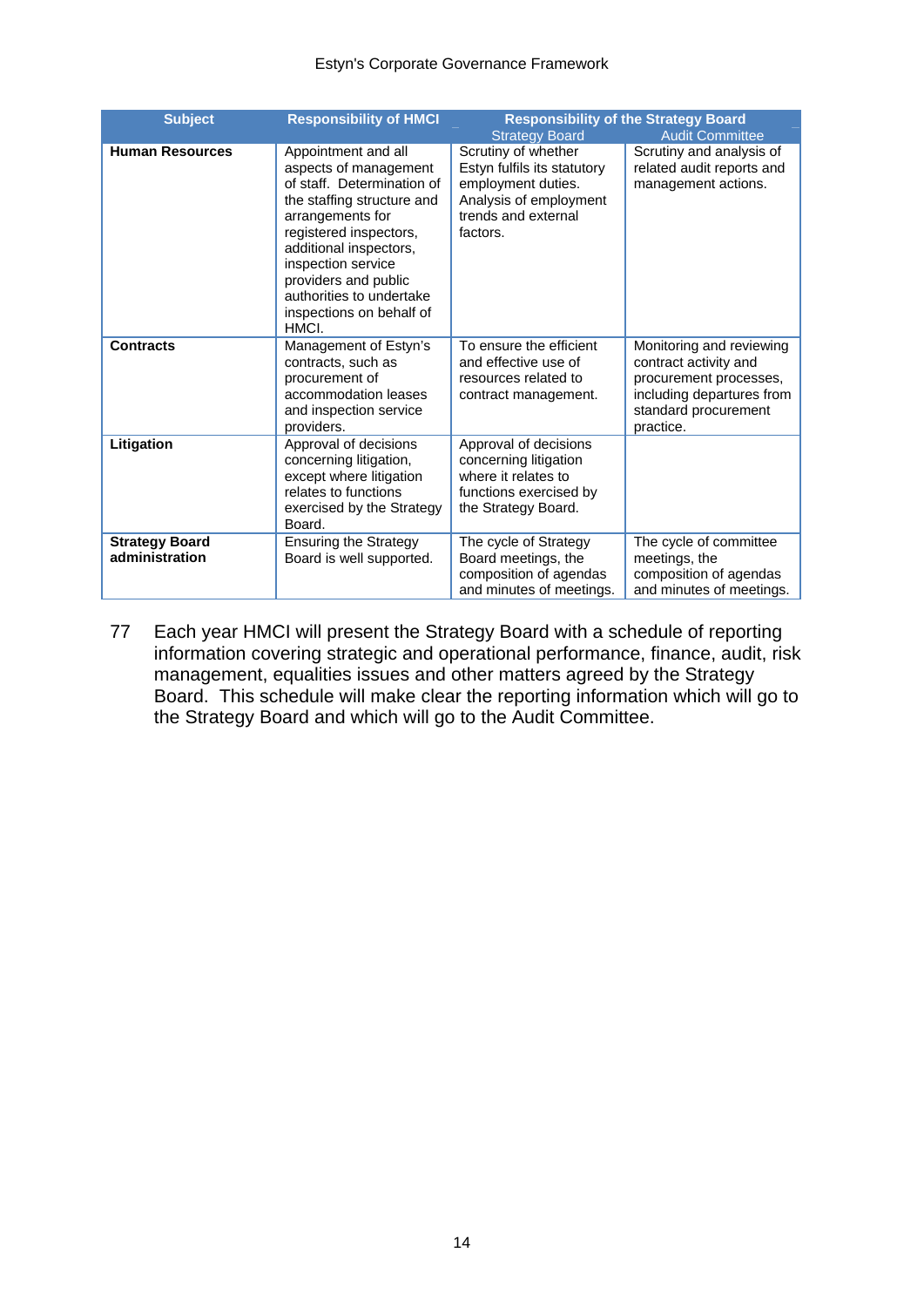## **Audit Committee and Remuneration Committee terms of reference**

#### **Audit Committee**

#### **Purpose**

1 The Audit Committee is a committee of the Strategy Board and derives its formal terms of reference following advice from the Strategy Board. It exists to support the Strategy Board and Accounting Officer in their responsibilities for issues of risk control and governance by reviewing the comprehensiveness of assurances in meeting the Strategy Board's and Accounting Officer's assurance needs and reviewing the reliability and integrity of these assurances.

#### **Membership**

2 The members of the Audit Committee are shown at **Annex B** to Estyn's Corporate Governance Framework.

#### **Appointment to the Audit Committee**

3 Details of appointment procedures are included at **Annex B** to Estyn's Corporate Governance Framework.

#### **Meetings**

- 4 The Audit Committee will meet 4 times a year. The Chair of the Audit Committee may convene additional meetings as deemed necessary.
- 5 Normally all of the external members and the Estyn attendees would be expected to be present at Audit Committee meetings. However, a minimum of two external members of the Audit Committee and one of the Estyn executive directors will be present for the meeting to be deemed quorate.
- 6 The Audit Committee may ask any or all of those who normally attend but who are not external members to withdraw to facilitate open and frank discussion of particular matters.
- 7 The Accounting Officer may ask the Audit Committee to convene further meetings to discuss particular issues on which they want the Committee's advice.
- 8 The Audit Committee will be provided with a secretarial function by Corporate Services.
- 9 There shall be an annual meeting between the Chief Inspector, the Chair and members of Estyn's Audit Committee to consider any matter arising from the Annual Governance Statement or any other document or record which might have implications for the proper and transparent handling of payments to Estyn, or for wider risk management.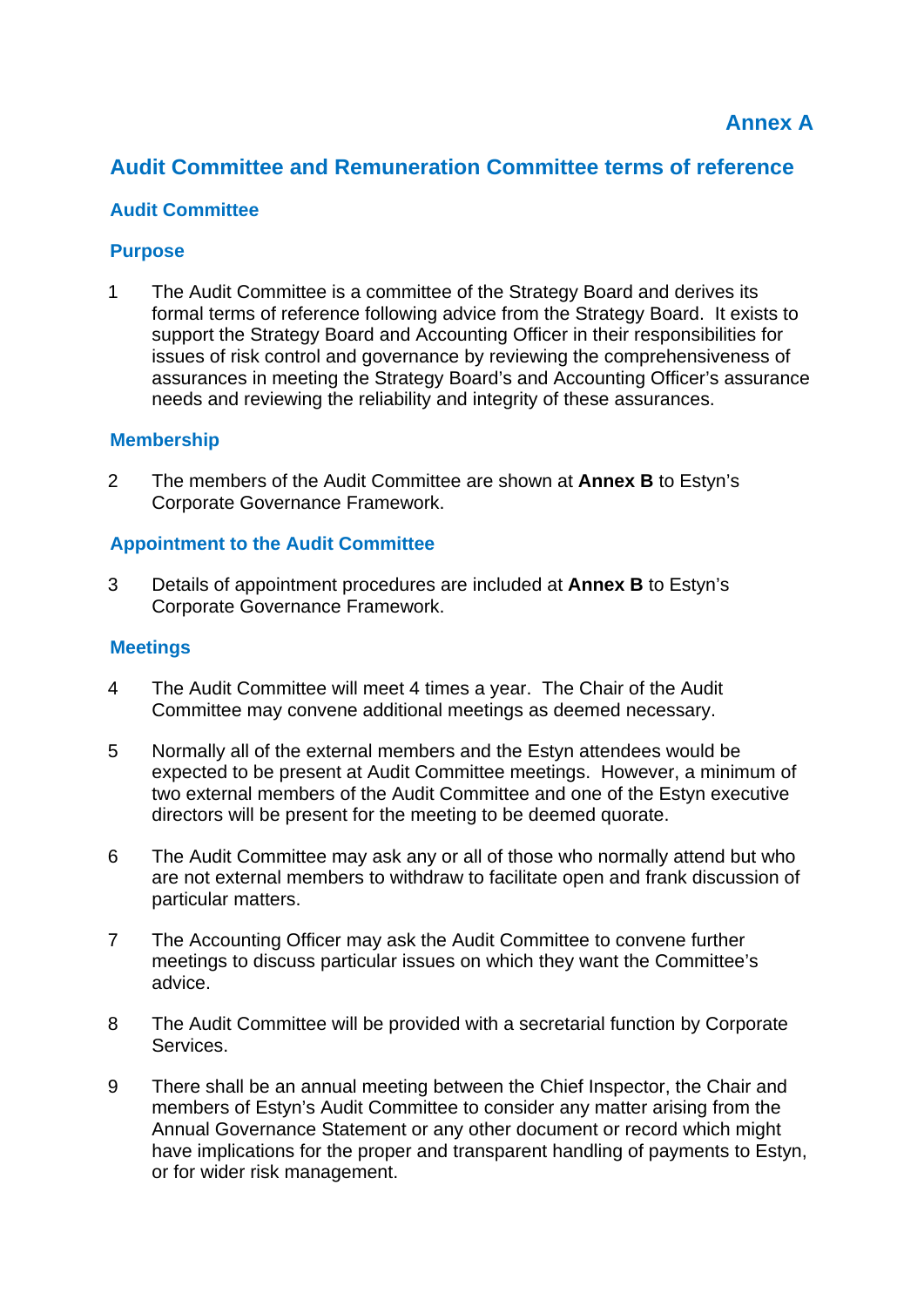#### **Access**

- 10 There will be mutual rights of access among each of the Chair of the Audit Committee, the Accounting Officer, the Head of Internal Audit and the representative of External Audit.
- 11 The Audit Committee secretariat will arrange for separate annual meetings to take place between all NED members of the Audit Committee and each of the other persons listed in **Annex B** to ensure that there is a clear understanding of expectations and mutual understanding of current issues. The meetings will take place, in the following order, either immediately before or after the autumn Audit Committee meeting:
	- meeting with external auditor
	- meeting with internal auditor
	- meeting with Accounting Officer
- 12 It will be for the Chair of the Audit Committee to decide whether or not they wish the meetings to be minuted.

#### **Register of members' interests**

13 External members are required to complete a Register of Members' Interests. Guidance on this is included at **Annex B** to Estyn's Corporate Governance Framework.

#### **Training**

14 External members are not employees of Estyn and therefore the principles of continuous development which apply to Estyn attendees do not apply to external members. Funding for the training of external members will only be met insofar as it is an effective means of assisting the external member to understand the context in which they are operating. Opportunities to visit different work areas and perhaps shadow other Audit Committee members or frontline staff may be useful in this regard. Training for external members aimed at developing skills will not be funded by Estyn.

#### **Reviewing effectiveness**

- 15 The Accounting Officer will ensure there are regular opportunities to review the effectiveness of the arrangements for external members of the Audit Committee and formally recognise their contribution to the Audit Committee and organisation.
- 16 The Audit Committee will undertake an annual self-assessment.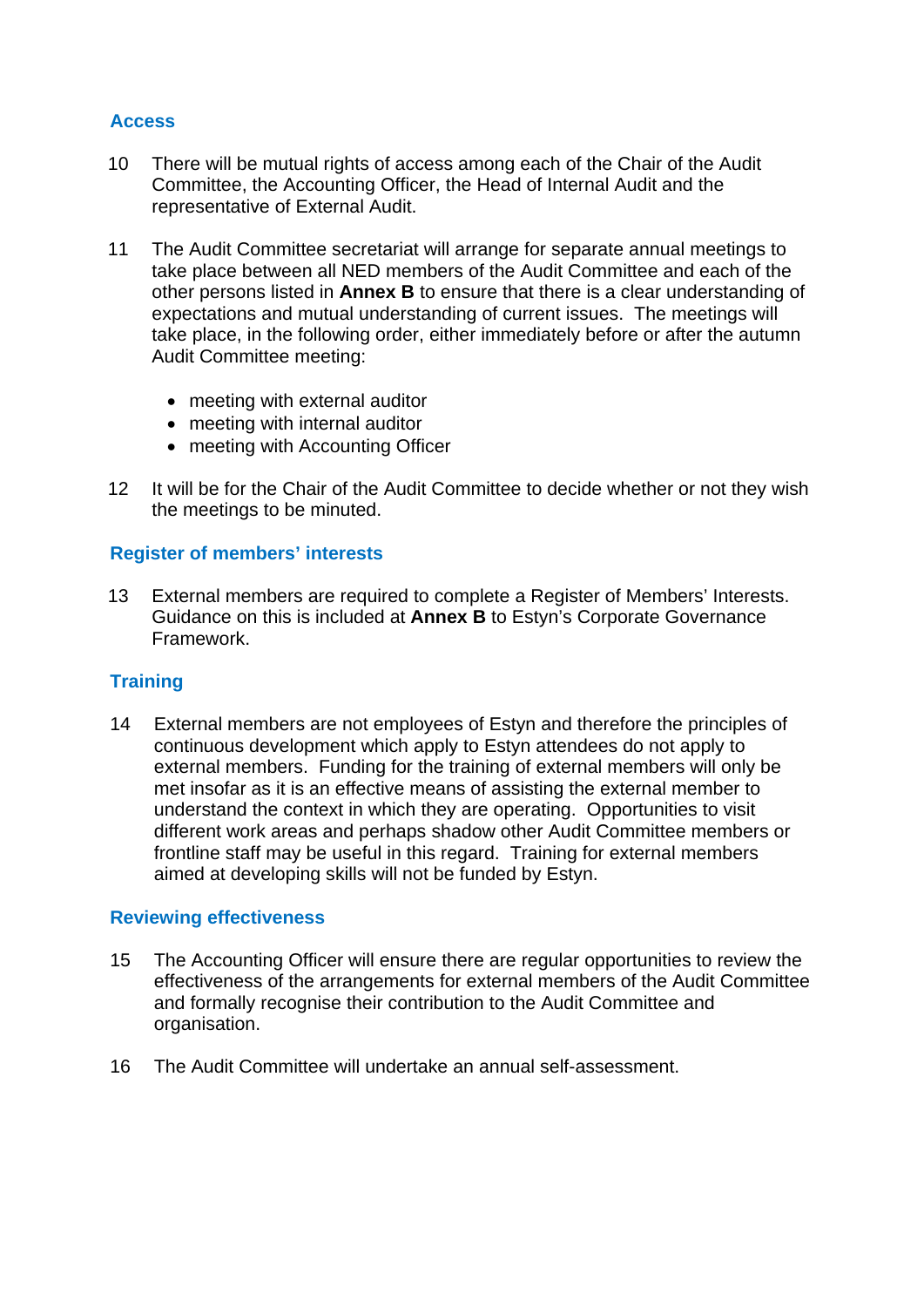#### **Responsibilities**

- 17 The Audit Committee will advise the Accounting Officer on:
	- the strategic processes for risk, control and governance and the Annual Governance Statement;
	- the accounting policies, and the accounts, including the process for review of the accounts prior to submission for audit, levels of error identified and management's letter of representation to external auditors;
	- the planned activity and results of both internal and external audit;
	- the adequacy of management response to issues identified by audit activity, including external audit's Management Letter;
	- assurances relating to the corporate governance requirements for Estyn;
	- proposals for tendering for Internal Audit services or for purchase of non-audit services from contractors who provide such services; and
	- anti-fraud policies, whistle-blowing processes, and arrangements (if any) for special investigations.
- 18 External members and Estyn attendees will also periodically review the Audit Committee's effectiveness and report the results of that review to the Strategy Board.
- 19 External members have the right to raise concerns about matters of conscience or propriety, including that relating to the work of other external members or non-executive directors, with HMCI. If the concern relates to HMCI, external members should raise the matter with any member of the Strategy Board. The Strategy Board will determine the most appropriate process for considering the matter. There is no right of appeal to the Civil Service Commissioners for external members as they are not civil servants. External members can also raise matters of conscience or propriety with Estyn's internal and/or external auditors.

## **Reporting**

- 20 The Audit Committee will:
	- use the minutes of the Audit Committee meeting to formally report back to the Strategy Board after each meeting;
	- communicate the minutes of the Audit Committee via the intranet to all staff; and
	- provide the Strategy Board with an Annual Report summarising its conclusions from the work it has done during the year.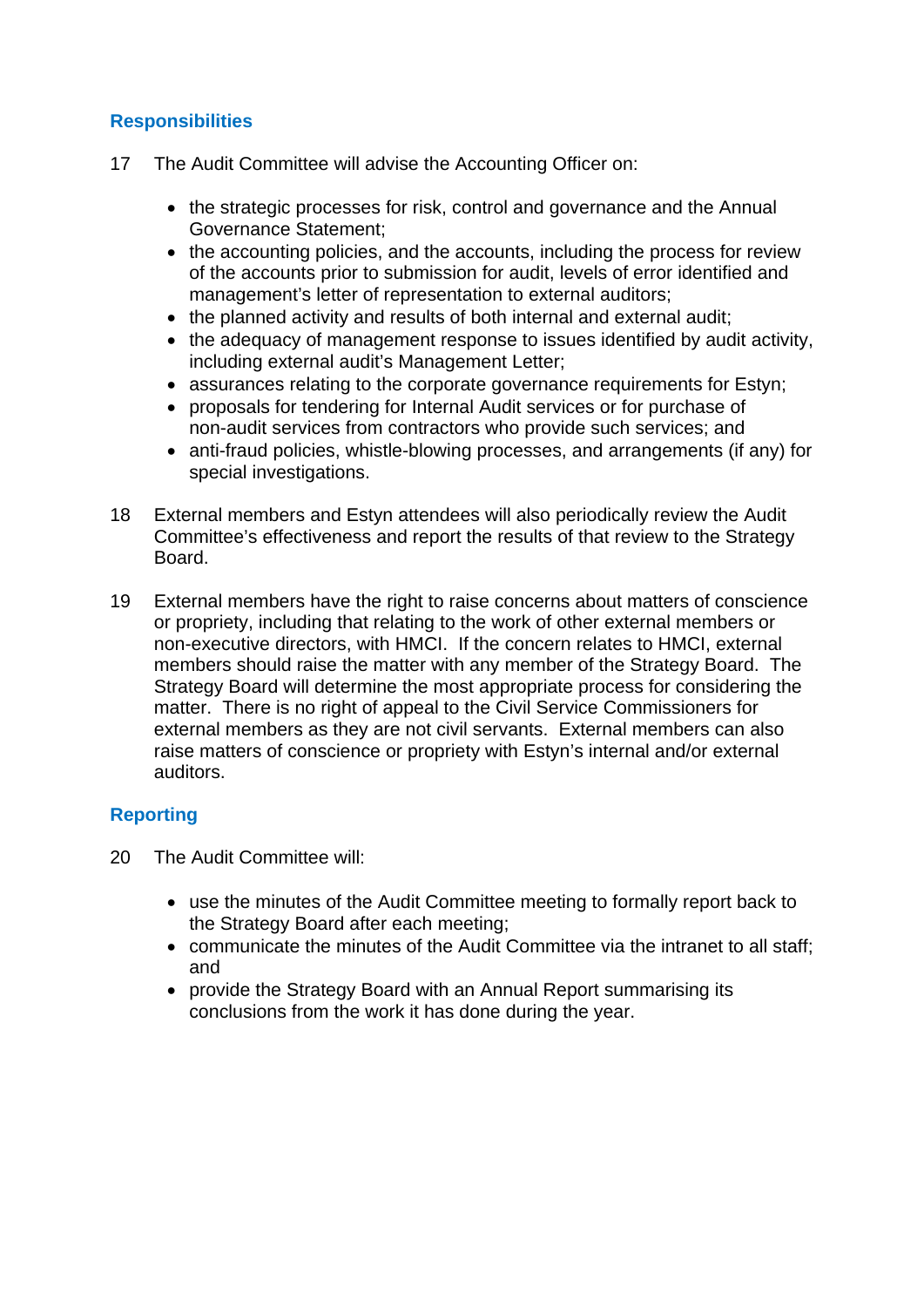#### **Meeting cycle and information requirements**

21 The Accounting Officer, in consultation with the members of Audit Committee, has agreed the following cycle and standing agenda items:

| <b>Date</b>             | <b>Standing Agenda Item</b>                                                                                                                                                                                                                                                                                                                                                                                                                 |
|-------------------------|---------------------------------------------------------------------------------------------------------------------------------------------------------------------------------------------------------------------------------------------------------------------------------------------------------------------------------------------------------------------------------------------------------------------------------------------|
| January                 | Annual separate meeting with internal and external auditors<br>WAO audit outline and fee structure<br>Statement of Co-operation between internal and external auditors<br>Audit Committee self-review<br>Internal Audit Strategy and risk management<br>Legal/consultancy fees<br>Progress of Internal Audit work and published Reports<br>Waivers/departures                                                                               |
| <b>April</b>            | Internal Audit Annual Programme of Work<br>Review of progress on draft resource accounts<br>Progress of Internal Audit work and published Reports<br>Agree the Audit Committee's annual report to the Board<br>Reporting of the Audit Deliverables document<br>Waivers/departures                                                                                                                                                           |
| June/July               | Head of Internal Audit Annual Report<br><b>Draft Resource Accounts</b><br>Review of Accounting Policies as part of the Audit Committee's annual<br>consideration of the draft resource accounts<br>Audit of financial statements report to those charged with governance<br>Progress of Internal Audit work and published Reports<br>Annual report of the Chair of the Audit Committee<br>Annual Governance Statement<br>Waivers/departures |
| <b>October/November</b> | WAO management letter<br>Review of the terms of reference of the Audit Committee<br>Corporate governance<br>Progress of Internal Audit work and published Reports<br><b>Strategic and Corporate Risk Registers</b><br>Waivers/departures                                                                                                                                                                                                    |

- 22 For these meetings, the Audit Committee will be provided, as appropriate, with:
	- a report summarising any significant changes to Estyn's Risk Register;
	- a progress report from the Head of Internal Audit summarising:
		- $\triangleright$  work performed (and a comparison with work planned);
		- $\triangleright$  key issues emerging from Internal Audit work;
		- $\triangleright$  management response to audit recommendations (to be provided by Estyn); and
		- $\triangleright$  any resourcing issues affecting the delivery of Internal Audit objectives;
	- a progress report from the External Audit representative summarising work done and emerging findings;
	- proposals for the terms of reference of Internal Audit;
	- the Internal Audit Strategy;
	- the Head of Internal Audit's Annual Opinion and Report;
	- Quality Assurance Reports on the Internal Audit Function;
	- the draft accounts of Estyn: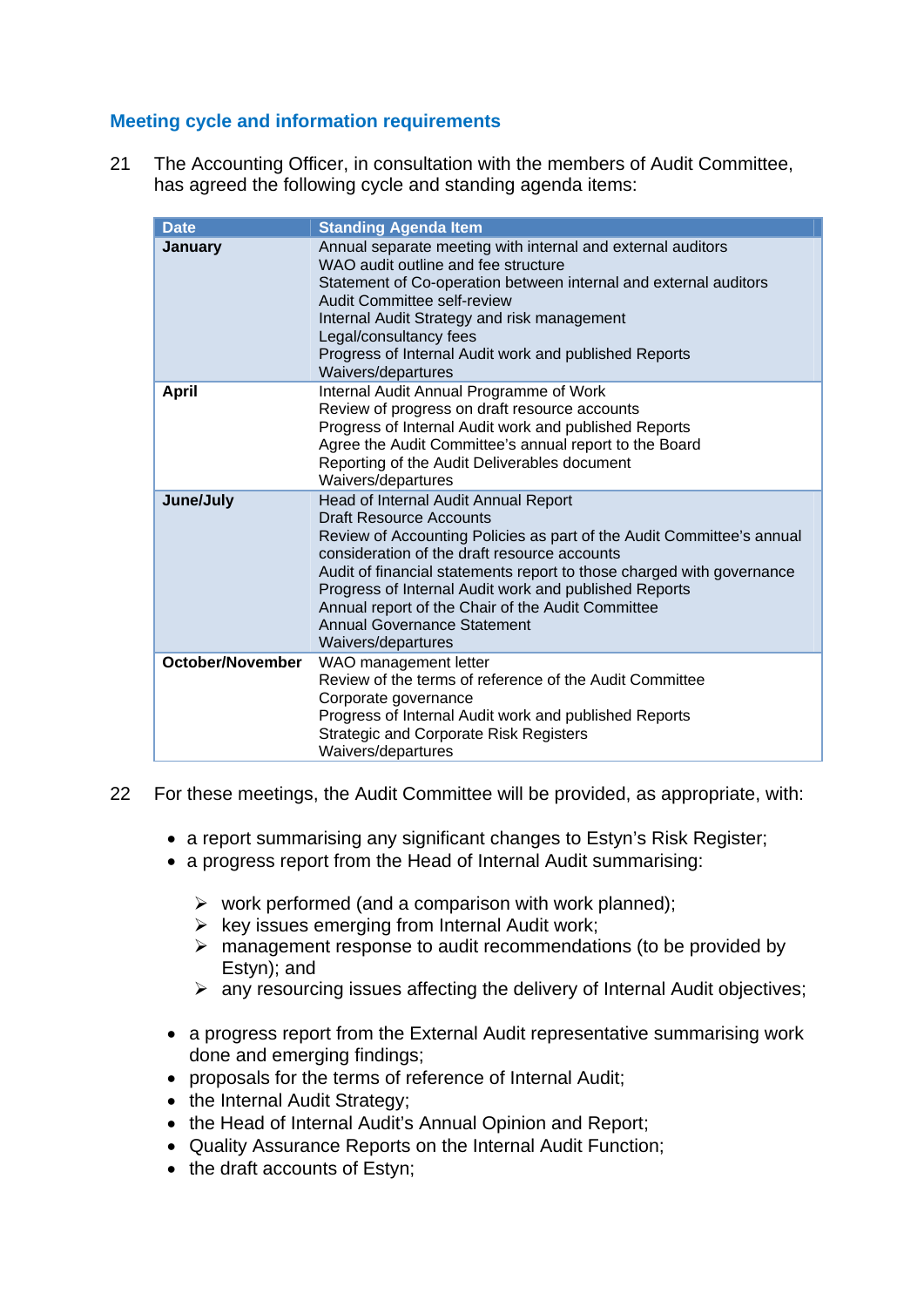- the draft Annual Governance Statement;
- a report on any changes to accounting policies;
- External Audit's management letter;
- a report on any proposals to tender for audit functions;
- a report on co-operation between Internal and External audit; and
- any other documents that the Accounting Officer agrees, in consultation with Audit Committee members, that they should see to enable them to meet the responsibilities identified in paragraph 16 above.

#### **Remuneration Committee**

#### **Purpose**

23 Estyn's Remuneration Committee is established as a sub-committee of the Strategy Board with the specific purpose of providing advice and recommendations on HMCIs remuneration to the DG, Local Government and Communities, WG, (DG), and for determining the remuneration of other SCS members of Estyn, based on the advice and recommendations of HMCI.

#### **Role**

- 24 The Remuneration Committee's role is to:
	- review and determine the annual pay strategy with close reference to Cabinet Office guidance;
	- review the performance reports (including self assessments, reporting officer comments and any other presented evidence), and the standard of reporting for Pay Band 1 members of the SCS in Estyn.
	- benchmark pay matters with other government departments, where possible;
	- agree individual base pay awards on recognising continuing value to the organisation, including growth in skills (including leadership skills and those described in the PSG framework for Pay Band 1 posts), competencies, knowledge, track record of delivery and sustained contribution as a member of the SCS;
	- agree size and distribution of bonuses based on the relative extent to which personal and business objectives and other shorter term personal contributions to wider corporate objectives have been achieved in year;
	- make sure the bonuses and base pay awards are within the overall costs envelope and meet the requirements of Estyn's Senior Civil Service (SCS) Pay Band 1 Strategy;
	- discuss and agree any other adjustments to pay that may be deemed to be necessary, appropriate and possible;
	- monitor results to make sure there is no bias on the basis of gender, ethnicity, disability or working pattern and take any action;
	- provide feedback to the Cabinet Office on the operation of the annual pay round as requested; and
	- complete and check all paperwork associated with the process.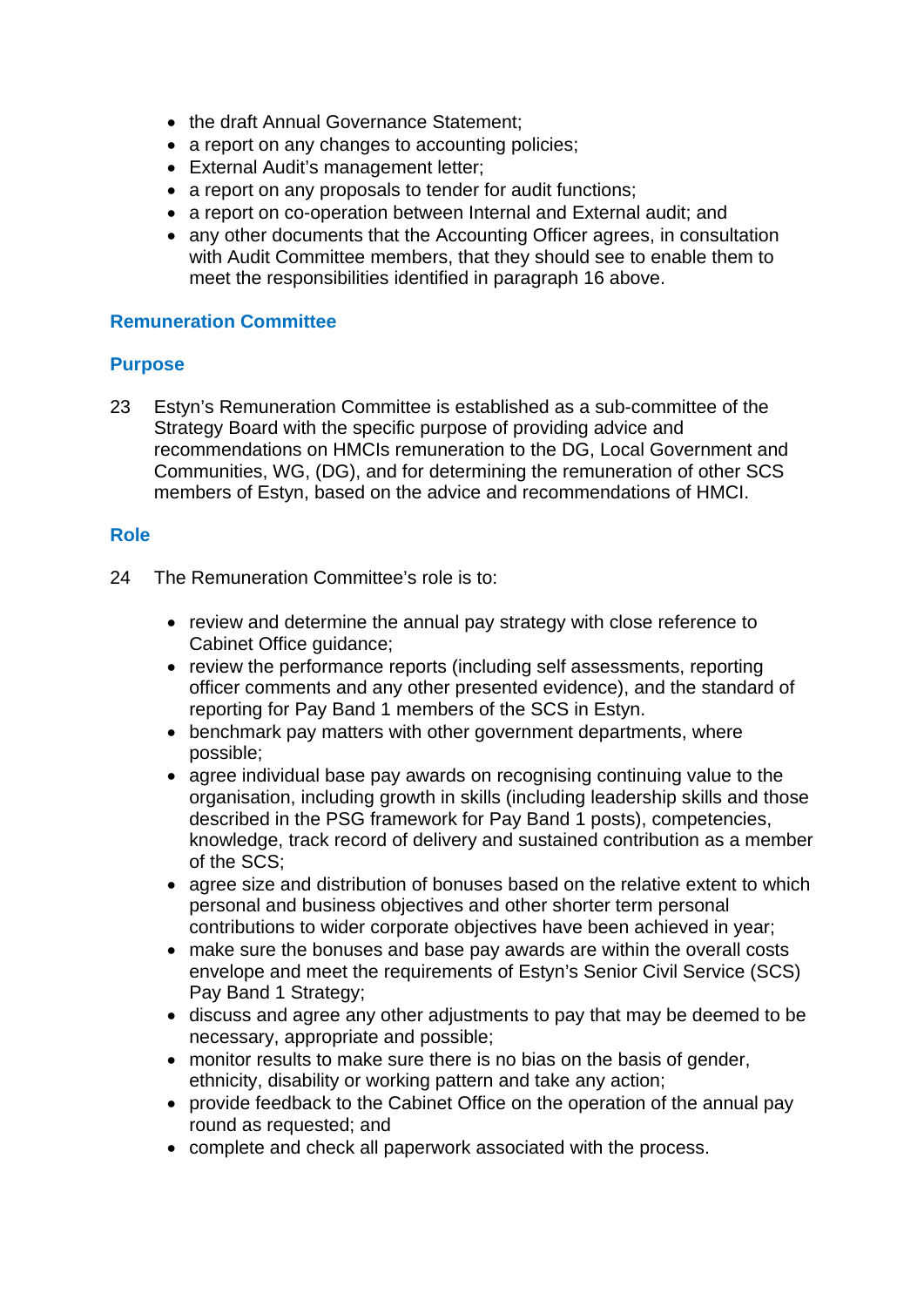#### **Membership**

25 The following are members of the Remuneration Committee:

| <b>External members</b> | Andrew Bellamy (Chair), former Chief Executive of Glan<br>Y Mor NHS Trust/Executive Director Swansea NHS Trust<br>Date of re-appointment: 20 August 2010<br>End of re-appointment: | 19 August 2013   |
|-------------------------|------------------------------------------------------------------------------------------------------------------------------------------------------------------------------------|------------------|
|                         | Dr Haydn Edwards, former Principal and Chief Executive<br>of Coleg Menai                                                                                                           |                  |
|                         | Date of appointment:                                                                                                                                                               | 2 September 2012 |
|                         | End of appointment or renewal                                                                                                                                                      | 1 September 2015 |
|                         | Rheon Tomos, currently partner of TDE Associates,<br>appointed member of the S4C Authority and Vice<br>Chairman of Chair of S4C's Audit and Risk Committee                         |                  |
|                         | Date of appointment                                                                                                                                                                | 1 April 2012     |
|                         | End of appointment                                                                                                                                                                 | 31 March 2015    |
| Estyn members           | Ann Keane, HMCI of Education and Training in Wales and<br>Accounting Officer will be present for discussion of<br>arrangements for SDs                                             |                  |

#### **Arrangements for HMCI**

- 26 As a member of the SCS and head of Estyn, HMCI is subject to the process set out by Cabinet Office for developing performance agreements, and for reviewing and appraising performance.
- 27 The DG will undertake the role normally ascribed to the line manager in the standard SCS process, with advice from the Remuneration Committee and other Directors General, as appropriate.
- 28 At the start of each year, HMCI will draft a proposed set of annual objectives for the year ahead for consideration by the DG.
- 29 Prior to submitting the draft objectives to the DG, HMCI will provide the Remuneration Committee with a set for comment. HMCI will take account of any comments, as appropriate, in refining the draft for submission to DG. In the event that there is significant unresolved disagreement between HMCI and the Remuneration Committee on what should be included in the objectives, HMCI will draw this disagreement to the attention of DG, who will consider the issues further and reach a final decision in discussion with HMCI.
- 30 At the year-end, and triggered by the routine issue of Cabinet Office instructions on the SCS appraisal and remuneration process for the year, the DG will initiate the end-year performance appraisal process.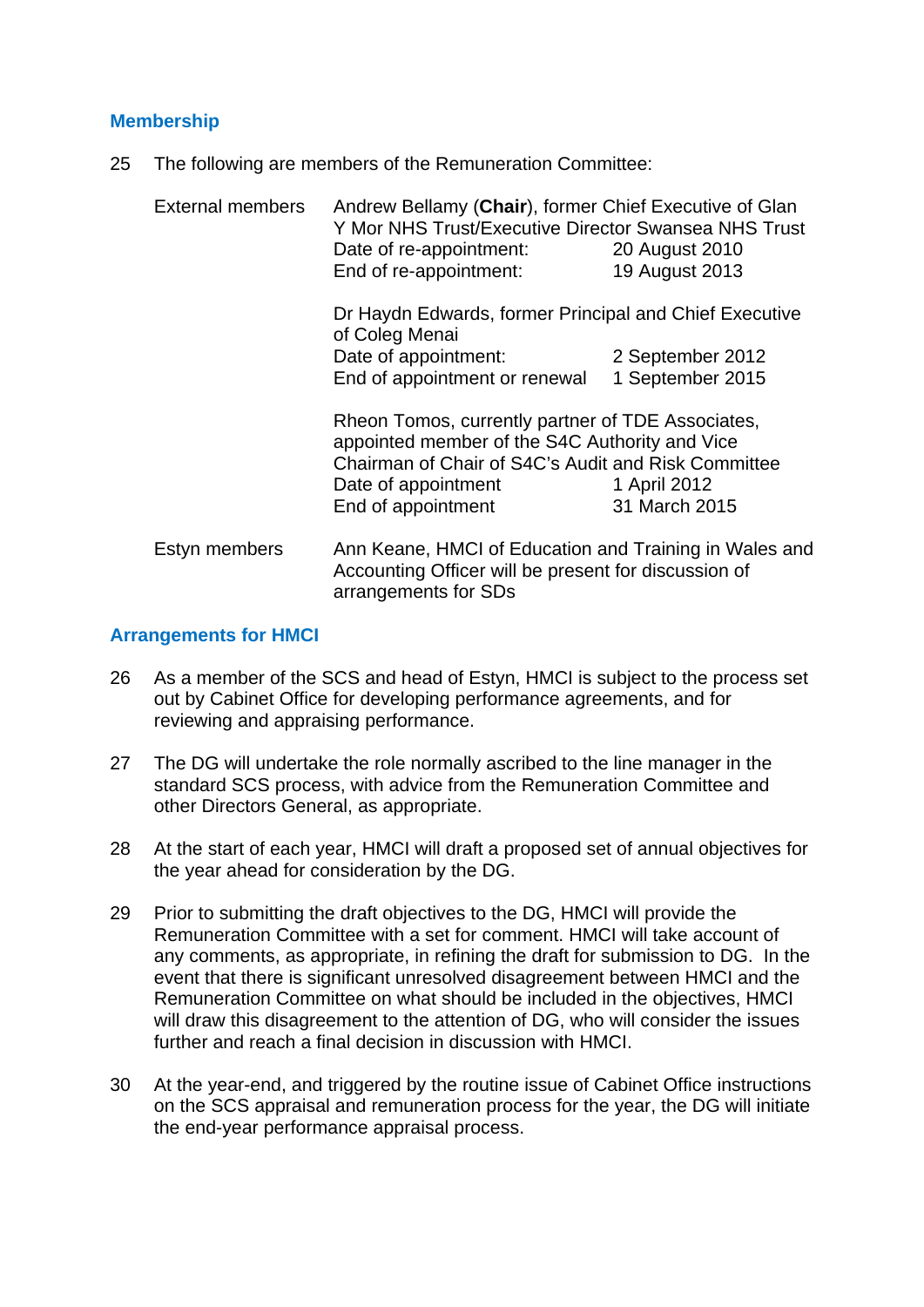- 31 In the first instance, Estyn's Remuneration Committee will consider HMCI's performance against HMCI's agreed annual objectives and prepare advice for the DG on the extent to which the objectives have been met or exceeded and the broad level of overall performance it considers HMCI to have achieved during the year. The Committee will also recommend the tranche pay and the level of variable pay which may be merited for the year, consistent with Cabinet Office guidance and the Welsh Government's pay policy and pay criteria and limits.
- 32 On receipt of the Remuneration Committee's advice, the DG will consider it along with any other sources of evidence relating to HMCI's performance. The DG will arrange a formal end-year review meeting with HMCI at which the full range of evidence will be reviewed and considered.
- 33 The DG will reach a decision on the level of any salary uplift and variable pay to be awarded. In making this decision, the DG will use the framework adopted for SCS pay within the Welsh Government and may consult with other DGs within WG. The DG will inform HMCI and the Estyn Remuneration Committee of the outcome.
- 34 HMCI will also maintain a Personal Development Plan in accordance with normal SCS procedures. HMCI will plan, discuss and review the contents of that plan through their discussions with DG, taking appropriate account of any feedback about the achievement of objectives which may come through from the Remuneration Committee or other feedback sources.
- 35 The DG and HMCI will also engage in at least one 'mid-year' review meeting to discuss progress against business and personal objectives, in accordance with normal SCS guidance.

#### **Arrangements for SDs**

36 The Remuneration Committee will consider the outcomes of the end-of-year performance appraisal process for SDs by HMCI with a view to deciding on the level of any salary uplift and variable pay to be awarded consistent with Cabinet Office guidance and the Welsh Government's pay policy and pay criteria and limits. In advising the Remuneration Committee, HMCI will use the framework adopted for SCS pay within the Welsh Government.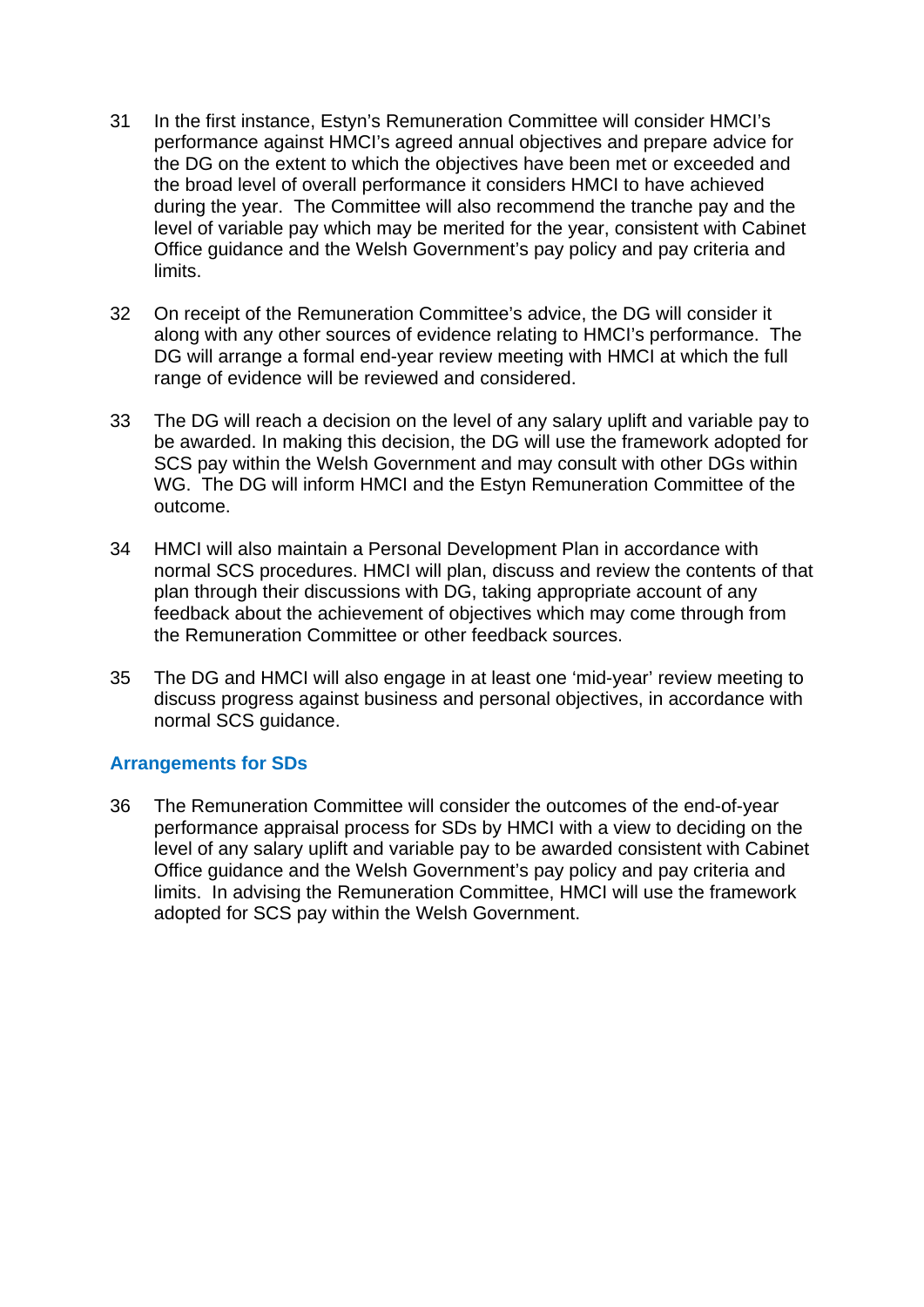## **Strategy Board, Audit Committee and Remuneration Committee – appointments, membership, register of members' interests and remuneration and expenses for non-executive directors**

#### **Appointments**

- 1 Estyn members of the Strategy Board, the Audit Committee and the Remuneration Committee are appointments by virtue of posts held in Estyn.
- 2 External members will be appointed by HMCI by means of open competition. External members will normally be appointed for a term of three years. Following the cessation of any appointment, whether at full term, or earlier for any reason, a further open competition will be held. Former external members of the Strategy Board will not be debarred from applying for a further term of appointment with Estyn but their applications will be considered on the same transparent and even-handed basis by an appointment panel, as applications from any other candidates applying for the role. For external members, the maximum total term of appointment with Estyn will be no more than six years.
- 3 There will normally be three external members of the Strategy Board albeit at times there may be more members for a period of time to provide continuity through changeovers.
- 4 HMCI, in consultation with Strategy Board or Audit Committee members (as appropriate), may co-opt on to the Strategy Board or Audit Committee such person or persons whom they consider may assist them to achieve the Strategy Board's or Audit Committee's stated purpose. Such co-options will be for no more than a calendar year. Co-options are not intended to circumvent the process of membership appointment through open competition and may therefore only be used when circumstances warrant this action, eg for reasons of continuity. Co-opted members will be external members of the Strategy Board or Audit Committee.

#### **Membership**

5 The following are members of the Strategy Board:

| <b>External members</b> | Andrew Bellamy, former Chief Executive of Glan Y Mor<br><b>NHS Trust/Executive Director Swansea NHS Trust</b> |                  |
|-------------------------|---------------------------------------------------------------------------------------------------------------|------------------|
|                         | Date of re-appointment:                                                                                       | 20 August 2010   |
|                         | End of re-appointment:                                                                                        | 19 August 2013   |
|                         | Dr Haydn Edwards, former Principal and Chief Executive<br>of Coleg Menai                                      |                  |
|                         | Date of appointment:                                                                                          | 2 September 2012 |
|                         | End of appointment or renewal                                                                                 | 1 September 2015 |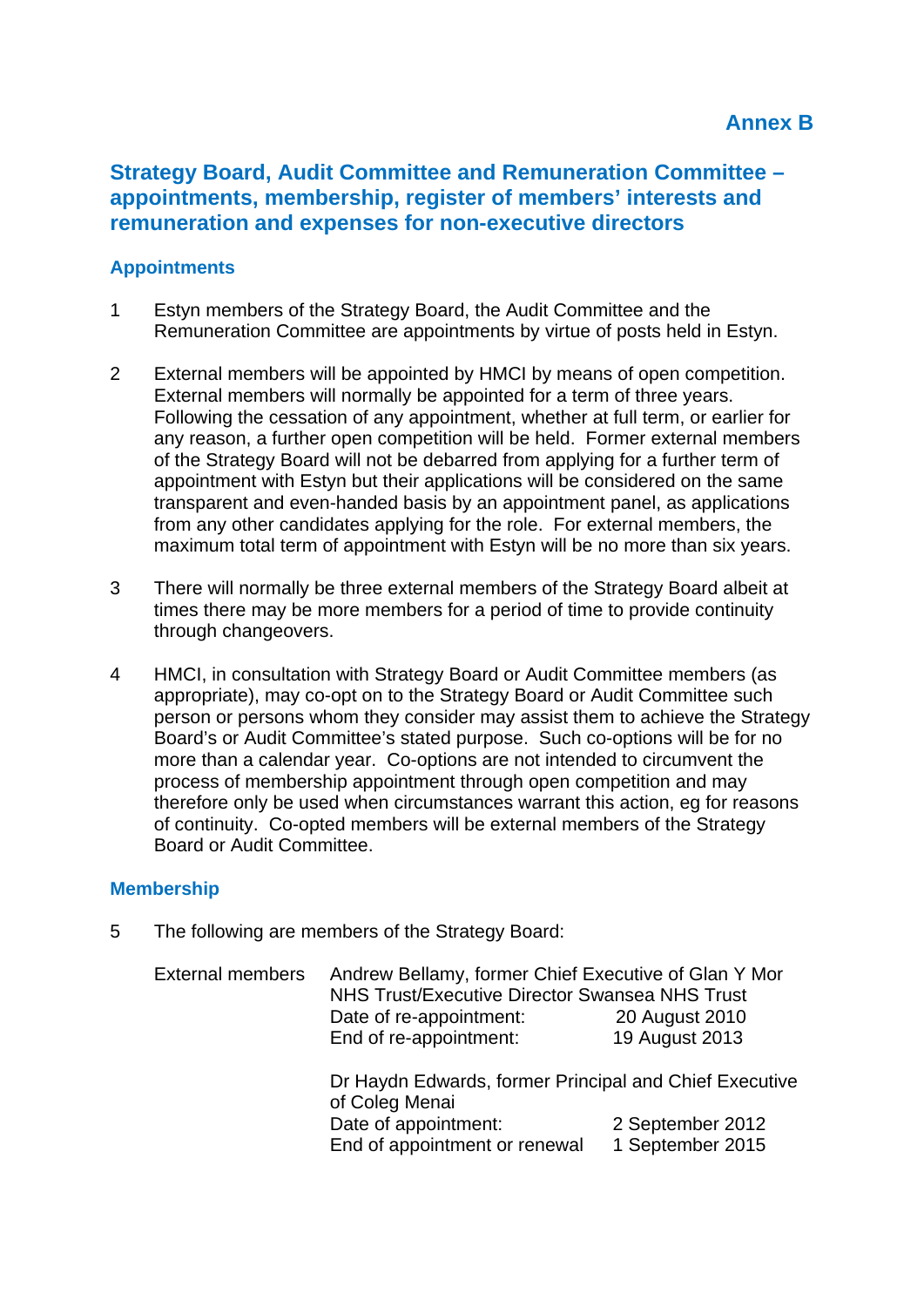|   |                         | Rheon Tomos, currently partner of TDE Associates,<br>appointed member of the S4C Authority and Vice<br>Chairman of Chair of the Audit and Risk Committee<br>Date of appointment<br>End of appointment   | 1 April 2012<br>31 March 2015        |
|---|-------------------------|---------------------------------------------------------------------------------------------------------------------------------------------------------------------------------------------------------|--------------------------------------|
|   | Estyn members           | Ann Keane, HMCI of Education and Training in Wales and<br><b>Accounting Officer</b>                                                                                                                     |                                      |
|   |                         | Simon Brown, Strategic Director                                                                                                                                                                         |                                      |
|   |                         | Meilyr Rowlands, Strategic Director                                                                                                                                                                     |                                      |
|   | In attendance           | Phil Sweeney, Assistant Director (Corporate Services)                                                                                                                                                   |                                      |
| 6 |                         | The following are members of the Audit Committee:                                                                                                                                                       |                                      |
|   | <b>External members</b> | Andrew Bellamy, former Chief Executive of Glan Y Mor<br><b>NHS Trust/Executive Director Swansea NHS Trust</b><br>Date of re-appointment:<br>End of re-appointment:                                      | 20 August 2010<br>19 August 2013     |
|   |                         | Dr Haydn Edwards, former Principal and Chief Executive<br>of Coleg Menai,<br>Chair of the Audit Committee from 1 July 2010<br>Date of appointment:<br>End of appointment or renewal                     | 2 September 2012<br>1 September 2015 |
|   |                         | Rheon Tomos, currently partner of TDE Associates,<br>appointed member of the S4C Authority and Vice<br>Chairman of Chair of S4C's Audit and Risk Committee<br>Date of appointment<br>End of appointment | 1 April 2012<br>31 March 2015        |
|   | <b>Attendees</b>        | The following persons are attendees by virtue of the posts<br>they hold in Estyn:                                                                                                                       |                                      |
|   |                         | Ann Keane, HMCI of Education and Training in Wales and<br>Accounting Officer.                                                                                                                           |                                      |
|   |                         | Simon Brown, Strategic Director                                                                                                                                                                         |                                      |
|   |                         | Phil Sweeney, Assistant Director, Corporate Services                                                                                                                                                    |                                      |
|   |                         |                                                                                                                                                                                                         |                                      |

- 7 Audit Committee meetings will also normally be attended by the Head of Internal Audit and a representative of the Wales Audit Office (Estyn's external auditors).
- 8 The Audit Committee may ask any other officials or executive directors of the Estyn Board to attend to assist it with its discussions on any particular matter.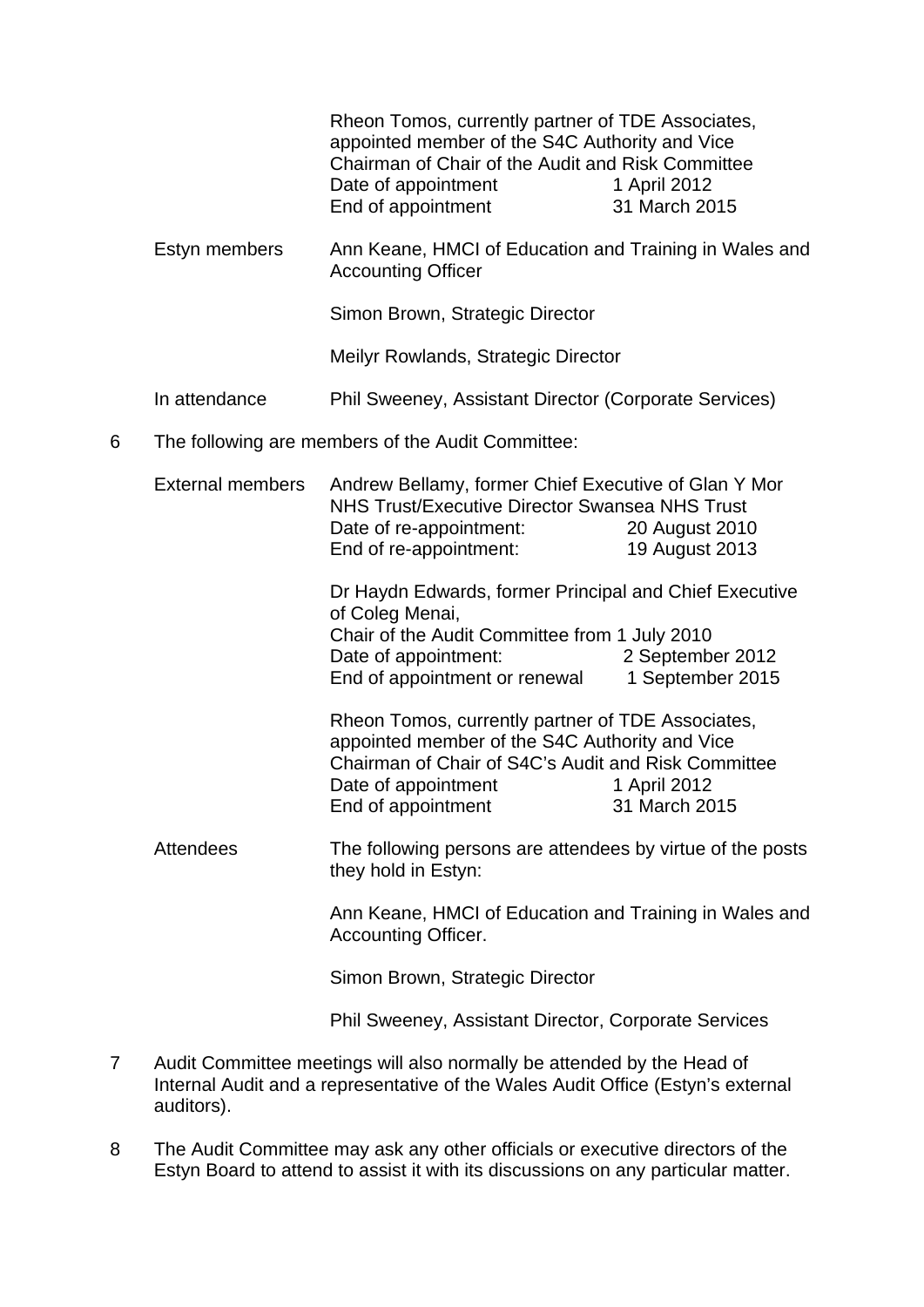9 The following are members of the Remuneration Committee:

External members Andrew Bellamy (Chair), former Chief Executive of Glan Y Mor NHS Trust/Executive Director Swansea NHS Trust Date of re-appointment: 20 August 2010 End of re-appointment: 19 August 2013

> Dr Haydn Edwards, former Principal and Chief Executive of Coleg Menai Date of appointment: 2 September 2012 End of appointment or renewal 1 September 2015

Rheon Tomos, currently partner of TDE Associates, appointed member of the S4C Authority and Vice Chairman of Chair of S4C's Audit and Risk Committee Date of appointment 1 April 2012 End of appointment 31 March 2015

Estyn members Ann Keane, HMCI of Education and Training in Wales and Accounting Officer

#### **Register of members' interests**

- 10 It is Estyn's policy to maintain a Register of Interests appropriate to the activities of the organisation and those who engage with us in our business. The purpose of the Register is to ensure that persons so engaged do not have interests that would unduly influence, conflict or otherwise interfere with the proper performance of their roles in a public sector organisation. The register will list all **direct** or **indirect pecuniary interests** and **non-pecuniary interests** which relate closely to Estyn's activities, and those of Strategy Board and Audit Committee Members, their close family members, persons living in the same household as the Strategy Board and Audit Committee Member, or other persons or organisations which members of the public might reasonably think could influence the member's judgement.
- 11 Upon appointment, all external members of the Strategy Board and Audit Committee are required to complete a Register of Members' Interests form as set out in **Appendix 4** to **Annex E** of Estyn's Corporate Governance Framework. External members on both the Strategy Board and the Audit Committee only need to complete the register once. External members need to complete a new form at the beginning of April each year and they need to inform HMCI of any changes in their personal circumstances, such as other appointments/work, to enable HMCI to take a view as to whether the change in circumstances creates a conflict of interest for Estyn. At the beginning of each meeting, external members will re-affirm that there have been no changes to their declarations of interest since the last meeting or notification to HMCI. In addition to this, any member of the Strategy Board or Audit Committee with a potential conflict of interest in a particular item will declare this and, if appropriate, will leave the meeting whilst that item is considered.

#### **Remuneration and expenses for non-executive directors**

12 Guidance on remuneration and expenses for non-executive directors of the Strategy Board is at **Appendix 1.**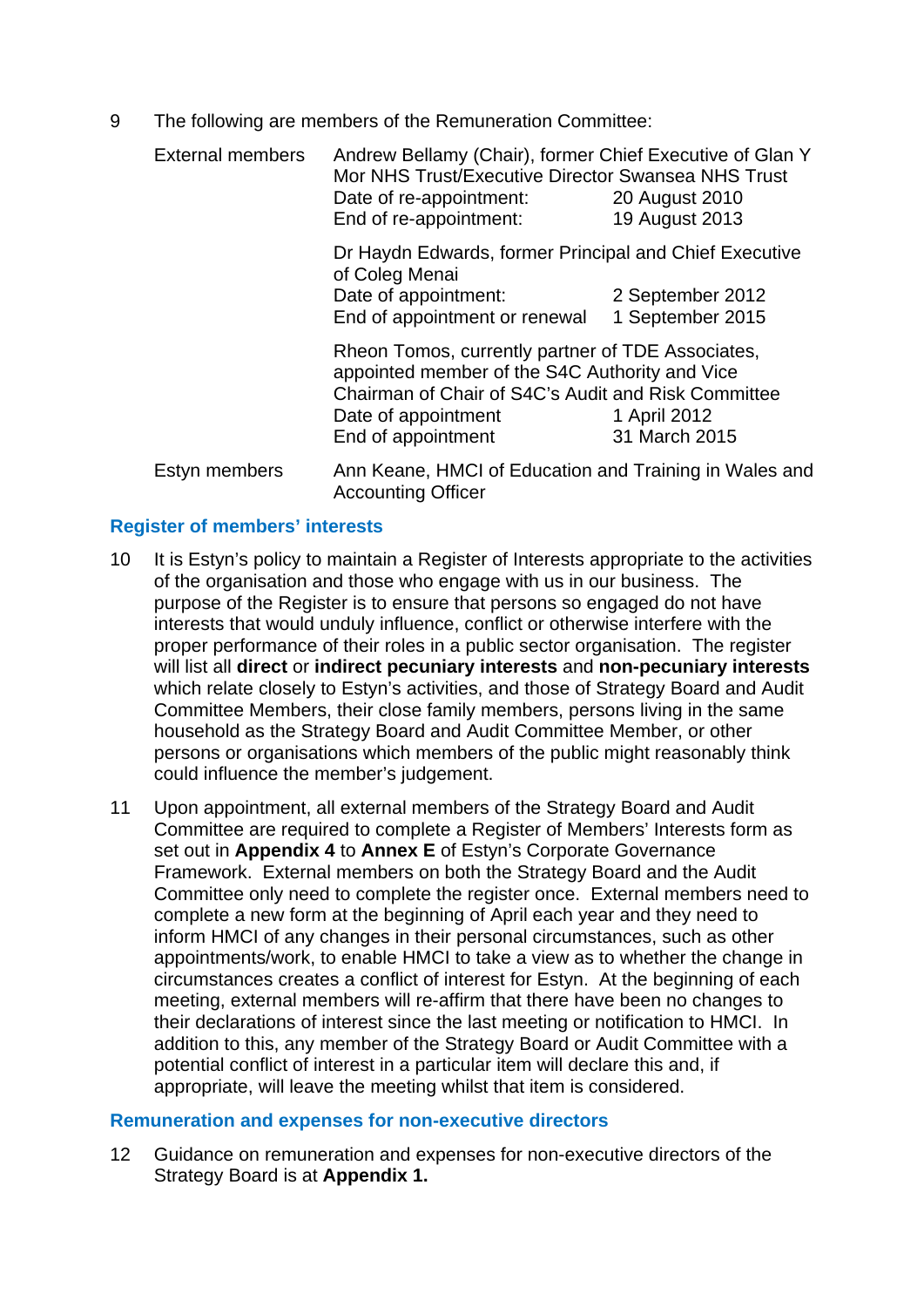## **Remuneration and expenses for non-executive directors of the Strategy Board**

1 References to non-executive directors should be taken to cover non-executive Strategy Board directors and non-executive directors of the Strategy Board's committees.

#### **Remuneration**

- 2 Non-executive directors will be paid, in accordance with the terms of their appointment on the assumption they will spend approximately 15 days a year on Estyn-related business. Non-executive directors are expected to spend:
	- nine days a year preparing for and attending Board and Audit Committee meetings; and
	- six days for extraordinary meetings/events including the annual staff conference, Remuneration Committee, and organisational development work.
- 3 In addition; the Chair of the Audit Committee is paid a further three days (18 days in total) in recognition of the additional duties associated with Audit Committee briefings, agenda and Annual Report of Chair, and, the Chair of the Remuneration Committee is paid a further one day (16 days in total) in recognition of additional duties associated with this role.
- 4 The time expectation will be adjusted pro-rata for non-executive directors who are not appointed for the full year. Where non-executive directors spend more than 18 days (or in the case of the Chair 23 days) on the activities set out above they will be paid for any additional work on an hourly basis (pro-rata of the daily rate) provided the details, subject and extent of the additional work are agreed beforehand with HMCI.

#### **Expenses**

- 5 Non-executive directors are entitled to seek reimbursement of reasonable expenses incurred in the exercise of their duties in accordance with Estyn's travel and subsistence policy.
- 6 As reimbursement is from public funds it is important that expenditure is cost effective and balances business requirements with best value principles.

#### **General expenses policy**

- 7 When claiming expenses, non-executive directors are required to certify that:
	- travelling expenses were actually incurred on Estyn business; and
	- subsistence expenses were incurred necessarily, specifying periods of absence and details of meals taken in the claim.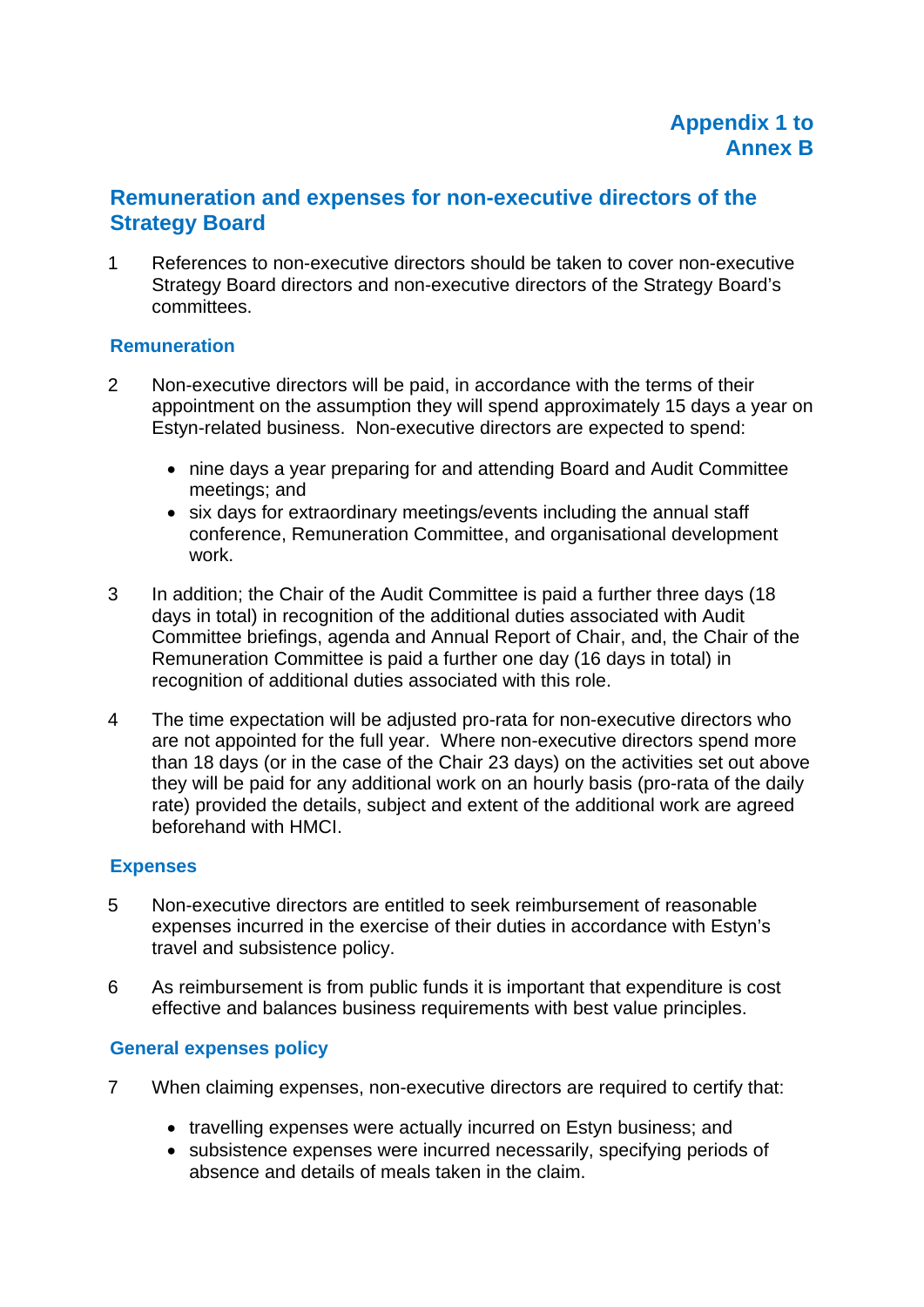- 8 Estyn business covers all activities and engagements necessarily carried out on behalf of Estyn. Activities covered include those where:
	- a non-executive director, with the agreement of HMCI, accepts an invitation in their capacity as a member of the Estyn Strategy Board to an external or internal event; and
	- a non-executive director pursues an engagement as part of a development plan agreed with HMCI.

#### **Home to office expenses**

9 Non-executive directors are entitled to receive payment of 'home to office' or 'home to venue' travel-related expenses – for tax and national contribution purposes these claims are processed and paid separately.

#### **Carer expenses**

- 10 Non-executive directors can claim reimbursement of expenses incurred while on Estyn business in relation to the provision of a carer for any relatives for whom they are responsible. The carer responsibility may be for a dependent child or an elderly or infirm relative resident at the home of the non-executive director. The expenses must be receipted and in line with the costs of providing such care in the locality.
- 11 The Inland Revenue deem payments made under these arrangements as a taxable benefit and will require tax to be deducted at source.

#### **Submission of expense claims**

- 12 Expense claims must be submitted to, and approved by, Assistant Director – Corporate Services, using an expense form which will be made available to non-executive directors.
- 13 Before submitting their first expense claim, non-executive directors must complete and submit a pay mandate form, which will be made available to them on appointment.
- 14 Each item should be identified separately on a claim form line to avoid confusion when the claim is checked by HMCI's secretariat. Claims must include details related to the nature of the claim. Where expenses have been incurred for more than one event, the nature of the different events must be indicated clearly and each item of expenditure clearly related to the relevant event.
- 15 Before submitting an expense form to HMCI's secretariat, non-executive directors should ensure that they have included all receipts, and signed and dated their completed expense claim form.
- 16 Claims for expenses should be submitted within 3 months of the time they were incurred.
- 17 If non-executive directors have any questions or queries relating to the expenses policy, they should contact HMCI's secretariat.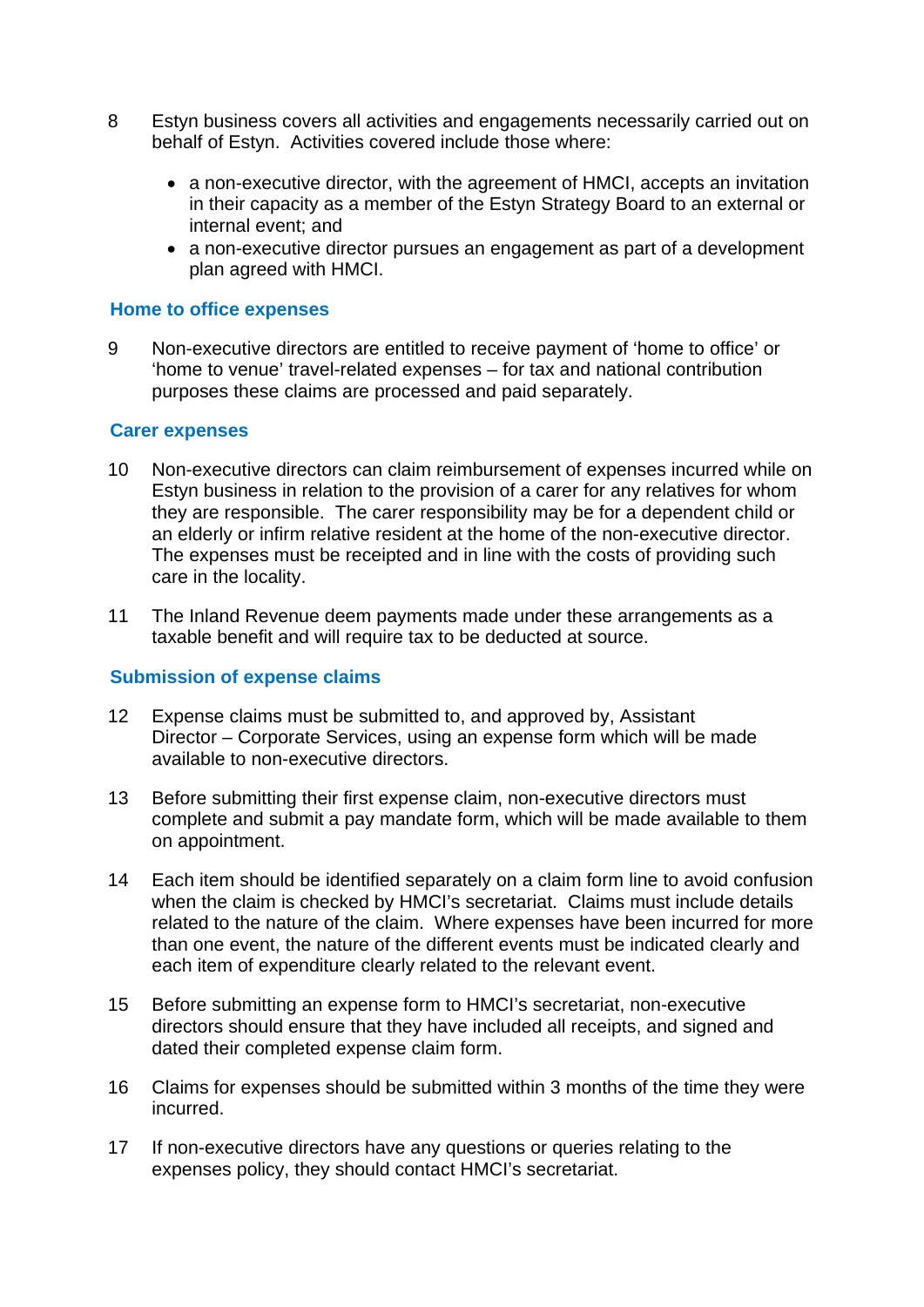## **Publication of expenses claims**

18 In line with Cabinet Office guidance the business expenses of non-executive directors will be published in the notes of the Annual Report and Accounts.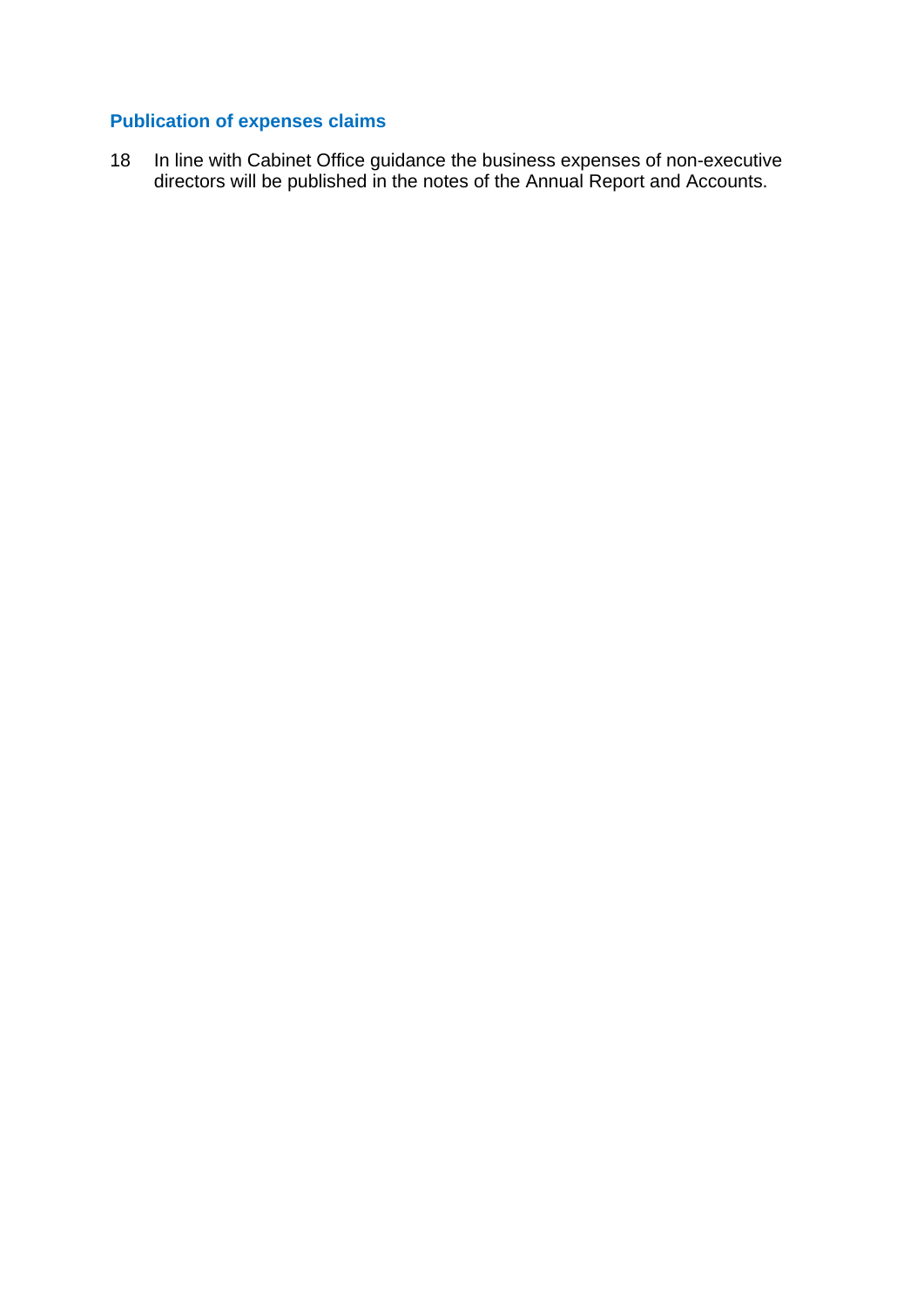## **Proceedings of the Strategy Board**

#### **Introduction**

1 In the exercise of powers under the Government of Wales Act 2006, the Strategy Board has made the following provisions to regulate its proceedings.

#### **Status of proceedings of the Strategy Board**

2 **Appendix 1** outlines the status of proceedings of the Strategy Board.

#### **Frequency and timings of meetings**

3 Strategy Board meetings will be held quarterly. Additionally, HMCI will hold a meeting solely with external members at least once a year and at other times with one or more of the external members, as may be appropriate, to discuss specific and/or general issues.

#### **Location of meetings**

4 Meetings will generally be held in Estyn's main office.

#### **Board development event**

- 5 The Strategy Board may decide to hold a development event, once a year, in addition to regular business.
- 6 The purpose of this event will be to provide the opportunity for the Strategy Board to develop its working practices and to reflect more thoroughly on key issues.

#### **Special meetings**

- 7 On an exceptional basis, it may be necessary to conduct some business of the Strategy Board outside the regular cycle of meetings. Special meetings may be held in the following circumstances:
	- if requested by at least four Board members; and
	- if called by HMCI where, in her opinion, an urgent matter has arisen.
- 8 Papers for special meetings will be circulated to Strategy Board members not less than five days before the date of the meeting.

#### **Engagement with stakeholders**

#### **Notice of meetings**

- 9 By the end of each calendar year HMCI's secretariat will propose, for the Strategy Board's approval, a schedule of meetings for the financial year commencing the following April.
- 10 Members of the Strategy Board are expected to attend not less than three of the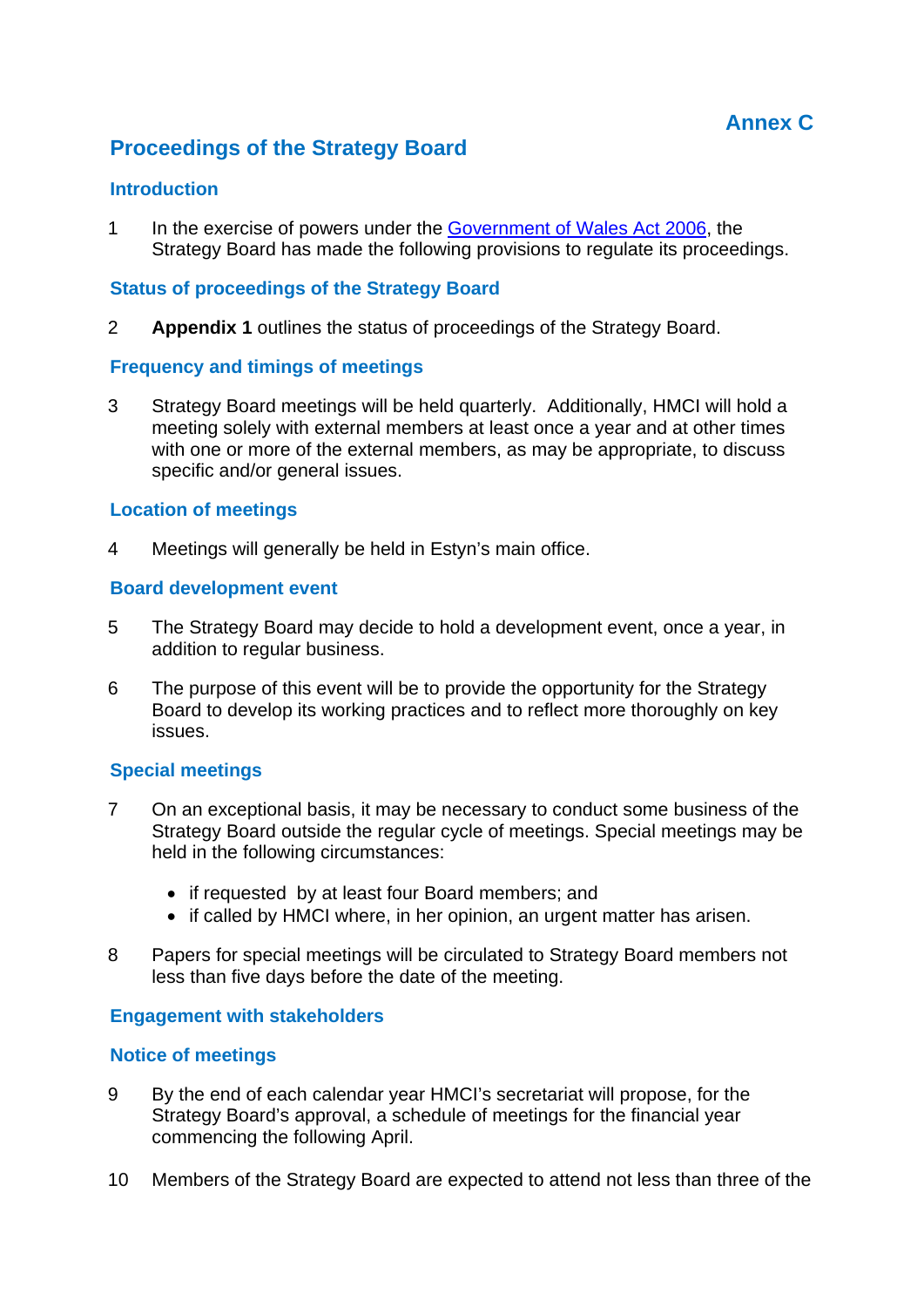four meetings scheduled in a 12-month period, unless exceptional circumstances prevent this.

#### **Agenda and papers for meetings**

- 11 Strategy Board meetings will address, and make decisions relating to, long-term strategic issues and the areas of principal responsibility. The content of Estyn's Annual Plan will provide particular focus.
- 12 Each meeting will have some standing items that fit in with Estyn's business planning cycle. In addition, and subject to the time available, there will be scope for other appropriate matters to be placed on the agenda via HMCI's secretariat.
- 13 All members may suggest items for the agenda via HMCI's secretariat and HMCI will clear the agenda. Items for any other business should be cleared with HMCI in advance of the meeting.
- 14 Papers for the Board meetings should contribute to the Board's objectives and enable effective discussion and decision making on key strategic issues. Guidelines on the preparation of Board papers are at **Appendix 2**.
- 15 The agenda and supporting papers will usually be circulated to Strategy Board members seven days in advance of the meeting in electronic format in line with our environmental management commitments. All matters requiring substantial decisions should usually appear on the agenda and be supported by short papers which will include the necessary information on which to base a decision. There may be pressing circumstances where this cannot happen. Such circumstances must be exceptional and an explanation provided to the meeting. The non-receipt of agenda or papers for a meeting will not invalidate the meeting or any business transacted at the meeting.
- 16 HMCI's secretariat will publish the agendas and papers of Strategy Board and committee meetings, with the exclusion of any confidential business or publications in a draft form, on the Estyn intranet no less than five days before each Board meeting.
- 17 The order of business at Strategy Board meetings will follow the agenda issued for that meeting unless otherwise agreed by the members attending the meeting.
- 18 HMCI may propose altering the order of the agenda of meetings and taking business that does not appear on the agenda where they consider that because of special circumstances the matter should be considered at the meeting as a matter of urgency. A majority of the members in attendance must agree the proposed change.
- 19 Strategy Board members will be expected to have read the papers before the meetings and sought, from HMCI's secretariat, any clarification that they may need.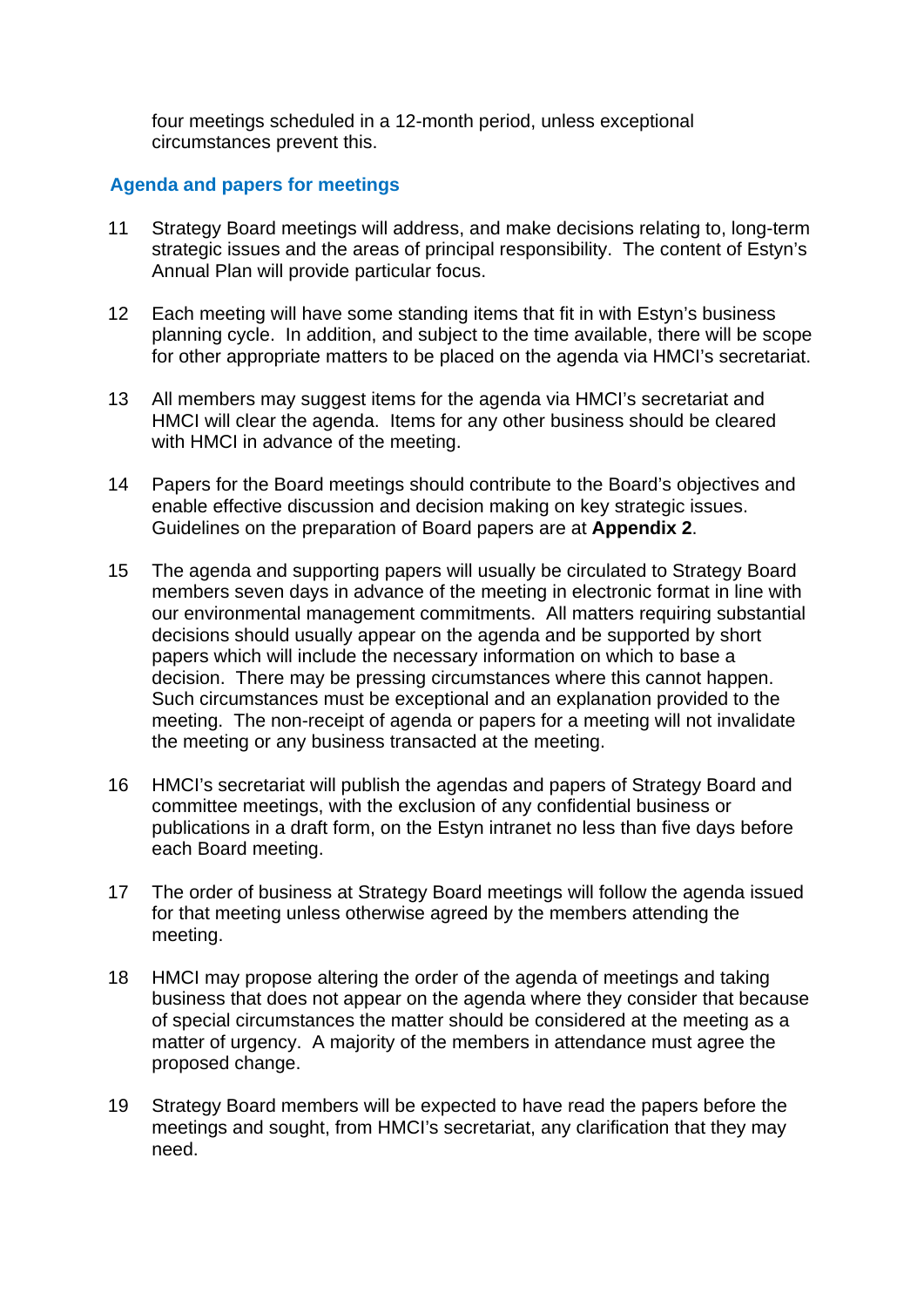#### **Minutes of meetings**

- 20 Within seven working days of each Strategy Board meeting, HMCI's secretariat will circulate draft minutes to all Strategy Board members for their comments.
- 21 The minutes should include: the names of every member present and of any other person present; apologies tendered by any member; any declaration of interest; and the withdrawal from the meeting of any member on account of a conflict of interest. Minutes should record key points of discussion, but should not attribute comments to individual members unless specifically requested by the member concerned, or required by the Chair. The minutes should record clearly which items are to be considered confidential business. This will normally include, but is not limited to, any issue where publicity would be prejudicial to the public interest or in breach of data protection, for example:
	- issues where a named individual is the subject of the item;
	- issues which are of a commercially sensitive nature;
	- issues involving security or financial propriety; and
	- issues that would be covered by exemptions under freedom of information.
- 22 Members of the Strategy Board should send comments about the minutes to HMCI's secretariat within 10 working days of receipt. In the absence of any comments HMCI's secretariat will understand that members are content with the draft minutes.
- 23 With the exclusion of any confidential business, all minutes of the Strategy Board meetings should be published in draft on the Estyn intranet within one month of the meeting. Where HMCI's secretariat receives amendments by correspondence, a revised draft version will be circulated to members of the Board prior to publication. The minutes will be formally ratified at the next meeting after which the approved minutes will be published formally.

#### **Chair**

- 24 If present, HMCI will chair all Strategy Board meetings.
- 25 It will be the responsibility of HMCI to:
	- decide the order in which the members will speak ensuring that adequate views are sought to make decisions;
	- determine all matters of order, competency and relevancy;
	- decide which matters are or are not out of order in terms of the meeting;
	- maintain order in the meeting; and
	- adjourn the meeting if this is necessary, for whatever period of time she thinks is appropriate.

#### **HMCI's Secretariat**

26 HMCI's secretariat will be responsible for managing the Strategy Board and its committees in line with his/her terms of reference. HMCI's secretariat will follow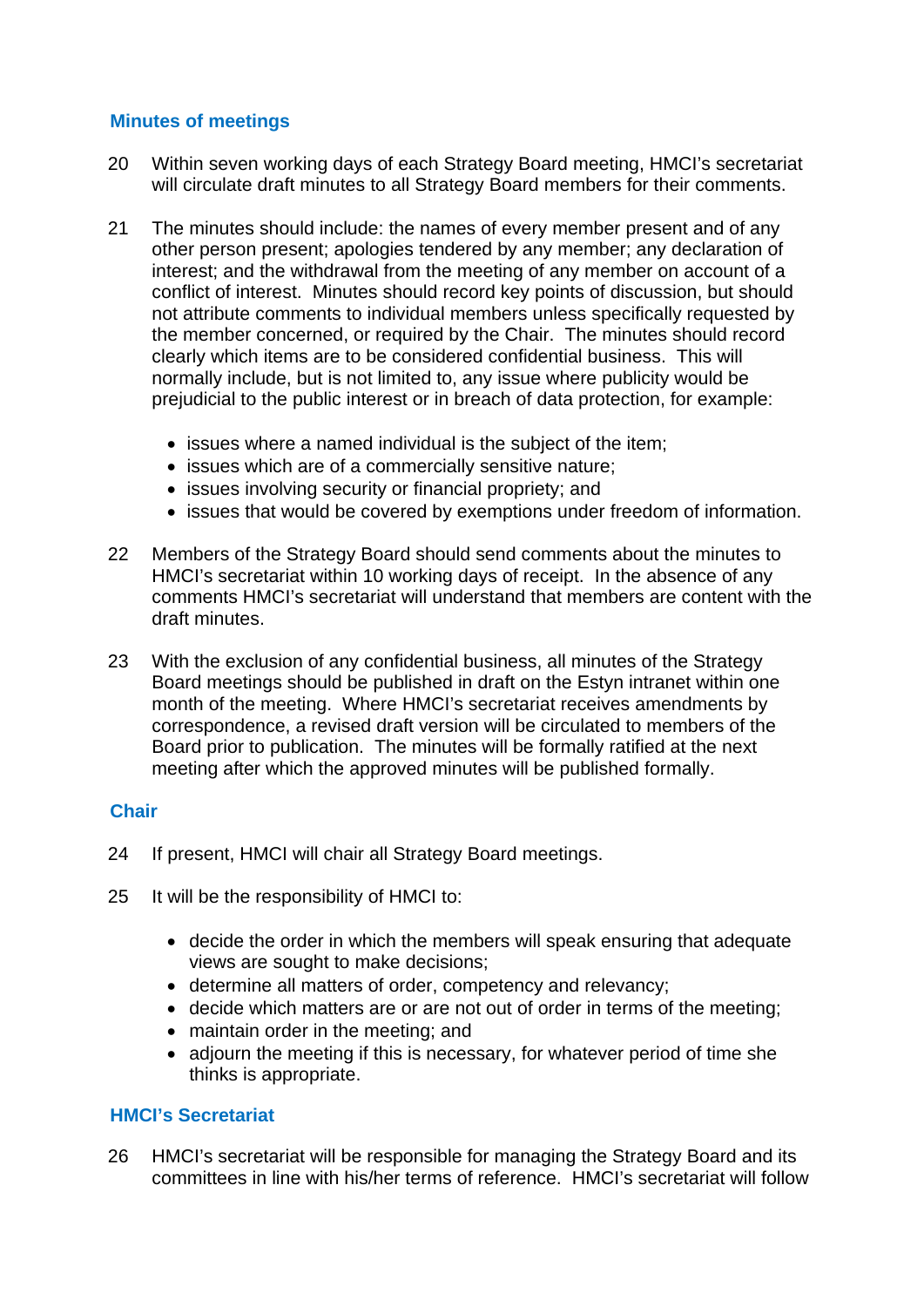corporate secretarial processes and procedures to ensure the smooth and efficient operation of corporate business. His/her responsibilities include:

- all arrangements for Strategy Board meetings, in consultation with HMCI;
- administrative support for members, including diary arrangements in relation to Estyn business;
- co-ordinating and clearing with HMCI any requests from Estyn staff, except HMCI and directors, for engagement with or action by Strategy Board members; and
- coordinating and clearing with HMCI any request from non-executive members for engagement with or action by Estyn staff.
- 27 HMCI, Strategy Board members and members of sub-committees will have access to HMCI's secretariat for advice and assistance.
- 28 HMCI's secretariat will arrange and coordinate advice to HMCI and the Strategy Board about the powers, authorities and discretions of Estyn on matters of probity, ultra vires and corporate governance. They will coordinate the provision of timely interpretation and advice to HMCI and the Board about the Corporate Governance Framework, and about ministerial or other guidance and protocols affecting Estyn which are not delegated to other members of staff within Estyn.

#### **Quorum**

- 29 Any decision made by a properly constituted Strategy Board satisfying the requirements of this framework should be deemed as a decision made by the Strategy Board.
- 30 Members may not appoint alternates to attend in their absence.
- 31 In order to ensure that there has been proper input to and scrutiny of decisions, it is necessary to have a quorum for meetings. To be considered quorate, meetings must have present at least half the appointed members and, where an odd number of members is appointed, a majority of those members.
- 32 If a member has been disqualified from participating in a discussion on any matter and/or from voting on any resolution because of the declaration of an interest (the code of conduct at **Annex E** to Estyn's Corporate Governance framework refers) they will no longer count towards the quorum. If a quorum is not available for discussion of any matter, this will be recorded in the minutes and the meeting will proceed to the next item of business.
- 33 Where a quorum is not present within 30 minutes of the start of a meeting, or the meeting becomes inquorate during the course of the meeting, the meeting will be adjourned and a new date, time and venue for the meeting will be arranged.
- 34 The validity of the proceedings of the Strategy Board or any committee will not be affected by any vacancy in membership.
- 35 All or any of the members may, in exceptional cases, participate in a meeting by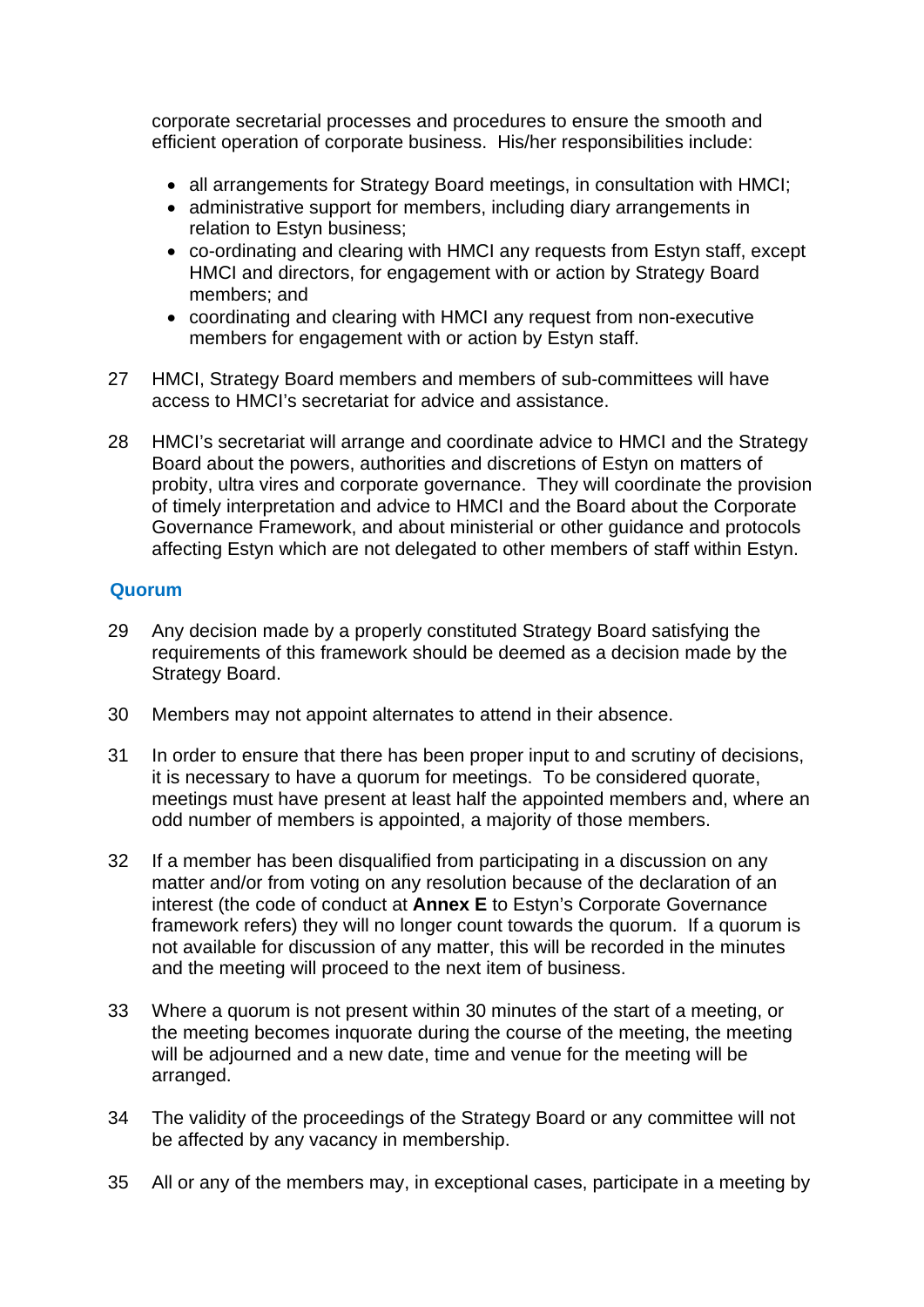means of conference telephone or any communication equipment which allows all persons participating in the meeting to communicate with each other. Such participants will be deemed to be present in person at the meeting and shall be counted in a quorum accordingly.

36 Written comments about agenda items submitted by any member who is not present when a particular agenda item is discussed may be circulated to those members present at the meeting and read out at the appropriate point in the meeting.

#### **Deferral of decisions**

- 37 Any member may propose to defer a decision on an agenda item so that members can be provided with additional information, or for any other reason. The decision to defer, together with the reasons for doing so, will be recorded in the minutes of the meeting together with a proposed timescale for returning the matter to the Strategy Board for consideration.
- 38 A deferred decision may be taken through postal or email correspondence, outside of meetings, where this is agreed in the meeting. This may be agreed by the meeting by consensus.
- 39 All deferred decisions taken between meetings should be reflected in the minutes of the subsequent Strategy Board meeting, including the approval of key documents.

#### **Urgent decisions**

- 40 There may be pressing circumstances where decisions have to be taken outside Strategy Board meetings. Every reasonable effort should be taken to solicit the views of members before any such decision is made. Where decisions that would ordinarily be taken at Strategy Board meetings have to be made on an urgent basis, they may be taken by the Chair and will then be reported at the next Strategy Board meeting, with an explanation of the urgency. The decision will be recorded in the minutes of the meeting. In addition, the details of the decision and an explanation of the need to take it outside a Strategy Board meeting will be advised to Board members by e-mail at the earliest opportunity after the decision is taken.
- 41 Resolutions in writing can be used in exceptional circumstances where it is deemed by HMCI that this is necessary. In order for a resolution to be effective, it must be signed by all members who would have been present at a meeting. All must be in agreement with the resolution. A resolution in writing will be as effective as if it had been passed at a meeting duly convened and held for that purpose.

#### **Register of members' interests**

42 External members are required to complete a Register of Members' Interests. Guidance on this is included at **Annex B** to Estyn's Corporate Governance Framework.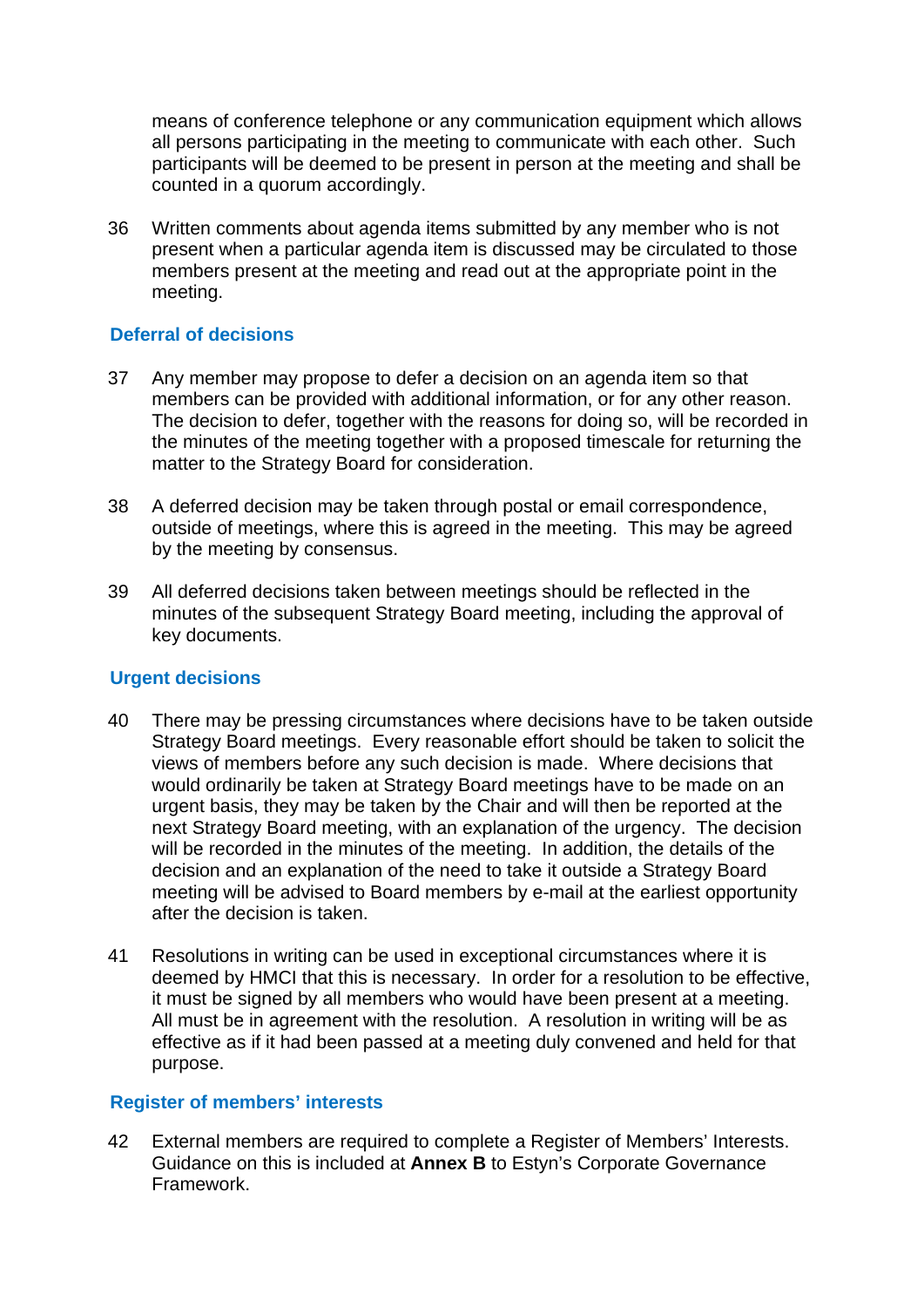#### **Conduct of the Strategy Board**

- 43 Strategy Board meetings will be conducted in a way that promotes effectiveness by ensuring everyone's contributions can be made and heard, building on the diversity of the group to ensure the group has effective discussions and Estyn members are able to reach well-informed decisions. We will review the level of detail we go into in meetings to find the best balance for us.
- 44 Some sessions or part sessions that are to discuss particularly sensitive matters will be closed, but HMCI may on occasions invite members of staff to attend Strategy Board meetings as observers as part of their training and development.

#### **Communication**

- 45 We will communicate with the organisation so that issues can be directed to the appropriate level of detail and Strategy Board papers can be drafted to include the required level of detail.
- 46 The way the Strategy Board communicates its decisions will influence perceptions of its leadership and many different people will have an interest in the Strategy Board's work, for example:
	- staff in Estyn;
	- Ministers in Wales and the UK:
	- policy makers in Wales and the UK;
	- partners in Estyn's forums:
	- contractors working for Estyn in all parts of its business;
	- other inspectorates and regulatory bodies; and
	- auditors.
- 47 However, not every individual or group will have the same interest in every issue the Strategy Board considers. The Strategy Board will communicate issues only to those with a legitimate interest to either inform them of, or engage them in, Board activities:
	- **informing** via the Board's site on the Estyn Intranet, where membership details, structure and papers, including minutes will be placed.
	- **engaging** through:
		- $\triangleright$  consultation exercises;
		- $\triangleright$  inviting suggestions for agenda items;
		- $\triangleright$  inviting representatives of committees, working groups and forums to meet the Strategy Board; and
		- $\triangleright$  commissioning work through the above to be reported back and discussed at the Strategy Board.

#### **Celebrating success**

48 We will reflect on at least an annual basis what has gone well for Estyn and its individuals. We will celebrate our success in an appropriate way to help motivate and inspire the organisation.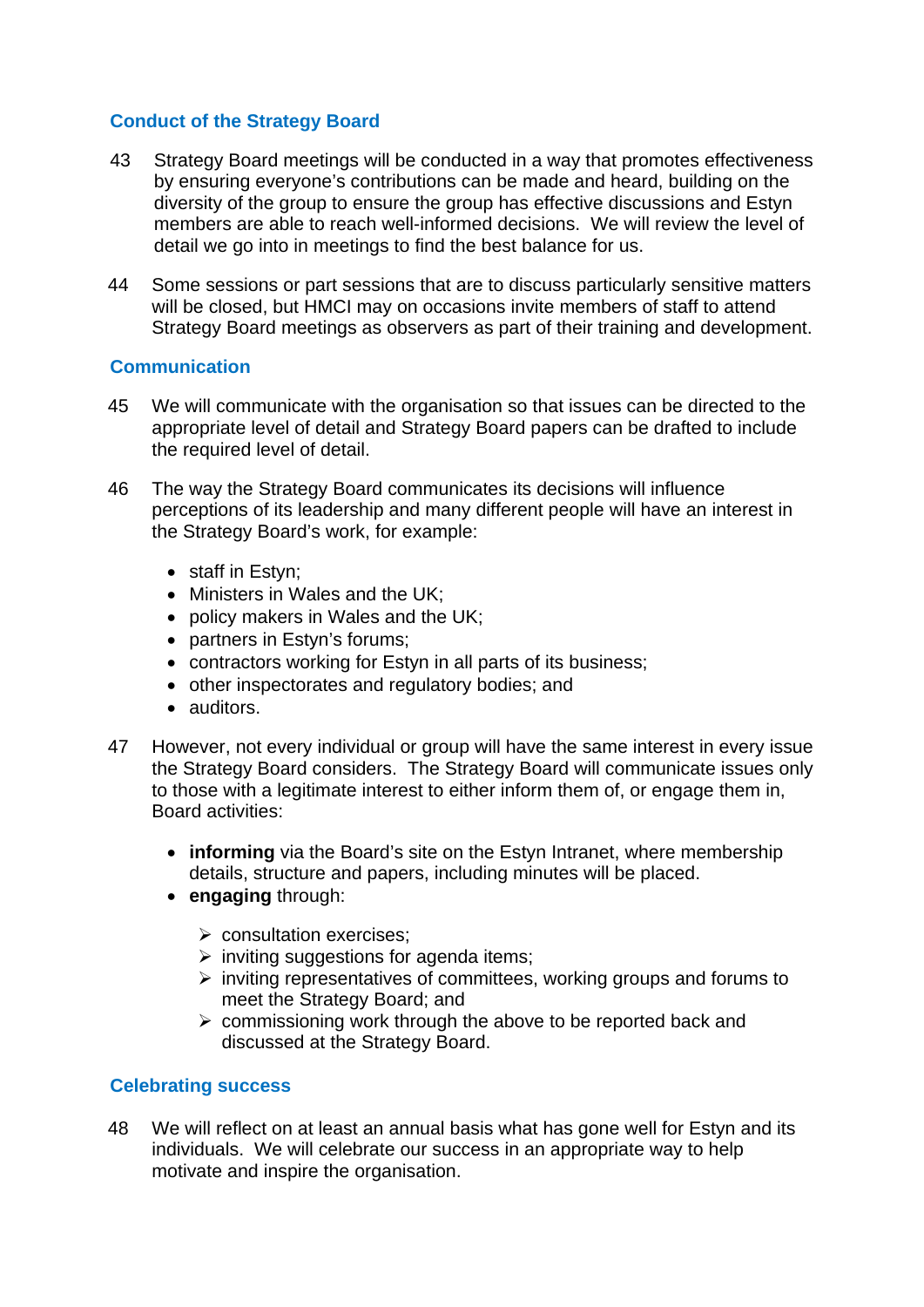## **Status of proceedings of the Strategy Board**

#### **Review of the status of proceedings of the Strategy Board**

- 1 The proceedings of the Strategy Board will be reviewed by HMCI's secretariat in consultation with HMCI every 12 months, or sooner if requested by HMCI.
- 2 If it is thought desirable to amend this section, Strategy Board members will be provided with a reasonable timescale of not less than seven calendar days to review the revised rules and procedures, including the full text of the proposed variation. Where substantial changes are proposed, Strategy Board members will be given longer to review them.
- 3 Any amendment shall only be effective if at least two-thirds of the Strategy Board are in favour of the resolution, except where this would contravene any law or direction made by the Secretary of State.
- 4 The Strategy Board may suspend its rules and procedure by a simple majority. No formal business may be transacted while the framework is suspended.

#### **Interpretation of the rules and procedures**

5 The Chair, or the senior NED if presiding at a meeting, is responsible for interpreting the rules and procedures of the Strategy Board. Their decision, following advice given by the HMCI's secretariat on the construction or application of any of the rules and procedures, will not be challenged, unless a majority of the members attending the meeting agree that the rules have been misinterpreted.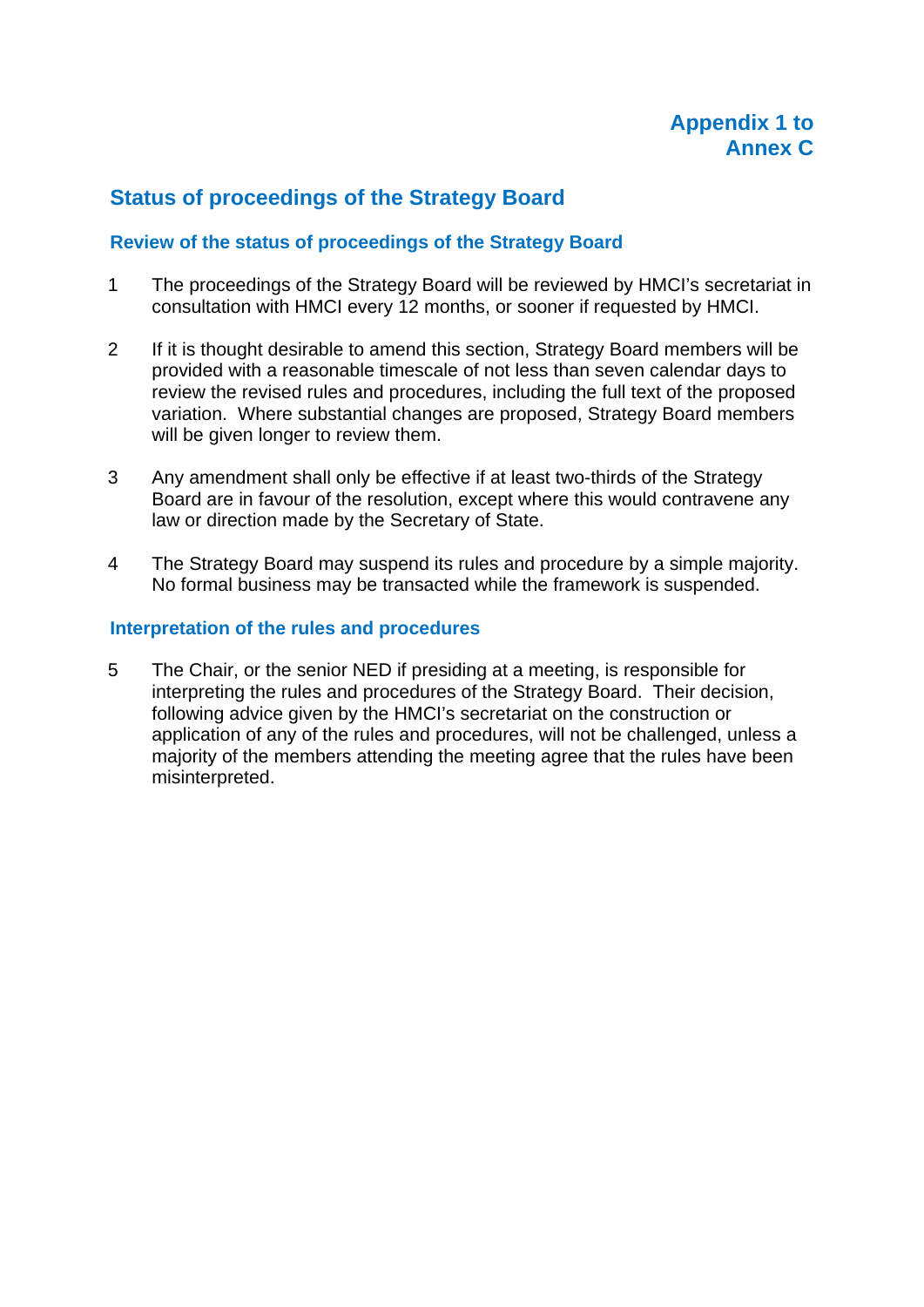## **Guidance on the preparation of Strategy Board papers**

- 1 Discuss with HMCI's Secretariat well in advance to find out whether the Strategy Board should see your paper or whether it should go to one of the Board's supporting committees or working groups.
- 2 Consider whether the paper should go to one of the Strategy Board's supporting committee, the Audit Committee, or one of Estyn's other committees or groups:
	- $\triangleright$  Executive Board:
	- ▶ Directors Group
	- Service Delivery Group;
	- > Management TUS Strategic Group;
	- Management TUS Operational Group;
	- > Health, Safety & Wellbeing Committee;
	- ▶ Staff Engagement Group: or
	- Take advice from HMCI's secretariat and if necessary speak to the chair of the appropriate committee/groups.
	- If one of the above committees or groups has already discussed the issue in your paper, consider what it is that you need the Strategy Board to do and make sure this is reflected in the paper.
	- If the Strategy Board has commissioned the paper, then it would expect to see the results. Remind the Strategy Board of any relevant earlier decisions in the papers being drafted.
	- If the issue in the paper is one that the Board would regularly consider, refer to it as a quarterly (or other time interval) progress report, or similar to set it in context.
- 3 Discuss with HMCI's secretariat when the Strategy Board will discuss the paper. HMCI's secretariat will consider how heavy forthcoming agendas are, as well as Estyn's operating needs.
- 4 In order to help Strategy Board members, your paper should:
	- be no more than about 10 pages, with a summary template sheet on the front page (available from HMCI's secretariat) and provide annexes for any tables, charts or background papers;
	- make clear whether the item is for information or for discussion/consideration/approval, and highlight the key issues for discussion and set out any decision to be taken;
	- be free of jargon and abbreviations so that a lay person could read it and understand the paper;
	- be acceptable for publication if need be or, if not, you should make it clear on the header/footer and let HMCI's Secretariat know too; and
	- contain the date of the meeting at which the paper is to be presented or discussed along with your name, as author.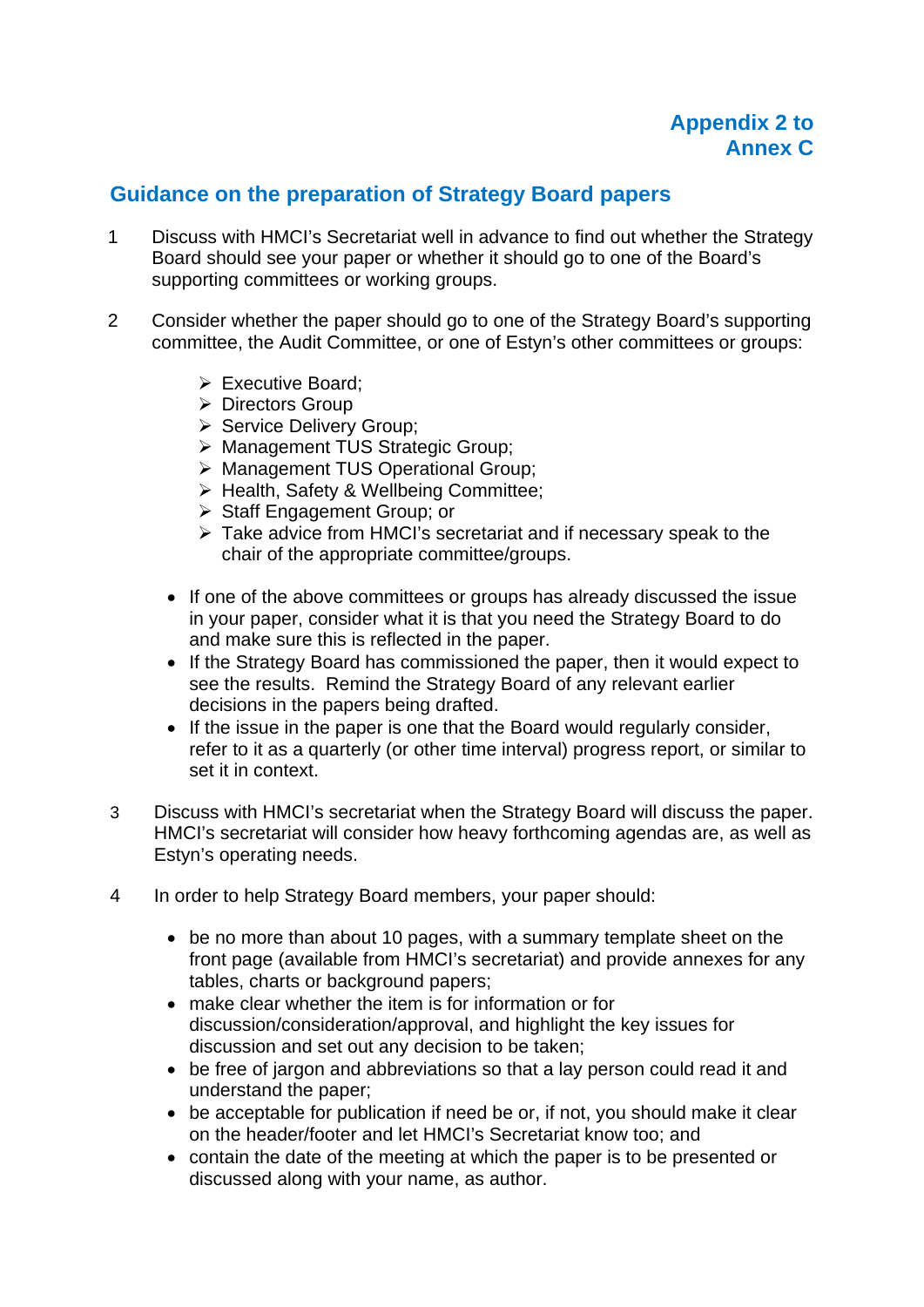- 5 Board members need time to prepare for coming Board meetings. The secretariat needs time to check and collate papers and prepare an annotated agenda. You should therefore:
	- send non-routine papers to HMCI's secretariat at least 12 working days in advance of the meeting where the paper will be discussed;
	- send your contribution to the routine management information reports to the AD (Corporate Services) at least 10 working days in advance of the meeting where the paper will be discussed;
	- provide papers electronically;
	- include a cover sheet to the paper summarising what the action is to be taken; and
	- let HMCI's secretariat have any background to the paper so that he can annotate the agenda appropriately.

These guidelines will be reviewed following any feedback from Estyn Strategy Board members, HMCI's secretariat or others.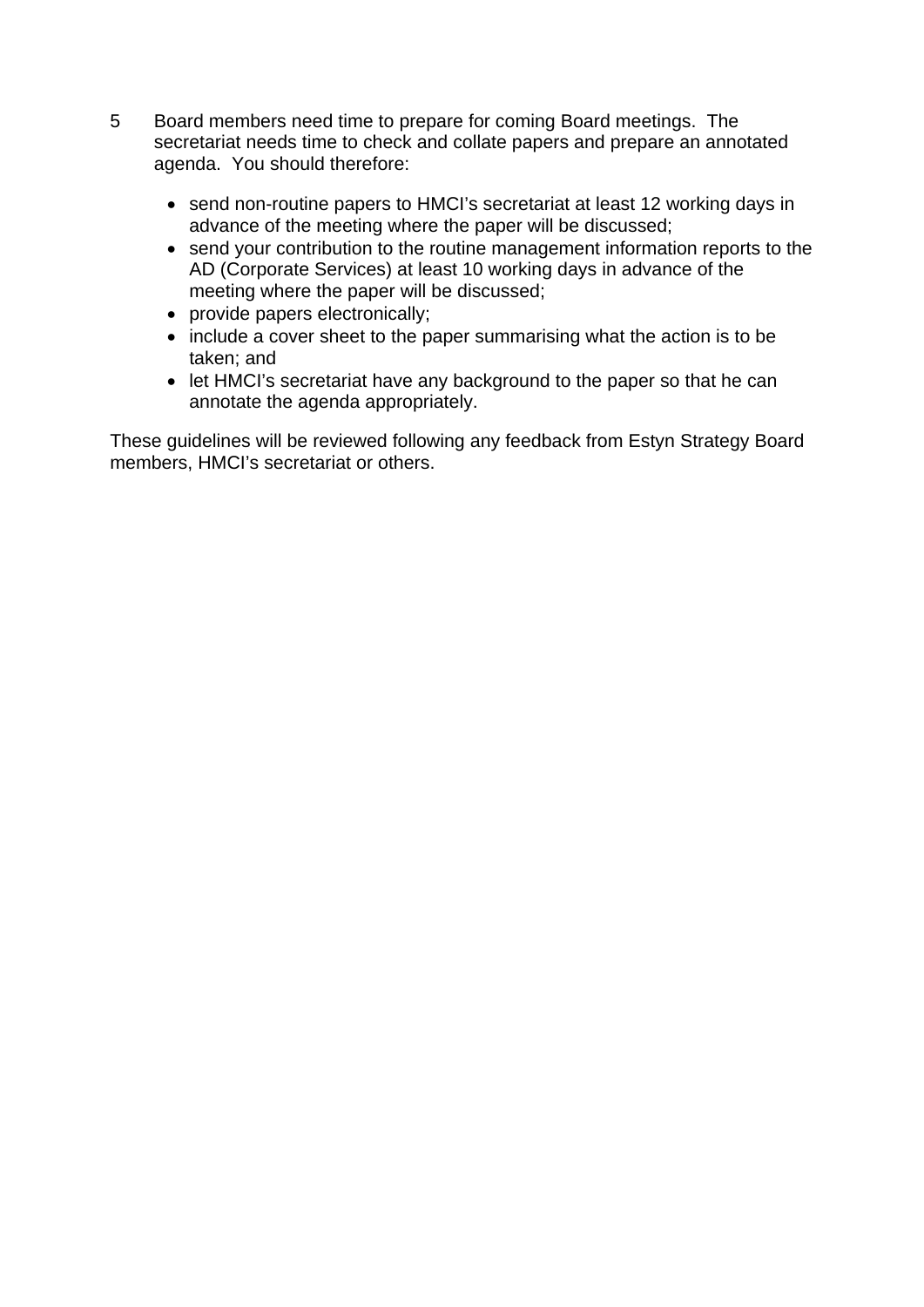## **Strategy Board development and effectiveness**

#### **Induction, training and objectives for individual Strategy Board members**

- 1 HMCI will ensure that individual members of the Board are informed about the terms of their appointment, their duties and responsibilities. HMCI will agree individual performance objectives for Strategy Board members each year.
- 2 Strategy Board members will be expected to ensure they have the skills, knowledge and training to fulfil their duties and responsibilities and to meet their performance objectives.
- 3 HMCI may occasionally give an individual member responsibility for providing oversight and guidance on the Strategy Board's behalf in relation to areas of its work. In that event, the relevant member (portfolio holder) will take an active involvement in the work area and will take a lead in Strategy Board discussions concerning their portfolio.
- 4 A NED will be identified by HMCI as the Strategy Board's health, safety and wellbeing champion, to ensure that any issues are considered routinely as part of Board business.
- 5 NEDs will be expected to spend approximately fifteen to eighteen days each year on Estyn business.

#### **Review of effectiveness**

- 6 The Strategy Board's performance will be reviewed annually. As agreed by the Strategy Board, this review may from time to time involve external advisers to provide challenge from an independent, expert perspective. HMCI will agree the framework for the annual review of the Board.
- 7 The annual review will include consideration of the Strategy Board as a whole, the operation of its sub-committees, and the contributions of individual members. The review will take account of the annual report of the Audit Committee.
- 8 HMCI will assess the performance of individual Strategy Board members, including non-executive members to the Strategy Board. A template for the review of the effectiveness of non-executive members is at **Appendix 1**.
- 9 Where the performance or conduct of a Board member is not satisfactory such that HMCI considers that a Board member is unable or unfit to carry out the duties of their office, she may terminate their appointment.

#### **Review of HMCI**

10 The effectiveness of HMCI will be reviewed by the Local Government and Communities Directorate, WG, who will ask for advice from Estyn's Remuneration Committee.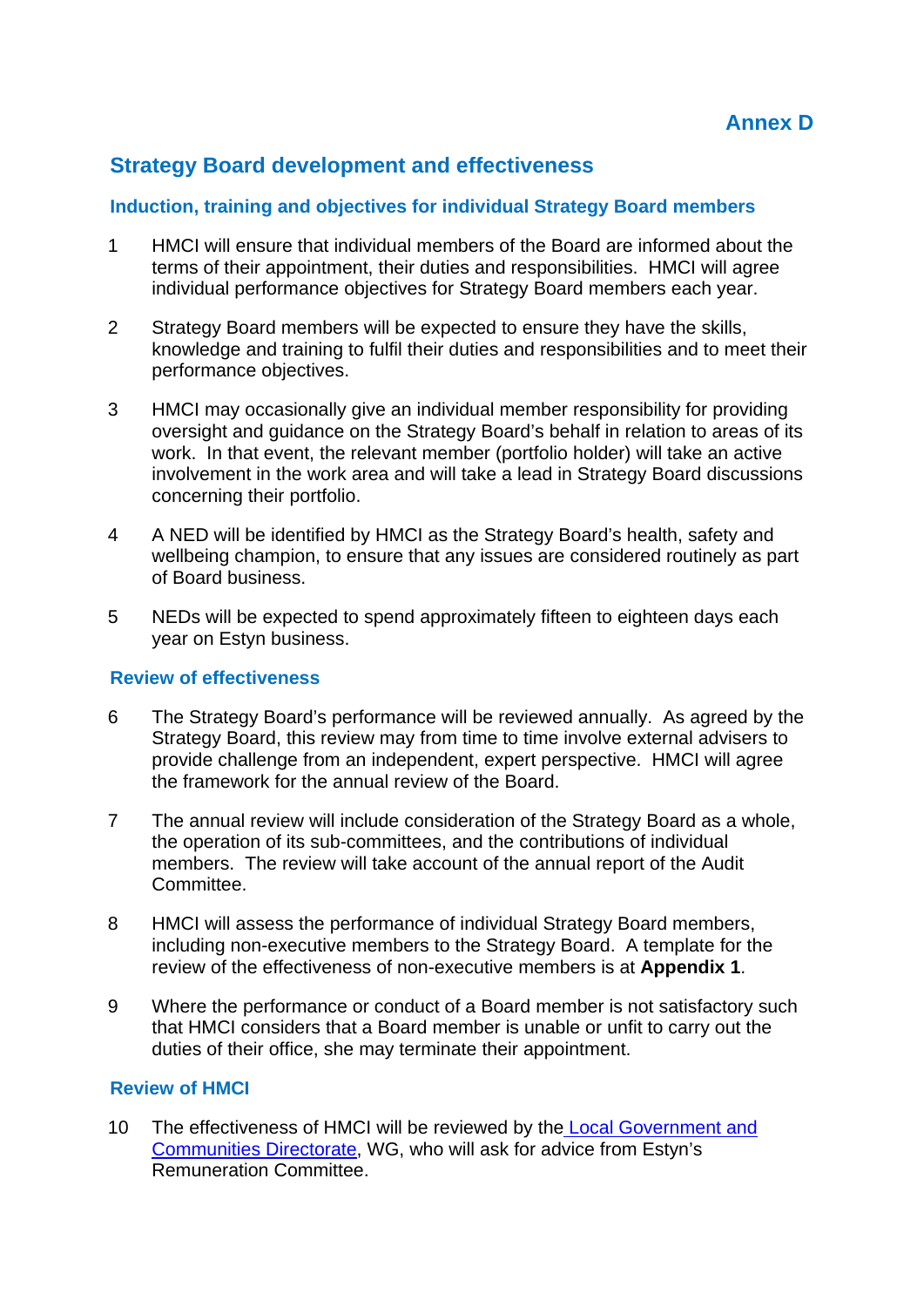#### **Development**

11 External members are not employees of Estyn and therefore the principles of continuous development which apply to Estyn members do not apply to external members. Funding for the training of external members will only be met insofar as it is an effective means of assisting the external member to understand the context in which he or she is operating. Opportunities to visit different work areas and perhaps shadow other Board members or frontline staff may be useful in this regard. Training for external members aimed at developing skills will not be funded by Estyn.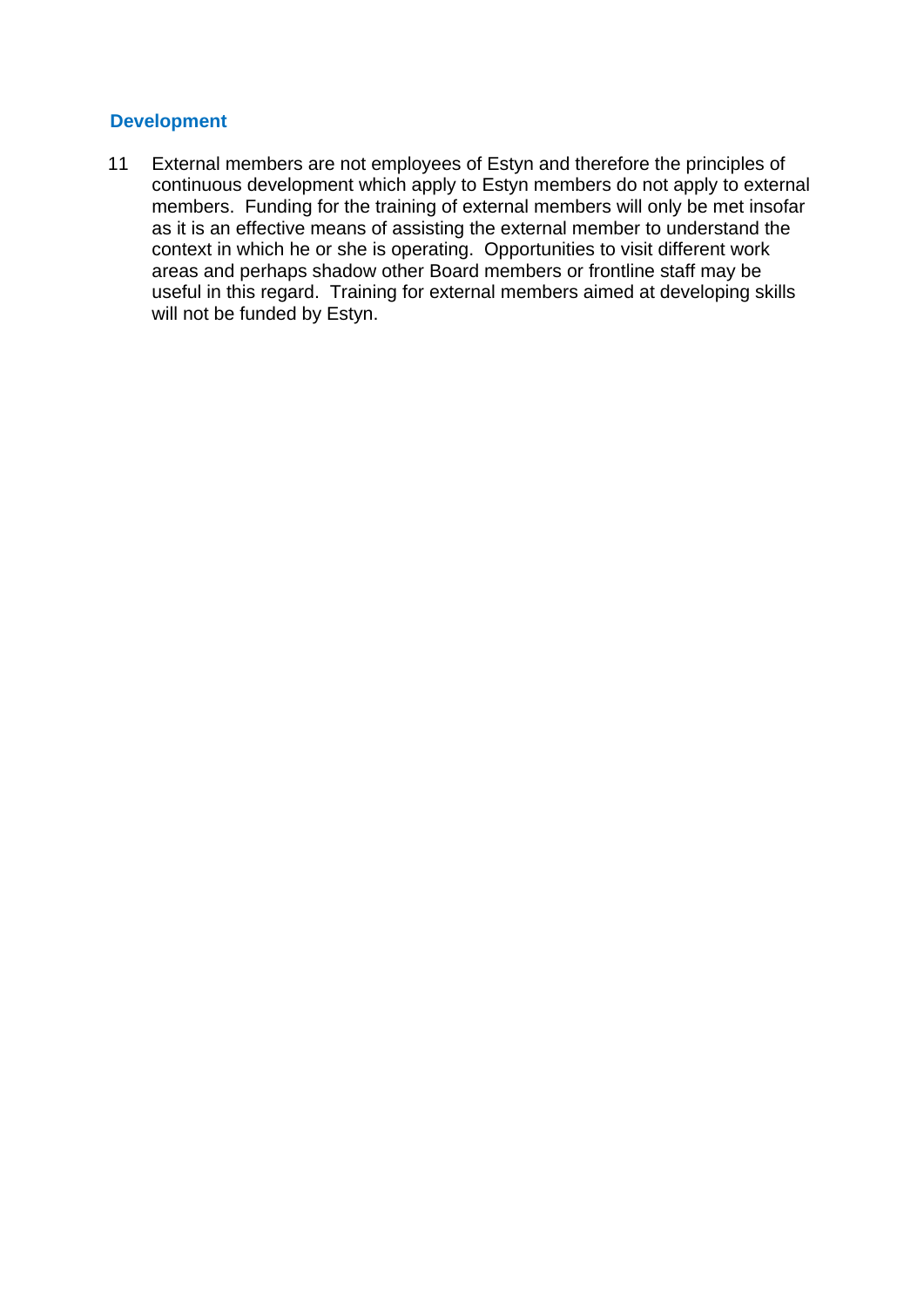## **Criteria for the review of the effectiveness of non-executive members of the Strategy Board**

## **From the point of view of the Strategy Board**

| Criteria                                                                |
|-------------------------------------------------------------------------|
| The NED is seen to be working in the best interests of the organisation |
| The NED is willing to offer the benefit of his/her skills, knowledge,   |
| experience and contacts                                                 |
| The NED participates fully in board discussions                         |
| The NED supports the Chair as appropriate                               |
| The NED brings strategic thought to his/her contribution                |
| The NED motivates and encourages the board to enhanced performance      |
| and achievement                                                         |
| The NED has demonstrated an appropriate interest in increasing his/her  |
| understanding of and involvement in the organisation                    |
| The NED devotes the necessary time to the affairs of the board and is   |
| reasonably available outside of formal meetings                         |
| The NED adds value to the organisation                                  |

#### **From the point of view of the NED**

| Criteria                                                                    |
|-----------------------------------------------------------------------------|
| I have received an adequate explanation of my role and responsibilities,    |
| and those of the Strategic Board as a whole                                 |
| The Strategy Board encourages me to pursue appropriate training             |
| opportunities                                                               |
| The board appreciates that I have other commitments outside the             |
| organisation                                                                |
| The Strategy Board provides the support and information that I require      |
| I am involved in all Strategy Board discussions, and I am invited to attend |
| all Strategy Board meetings and events                                      |
| The Strategy Board actively seeks my views and ideas                        |
| My contributions are given appropriate consideration                        |
| The Strategy Board regularly offer me constructive feedback on my           |
| contribution to the performance of the Strategy Board                       |
| I feel appreciated by the Strategy Board                                    |
| I am content with the arrangement                                           |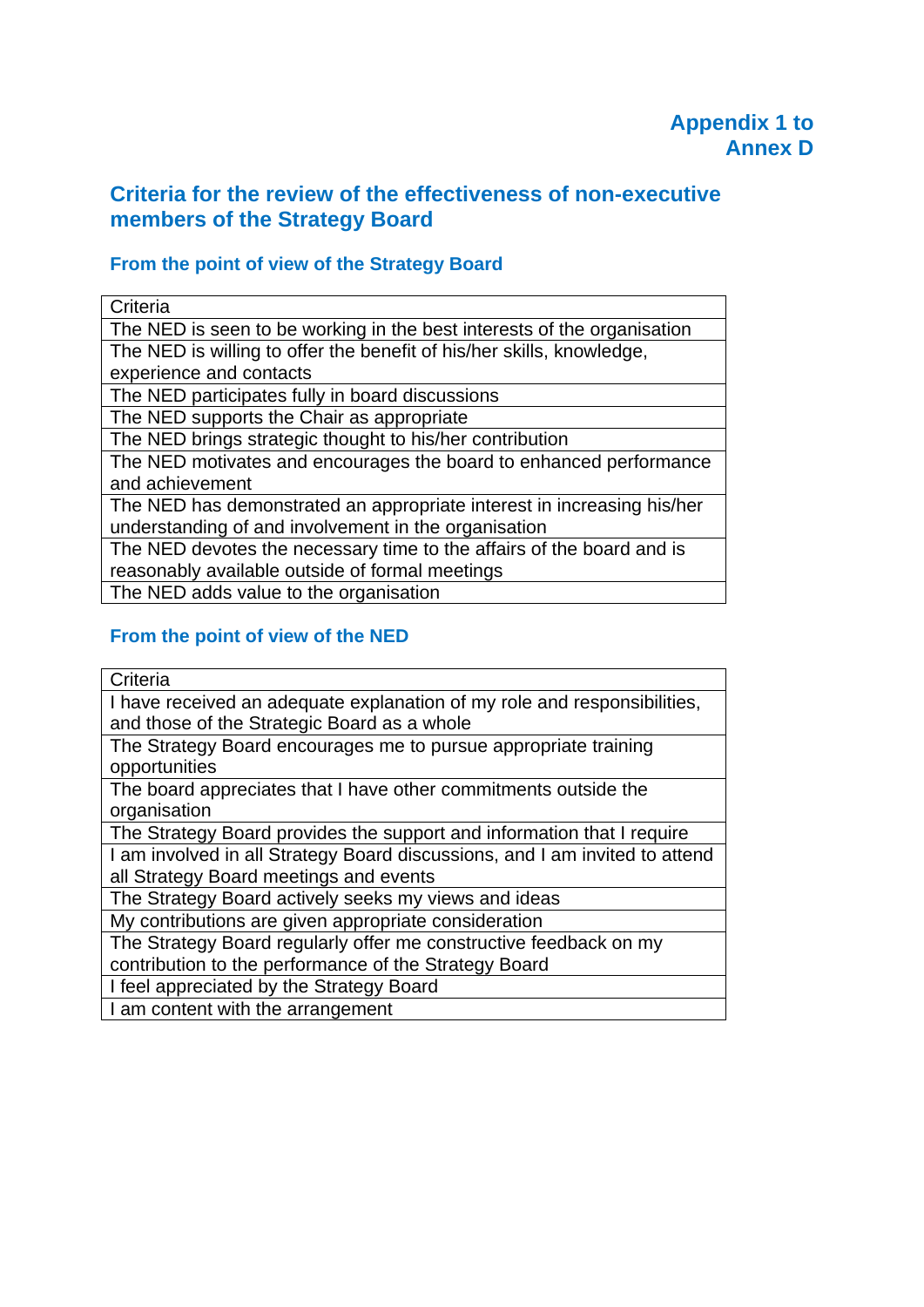## **Code of Conduct for the Estyn Strategy Board**

#### **Application of Code of Conduct to members of the Strategy Board**

1 Members of the Strategy Board must observe the Code of Conduct whenever they undertake the business of the Strategy Board or act as its representative.

#### **Public service values**

- 2 The Strategy Board endorses and abides by the principles of public life as set out by the Committee on Standards in Public Life (the Nolan Committee) and detailed in **Appendix 1**.
- 3 The Strategy Board will, in its activities and actions, at all times:
	- observe the highest standards of propriety through impartiality, integrity and objectivity in relation to the stewardship of public funds and the strategic leadership of Estyn;
	- challenge and support HMCI in maximising value for money through delivery of Estyn's functions in the most economical, efficient and effective way, within available resources, and with independent validation of performances achieved wherever practicable;
	- ensure that Estyn is open and honest in its reports to WAG and its interactions with the public through the publication of reports, effective complaints procedures and clear and accessible guidance; and
	- have regard to best practice in good governance (**Appendix 2** and **Appendix 3**).

#### **Responsibilities of individual Strategy Board members**

- 4 As individuals, Strategy Board members are responsible for upholding the values and principles of Estyn and for contributing their personal skills, knowledge and experience to the Strategy Board's work.
- 5 Strategy Board members must also:
	- comply at all times with this Code of Conduct and with the rules relating to the use of public funds;
	- act in good faith and in the best interests of Estyn;
	- not use information gained in the course of their public service to promote their private interests, or those of connected persons, firms, businesses or other organisations;
	- familiarise themselves and ensure that they comply with Estyn's rules on declaration and registration of interests and on the acceptance of gifts and hospitality (Appendix 4);
	- comply with Estyn's ambassadorial protocol for Strategy Board members (Appendix 5); and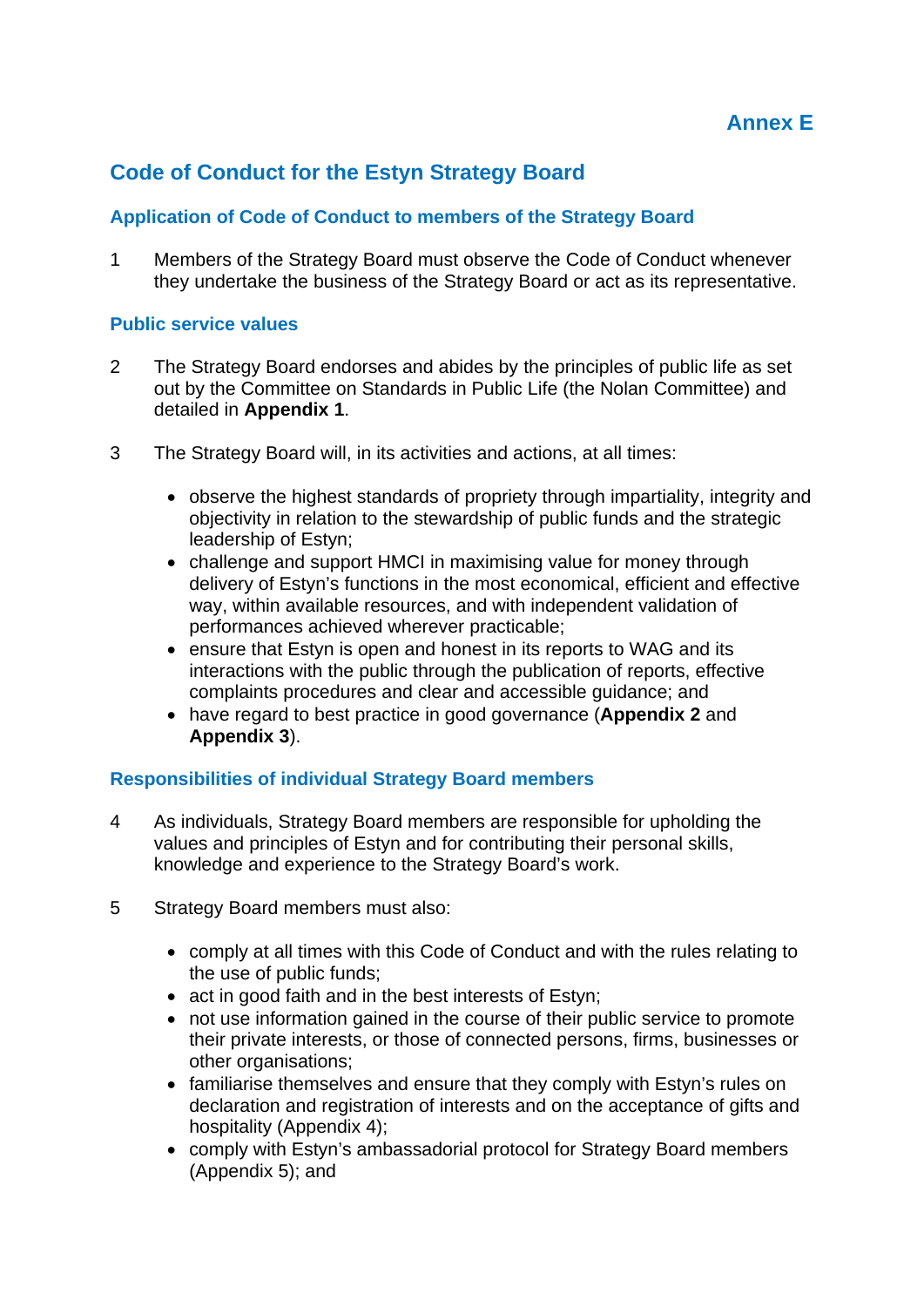not disclose to outside parties any information relating to the working papers of the Strategy Board and its meetings, except where these are published documents or where expressly agreed by HMCI.

#### **Personal liability**

- 6 Legal proceedings by a third party against individual members of the Board are very rare. Except for fraud, negligence, breach of confidence under common law or a criminal offence under insider dealing legislation, the issue of personal liability should not arise. However, if it should, provided that Strategy Board members have acted in accordance with the seven principles of public life, acting honestly, reasonably, in good faith and without negligence, they will not have to meet out of their own personal resources any personal civil liability which is incurred in execution or purported execution of their functions as a Strategy Board member.
- 7 HMCI is responsible for any rights and liabilities relating to functions conferred on her as holder of the office of Chief Inspector.
- 8 HMCI is also responsible for the rights or liabilities relating to powers of the Strategy Board only exercisable by HMCI in her capacity as a Board member<sup>2</sup>.

#### **Process for investigations**

- 9 Where any person alleges that a Strategy Board member has failed to comply with the Code of Conduct, HMCI will require details of any alleged contravention of the Code in writing in order to determine whether there is sufficient evidence of a potential breach of the Code as to warrant investigation.
- 10 Where HMCI considers that an investigation is required she will appoint a member of the Estyn Executive Board (or any other person he/she considers appropriate) to investigate the matter and prepare a report to determine whether the Strategy Board member concerned has contravened the Code of Conduct.
- 11 Where the report prepared for HMCI concludes that there has been a failure to comply with the Code of Conduct, she will refer the matter to the Strategy Board for consideration and to determine what further action (if any) should be taken, including if necessary removing the Board member from office.
- 12 In the event that any person alleges that HMCI has failed to comply with the Code of Conduct, the Strategy Board will ensure that a third party is appointed to investigate the alleged contravention in accordance with the above requirements.

 2 The determination of terms and conditions of HMI, the appointment and management of staff, and the arrangement of contracts are functions of the Strategy Board exercisable only by HMCI.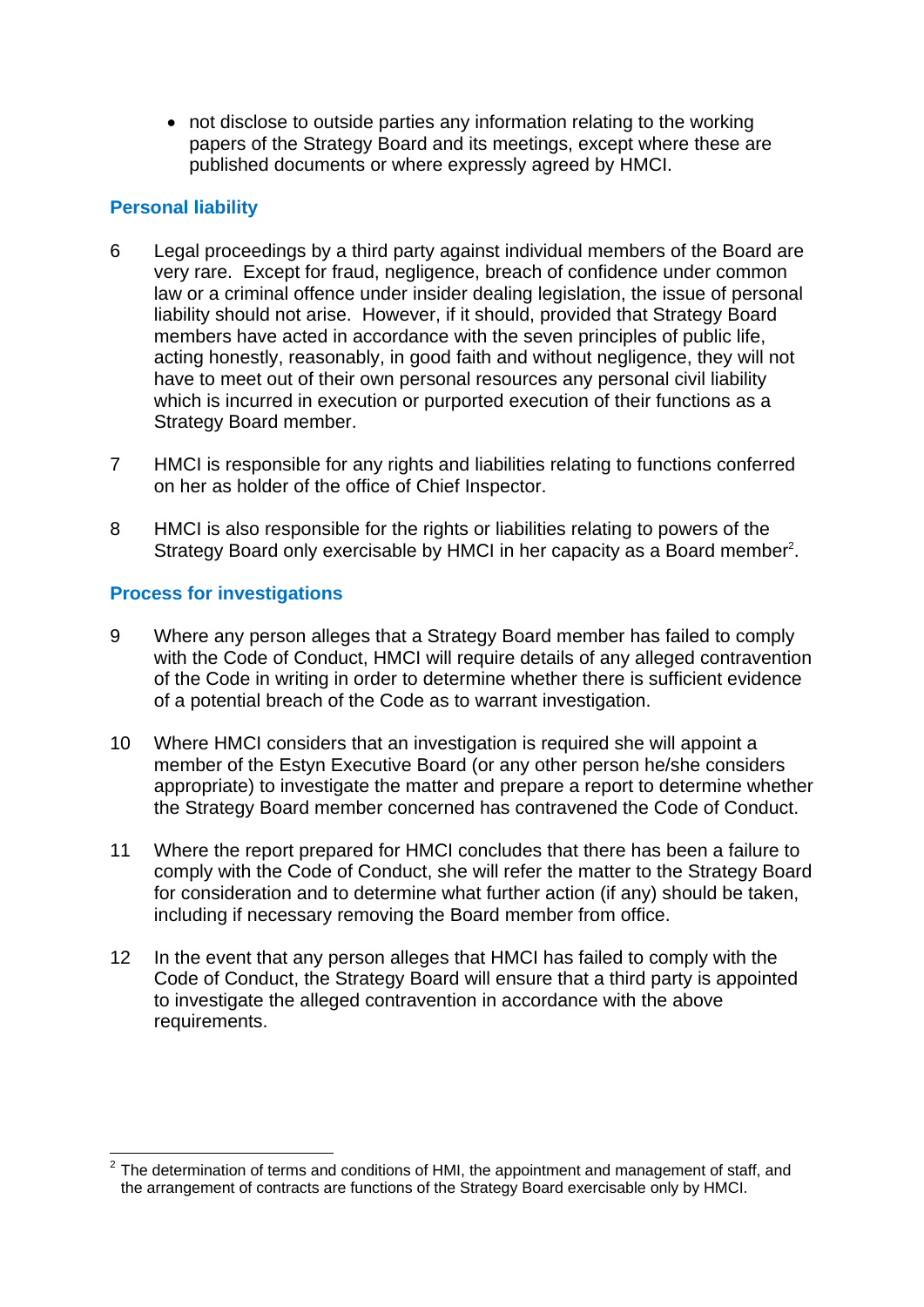#### **Attitudes and behaviours**

- 13 W following attitudes and behaviours: When conducting Estyn business Strategy Board members should display the
	- We will work together to generate trust and respect in one another's contributions so as to ensure issues are discussed **openly and honestly and views and concerns are listened to.**
	- **We will encourage staff to discuss with the Board Secretary at** what stage, if at all, papers or projects should be brought to a **Board meeting.**
	- We would want to be able to give an early steer to projects but **not overly influence the operational stages of developments.**
	- **As Board members we will ensure that we step outside of any operational and sectoral role we have in Estyn, or elsewhere, and take a wider organisation perspective in Board discussions.**
	- We will ensure that after each meeting there is a sufficient record **of the business and any decisions for audit purposes.**
	- **Estyn members will communicate their decisions to** stakeholders and drive forward any resulting work including making it clear whose responsibility it is for taking forward actions and agreeing timescales for completion of actions.
	- **•** At the beginning of each meeting, or via correspondence **through the Board Secretary in between meetings, if it is** appropriate, we will follow up progress of actions until they are **c completed.**
- $14$ in nclude: n addition, Board members will work to a 'contract' of behaviour that will
	- **l istening ca arefully;**
	- **•** challenging constructively;
	- **•** questioning when unsure;
	- welcoming different ideas or points of view;
	- **•** learning from mistakes; and
	- **•** supporting one another to increase one another's effectiveness.
- $15<sub>2</sub>$ effectiveness of the meeting, in which members explain how they felt the pr roceedings s went. t the end of each Strategy Board meeting there will be a review of the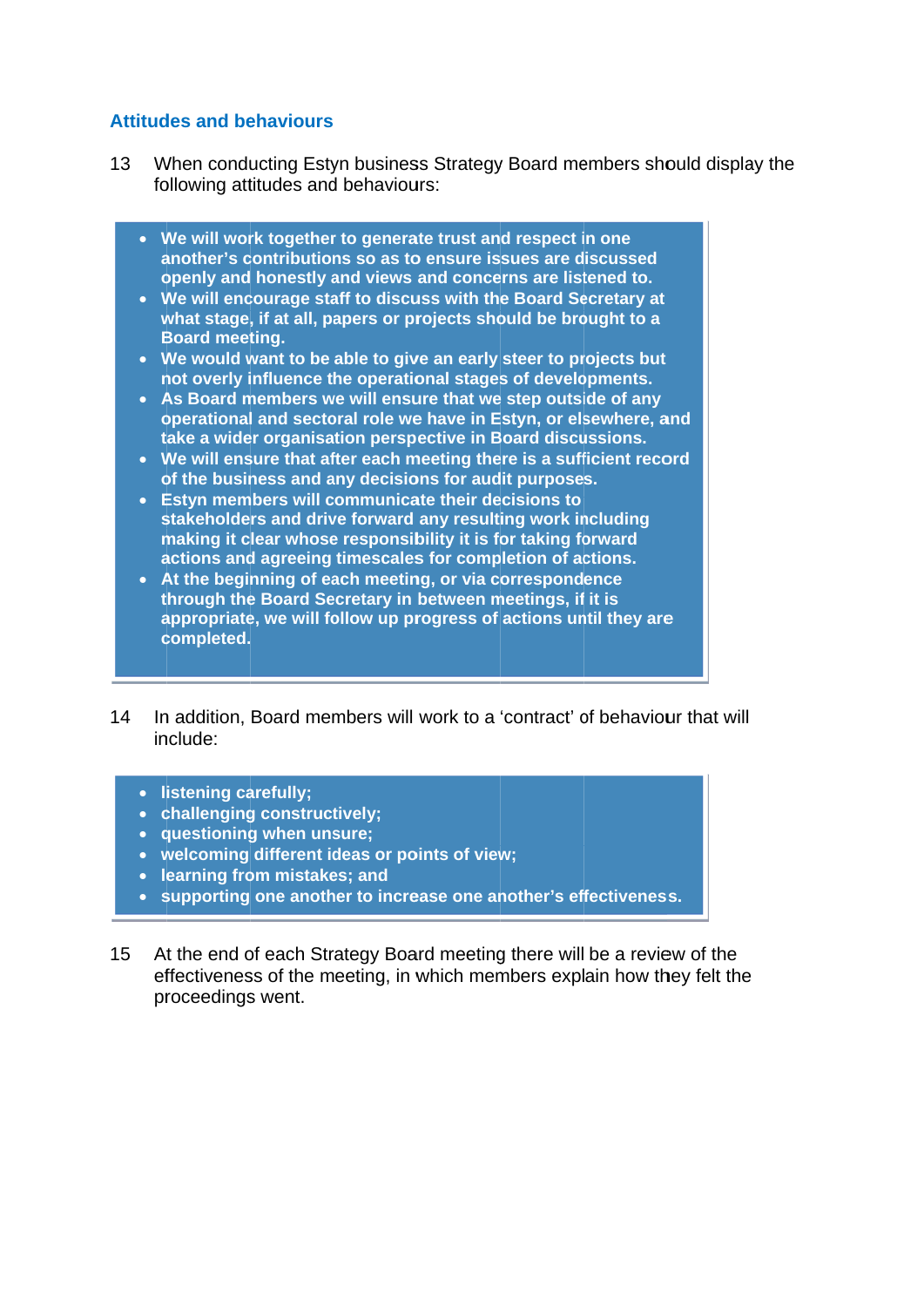## **The seven principles of public life**

- **Selflessness** Holders of public office should take decisions solely in terms of the public interest. They should not do so in order to gain financial or other material benefits for themselves, their family, or their friends.
- **Integrity** Holders of public office should not place themselves under any financial or other obligation to outside individuals or organisations that might influence them in the performance of their official duties.
- **Objectivity** In carrying out public business, including making public appointments, awarding contracts, or recommending individuals for rewards and benefits, holders of public office should make choices on merit.
- **Accountability** Holders of public office are accountable for their decisions and actions to the public and must submit themselves to whatever scrutiny is appropriate to their office.
- **Openness** Holders of public office should be as open as possible about all the decisions and actions that they take. They should give reasons for their decisions and restrict information only when the wider public interest clearly demands.
- **Honesty** Holders of public office have a duty to declare any private interests that relate to their public duties and to take steps to resolve any conflicts arising in a way that protects the public interest.
- **Leadership** Holders of public office should promote and support these principles by leadership and example.

**Standards in public life: First report of the Nolan committee on standards in public life**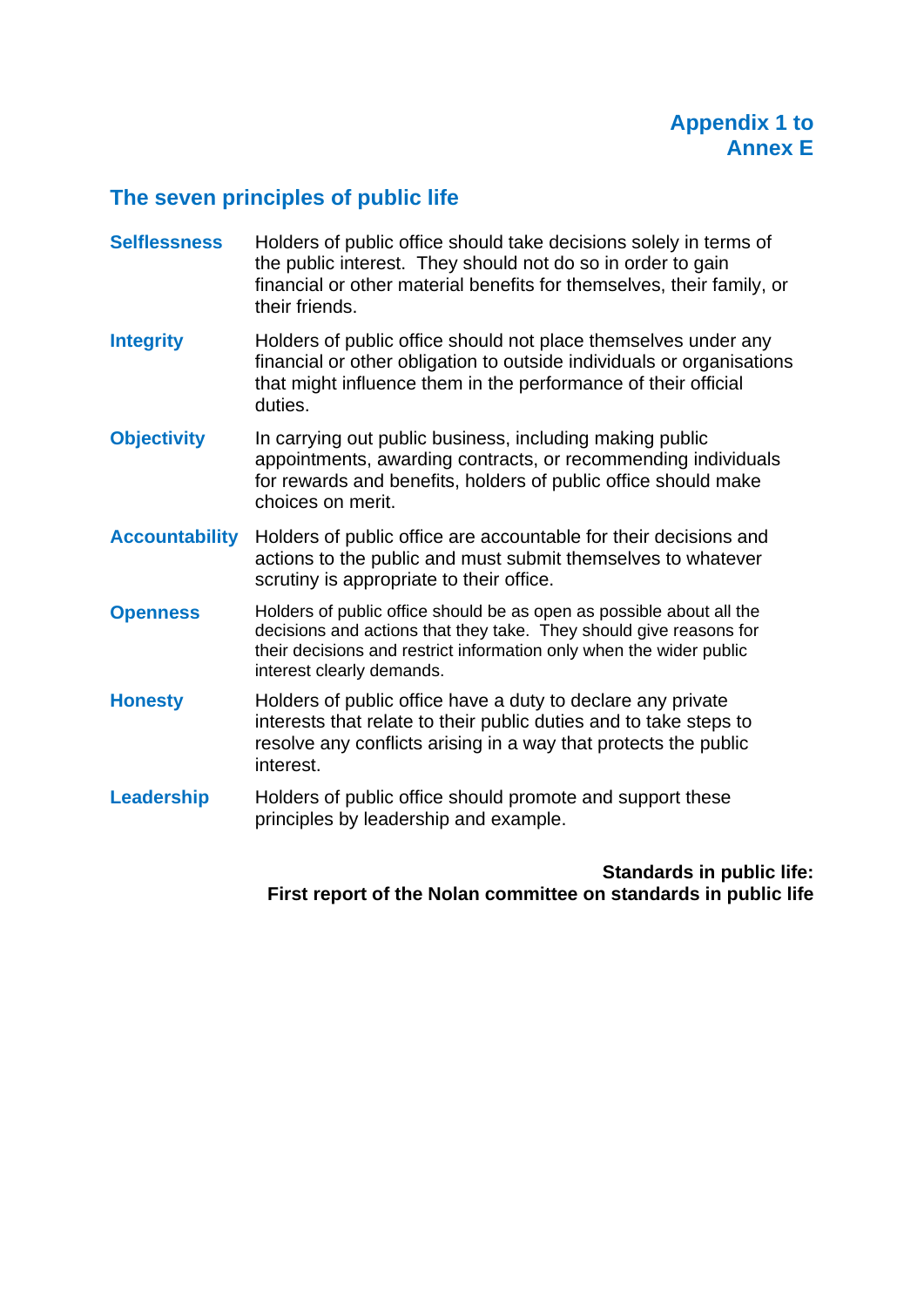

# **Nine principles of public service delivery**

Every public service should:

| <b>Set standards</b><br>of service                           | Set clear standards of service that users can expect; monitor and<br>review performance; and publish the results, following<br>independent validation wherever possible.                          |
|--------------------------------------------------------------|---------------------------------------------------------------------------------------------------------------------------------------------------------------------------------------------------|
| <b>Be open and</b><br>provide full<br><b>information</b>     | Be open and communicate clearly and effectively in plain<br>language, to help people using public services: and provide full<br>information about services, their cost and how well they perform. |
| <b>Consult and</b><br>involve                                | Consult and involve present and potential users of public<br>services, as well as those who work in them; and use their views<br>to improve the service provided.                                 |
| <b>Encourage</b><br>access and<br>the promotion<br>of choice | Make services easily available to everyone who needs them,<br>including using technology to the full, and offering choice<br>wherever possible.                                                   |
| <b>Treat all fairly</b>                                      | Treat all people fairly; respect their privacy and dignity; be helpful<br>and courteous; and pay particular attention to those with special<br>needs.                                             |
| <b>Put things</b><br>right when<br>they go wrong             | Put things right quickly and effectively; learn from complaints;<br>and have a clear, well publicised, and easy-to-use complaints<br>procedure, with independent review wherever possible.        |
| <b>Use</b><br><b>resources</b><br>effectively                | Use resources effectively to provide best value for taxpayers and<br>users.                                                                                                                       |
| <b>Innovate and</b><br>improve                               | Always look for ways to improve the services and facilities<br>offered.                                                                                                                           |
| <b>Work with</b><br>other<br>providers                       | Work with other providers to ensure that services are simple to<br>use, effective and co-ordinated, and deliver a better service to<br>the user.                                                  |

## **Service First, UK Cabinet Office, 1998**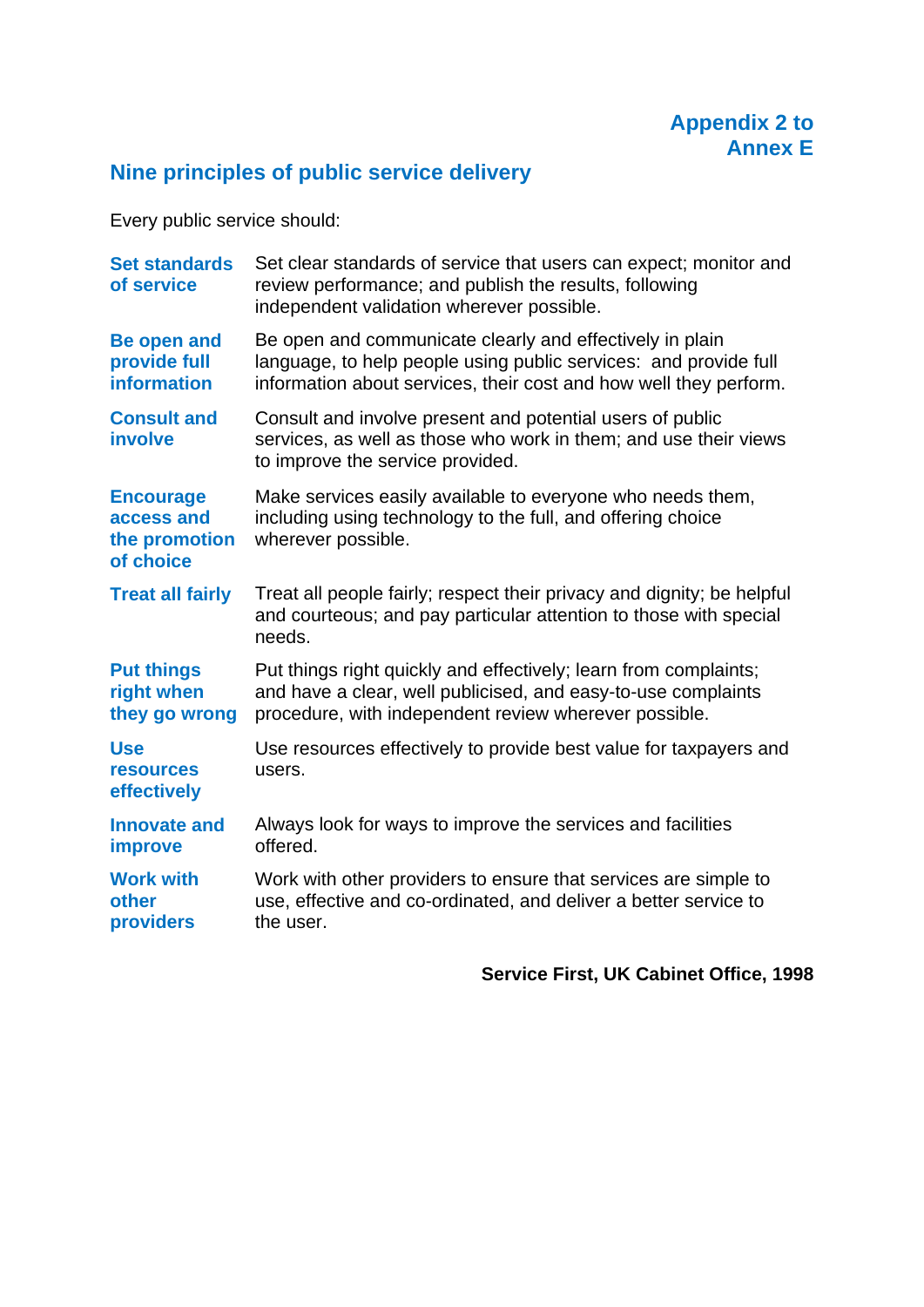## **Six principles of good governance**

Good governance means:

#### **Focusing on the organisation's purpose and on outcomes for citizens and service users**

- $\triangleright$  Being clear about the organisation's purpose and its intended outcomes for citizens and service users.
- $\triangleright$  Making sure that users receive a high quality service.
- $\triangleright$  Making sure that taxpayers receive value for money.

#### **Performing effectively in clearly defined functions and roles**

- $\triangleright$  Being clear about the functions of the governing body.
- $\triangleright$  Being clear about the responsibilities of non-executives and the executive, and making sure that those responsibilities are carried out.
- $\triangleright$  Being clear about relationships between governors and the public.

#### **Promoting values for the whole organisation and demonstrating the values of good governance through behaviour**

- $\triangleright$  Putting organisational values into practice.
- $\triangleright$  Individual governors behaving in ways that uphold and exemplify effective governance.

#### **Taking informed, transparent decisions and managing risk**

- $\triangleright$  Being rigorous and transparent about how decisions are taken.
- $\triangleright$  Having and using good quality information, advice and support.
- $\triangleright$  Making sure that an effective risk management system is in operation.

#### **Developing the capacity and capability of the governing body to be effective**

- $\triangleright$  Making sure that appointed and elected governors have the skills, knowledge and experience they need to perform well.
- $\triangleright$  Developing the capability of people with governance responsibilities and evaluating their performance, as individuals and as a group.
- $\triangleright$  Striking a balance, in the membership of the governing body, between continuity and renewal.

#### **Engaging stakeholders and making accountability real**

- $\triangleright$  Understanding formal and informal accountability relationships.
- $\triangleright$  Taking an active and planned approach to dialogue with and accountability to the public.
- $\triangleright$  Taking an active and planned approach to responsibility to staff.
- $\triangleright$  Engaging effectively with institutional stakeholders.

#### **The good governance standard for public services, The Independent Commission on Good Governance in Public Services, 2004**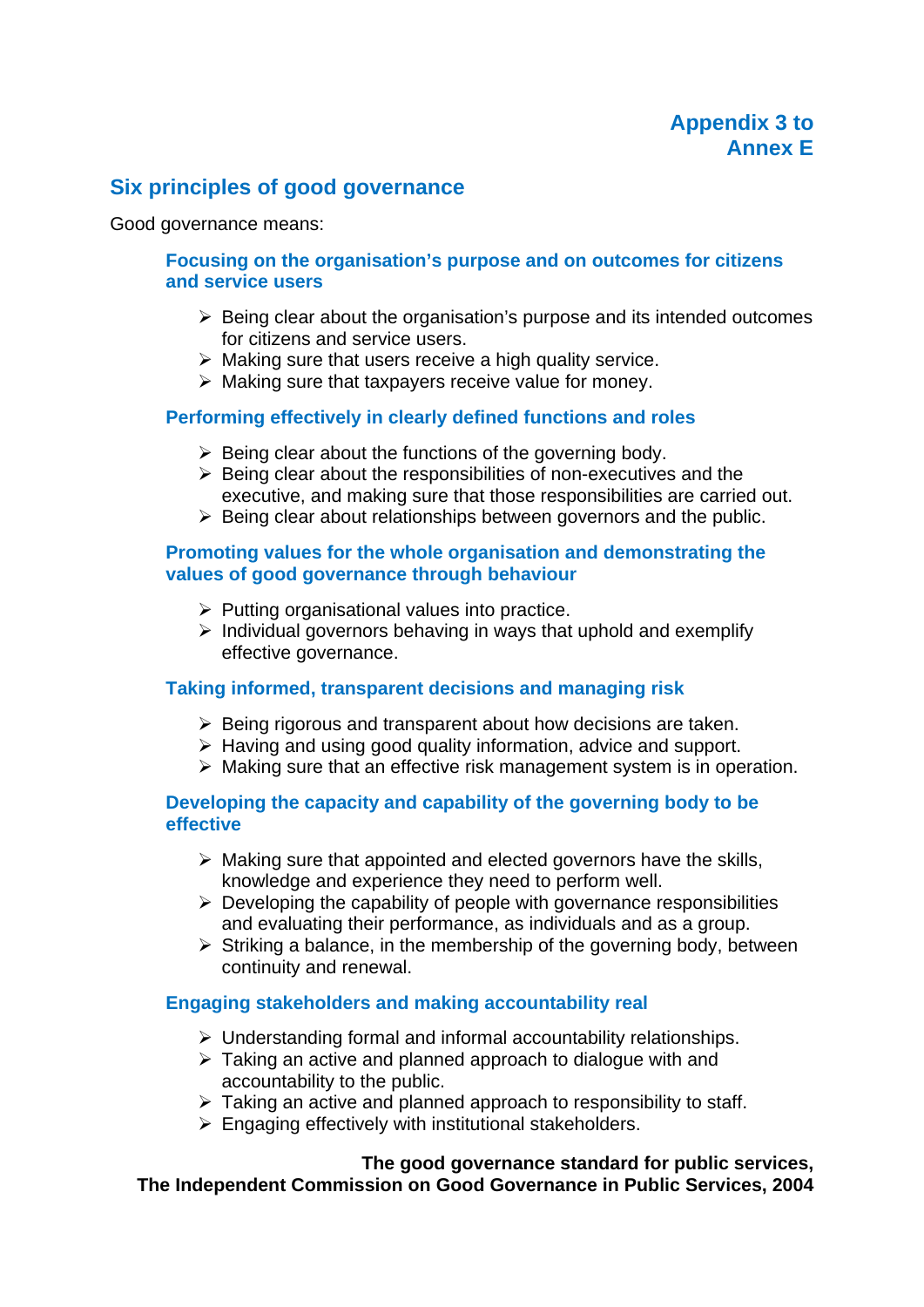## **Estyn's rules and procedures governing registration of interests, gifts and hospitality for members of the Strategy Board and members of its committees and sub-committees**

#### **General principles**

- 1 These rules and procedures apply specifically to members of the Strategy Board or members of any of its committees and sub-committees. Any reference to Board members in these rules and procedures should be taken to refer to members of the Strategy Board or members of any of its committees and sub-committees.
- 2 Board members must conduct themselves in a manner appropriate to their position as the most senior decision makers in Estyn.
- 3 It is not possible to define all instances in which there may be a real or apparent conflict of interest. It is the responsibility of each individual member of the Strategy Board to register any interests that they believe may represent a conflict. Five issues are most frequently encountered which could lead to real, or apparent, conflicts of interest:
	- financial interests or share ownership;
	- employment within a field of expertise in which the public body works, or allied business interests;
	- membership of some societies or organisations;
	- the perception of rewards for past or future contributions or favours; and
	- the activities, associations or employment of a relative, partner or close friend.
- 4 The situations outlined at paragraph 3 will not in all cases constitute a conflict of interest. Interpretation is a personal matter and judgement must be made on an individual basis, taking account of the facts and circumstances.
- 5 It is important to Estyn to:
	- ensure that no Board member takes a decision or participates in a discussion on any matter where they have a conflict of interest;
	- ensure that those providing information to Estyn can be confident that it will be properly and objectively handled; and
	- avoid any impression that any Board member has used their position to their personal advantage.
- 6 Each Board member should ensure that, before they become involved in taking a decision, or participate in a discussion on any matter, there are no conflicts of interests that, in the opinion of a fair-minded and informed observer, would suggest a real possibility of bias.
- 7 Where Board members come into possession of information that is not in the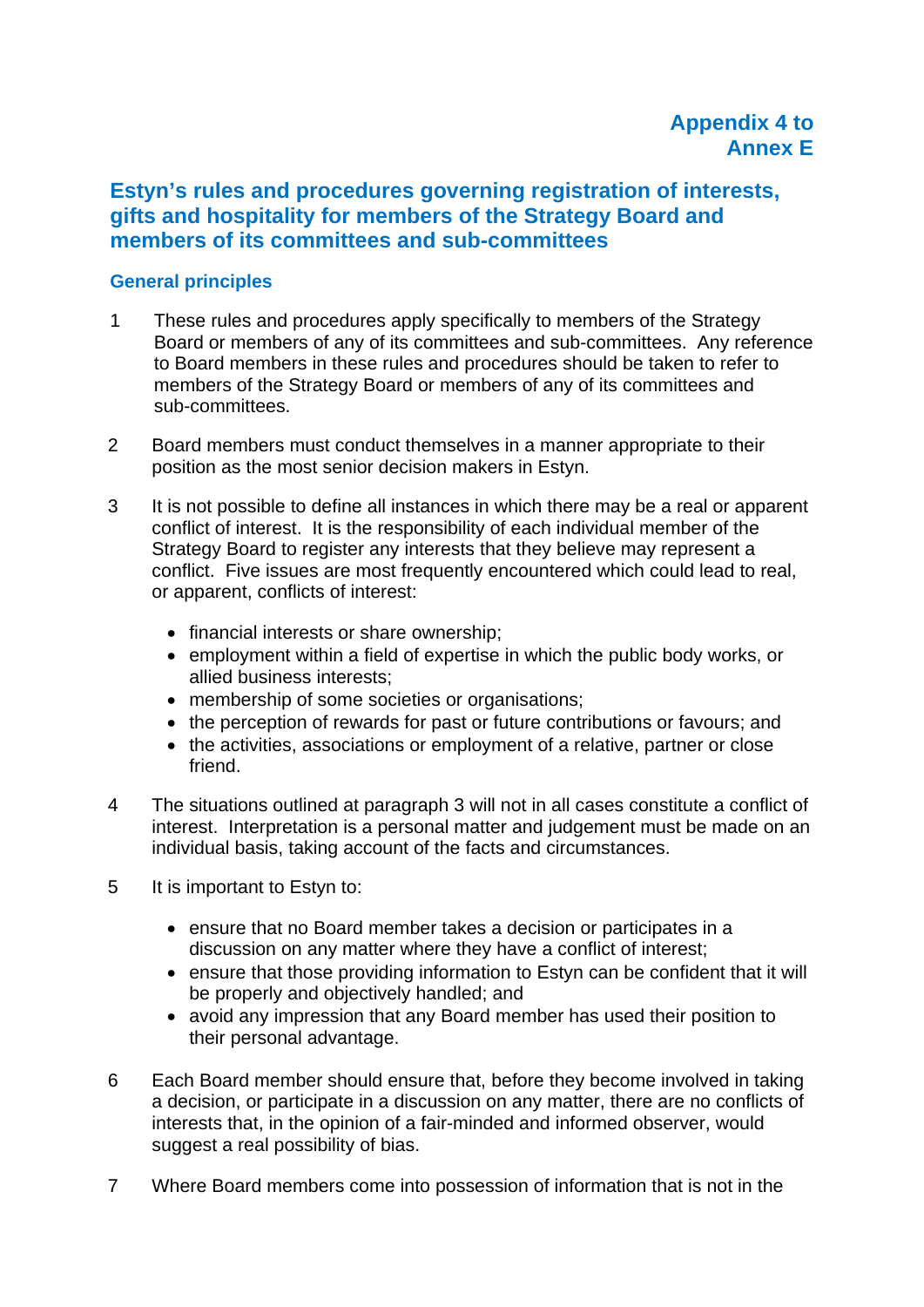public domain in the course of their role, they must not use or disclose that information in order to benefit themselves or to benefit any other person.

- 8 Board members should not use their membership of the Strategy Board to benefit themselves or to benefit any other person.
- 9 Each Board member is responsible for their own compliance with these guidelines and with the law.

#### **Interests that should be registered or disclosed**

10 In the interests of transparency and accountability, Estyn requires Board members to register interests that are, or may be perceived as being, relevant or material to the business of Estyn<sup>3</sup>. In addition, in relation to specific decisions, Board members should disclose to HMCI's Secretariat any interests that conflict with their duties.

#### **Personal interests**

- 11 Board members must regard themselves as having a personal interest in any matter where either:
	- a decision in relation to that matter might reasonably be regarded as affecting the well-being or financial position of themselves, a relative or close friend to a greater extent than the majority of people with a similar personal interest who are not members of the Strategy Board; or
	- the matter relates directly to, or is likely to affect:
		- $\triangleright$  any body of which they or such persons are a member or in a position of general control or management;
		- $\triangleright$  any employment or business carried on by them or by such persons
		- $\triangleright$  any person or body who employs or has employed them or such persons;
		- $\triangleright$  any corporate body in which they or such persons have a beneficial interest in a class of securities or body exceeding the nominal value of £25,000;
		- any contract for goods, services or works made between Estyn and themselves or a firm in which they are a partner, a company of which they are a remunerated director, or any corporate body of the description supplied above; and
		- $\triangleright$  the interests of any person from whom they have received a gift or hospitality with an estimated value of at least £25.
- 12 In this section:
	- 'relative' means spouse, partner, parent, parent-in-law, son, daughter, step-son, step-daughter, child of a partner, brother, sister, grandparent, grandchild, uncle, aunt, nephew, niece, or the spouse or partner of any of

 3 Within 28 (calendar) days of the formal adoption of Estyn's Corporate Governance Framework; of their appointment to the Strategy Board; or of the interest(s) becoming apparent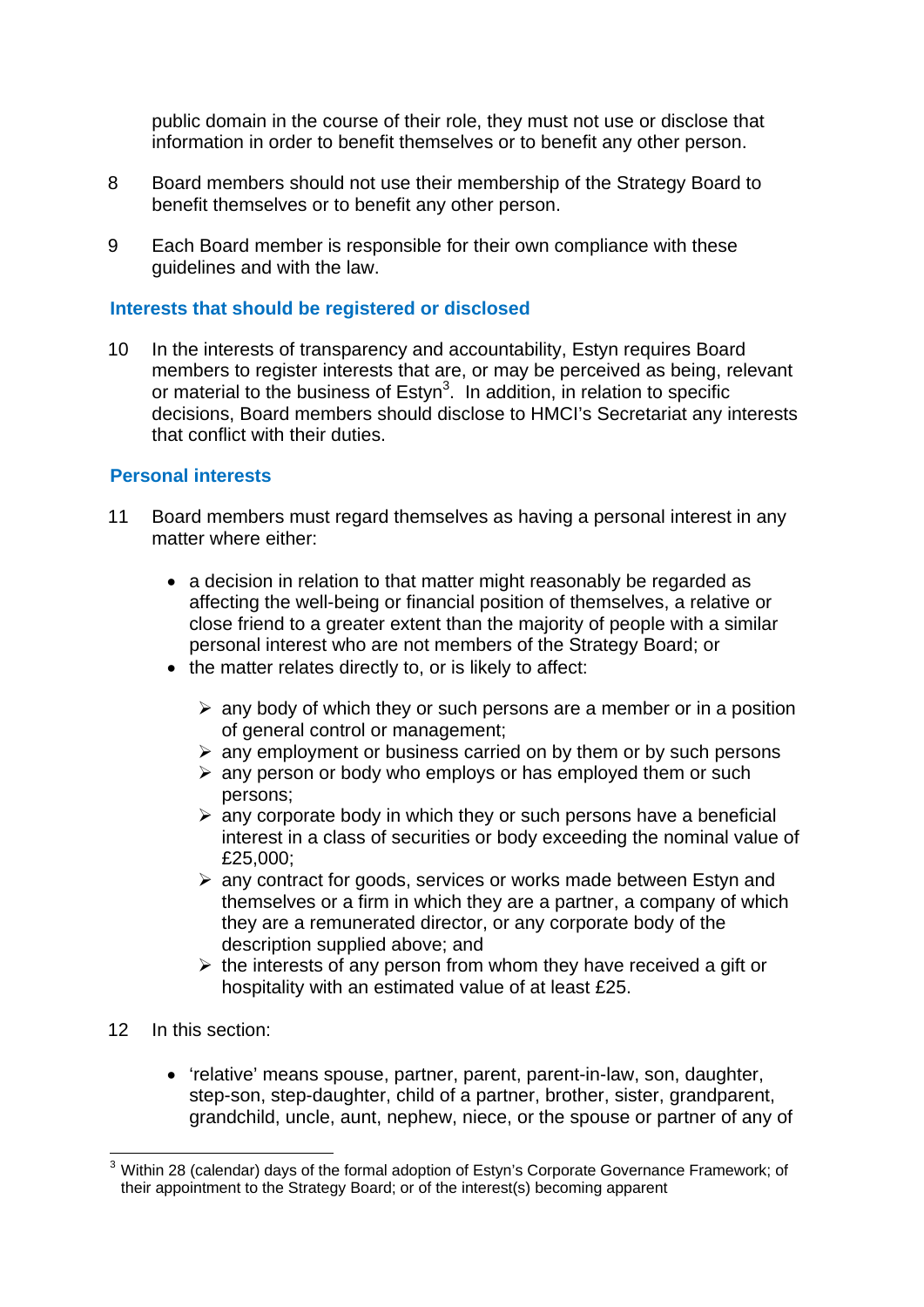the preceding persons; and

'partner' means a member of a couple who live together.

#### **Disclosure of personal interests**

- 13 Where a Board member has a personal interest in any business of Estyn and they attend a meeting of the Strategy Board at which the business is considered, they must disclose to the meeting the existence and nature of that interest at the commencement of that consideration, or when the interest becomes apparent.
- 14 Paragraph 13 only applies where a Board member is aware or ought reasonably to be aware of the existence of the personal interest.
- 15 In considering whether to disclose an interest, those affected by these rules and procedures should ask whether, in the opinion of a fair-minded and informed observer, the interest would suggest a real possibility of conflict. The following questions may be useful:
	- do you have, or have you recently had (within the past two years), any material business or other pecuniary relationships with a relevant party?
	- do you have, or have you recently had, any other relationships with a relevant party, the existence of which might suggest a real possibility of bias on your part?
	- have you taken a public position that might be seen as compromising your ability to deal objectively with a matter that is relevant to Estyn's functions?
	- in considering whether to disclose an interest, you should also ask whether, in the opinion of a fair-minded and informed observer, the interests of close family members would suggest a real possibility of bias.
- 16 Relevant party means:
	- anybody under inspection
	- a complainant
	- an organisation with a significant commercial relationship with Estyn.
- 17 In the case of Board members who are employed by an organisation which serves many clients including Estyn, Board members will disclose their employment by the organisation in the register of interests. The Board member need not disclose that organisation's material business relationship with Estyn if they have no role within that organisation in serving Estyn, and are satisfied that there are sufficient internal safeguards to ensure that they are not otherwise in conflict by way of possession of information, financial interest, or other connection.

#### **Prejudicial interest**

18 Subject to paragraph 19, where a Board member has a personal interest in any business of Estyn, they also have a prejudicial interest in that business where the interest is one which a member of the public with knowledge of the relevant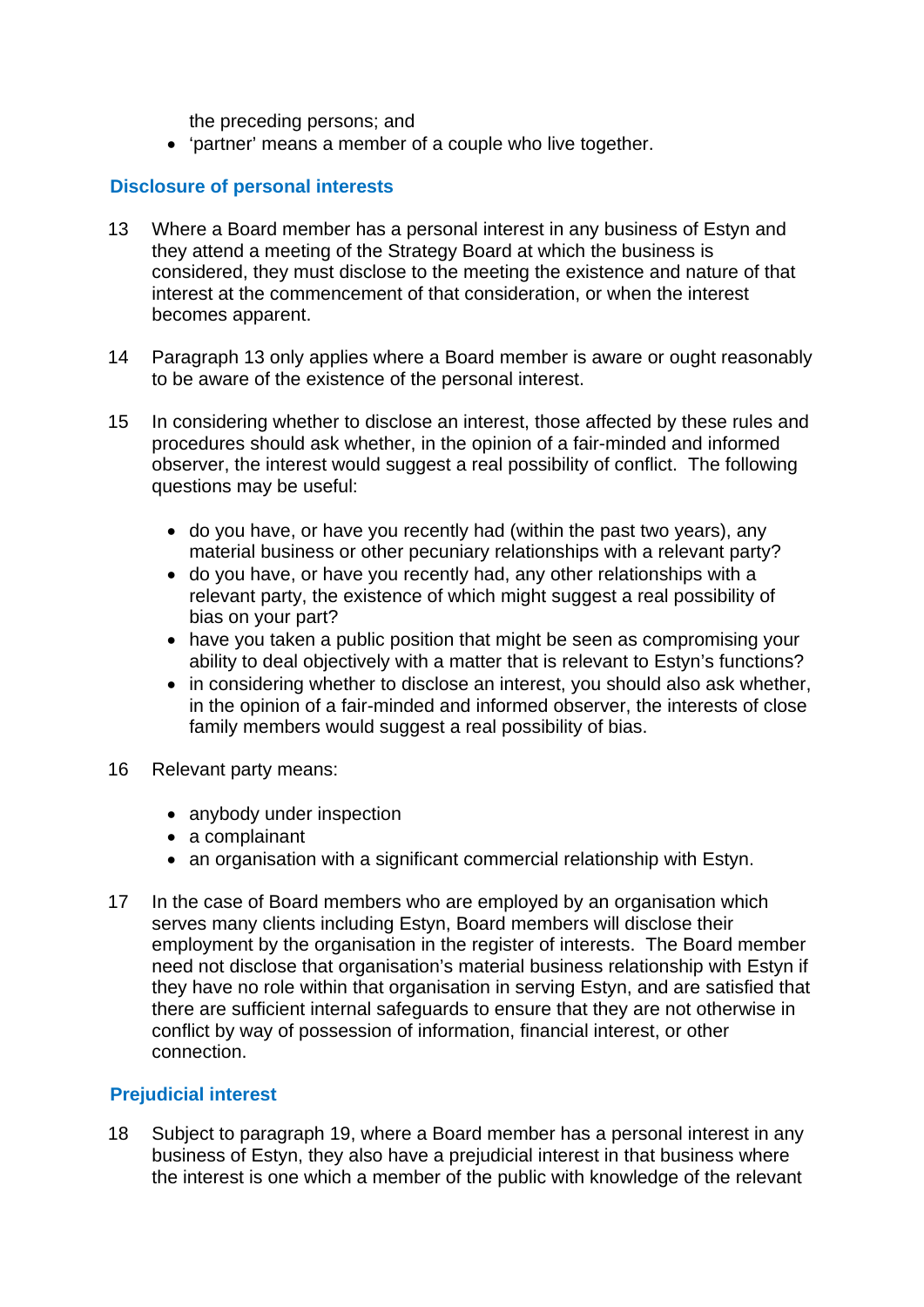facts would reasonably regard as so significant that it is likely to prejudice the member's judgement of the public interest.

- 19 A Board member does not have a prejudicial interest in any business of Estyn where that business:
	- does not affect their financial position or the financial position of a person or body described in paragraphs 11 and 12; and
	- does not relate to the determining of any new approval, consent, licence, permission or registration in relation to them or any person or body described in paragraphs 11 or 12.

#### **Procedures for handling interests**

- 20 Where a Board member has a prejudicial interest in any business of Estyn they must withdraw from all involvement in discussions and decisions relating to that business.
- 21 In the event that a Board member receives a written paper or agenda on a matter on which they have a prejudicial interest, they must immediately return the paper or agenda to HMCI's Secretariat.
- 22 If a Board member becomes aware of a conflict during the course of any discussion, they should disclose the interest immediately and a decision relating to the matter made at that time and recorded.
- 23 In circumstances where the interest is personal but not prejudicial, the Board member may participate in decisions and/or discussions. As an example, the Board member may participate where their relationship is so slight or historic that it would be unreasonable to suppose that they have any significant interest, or where the decision and discussion will have no foreseeable implications for their interest.

#### **Registering interests**

- 24 Board members must, within 28 days of the formal adoption of Estyn's Corporate Governance Framework or of their appointment to the Board, register in Estyn's Register of Board Members' Interests details of personal interests where they fall within a category mentioned in paragraph 11, by providing written notification to HMCI's secretariat<sup>4</sup>.
- 25 HMCI's secretariat should retain individual hard copy or electronic declarations of Board members' interests which should clearly show when these declarations were made. All categories of disclosure should be addressed, even if this is to state that there is no interest to declare.
- 26 The following list illustrates specific situations where interests should be registered with HMCI's secretariat:
	- relevant securities beyond the threshold of £25,000 which are not placed in a Blind Trust;

 4 Except where otherwise stated, 'days' refers to calendar days.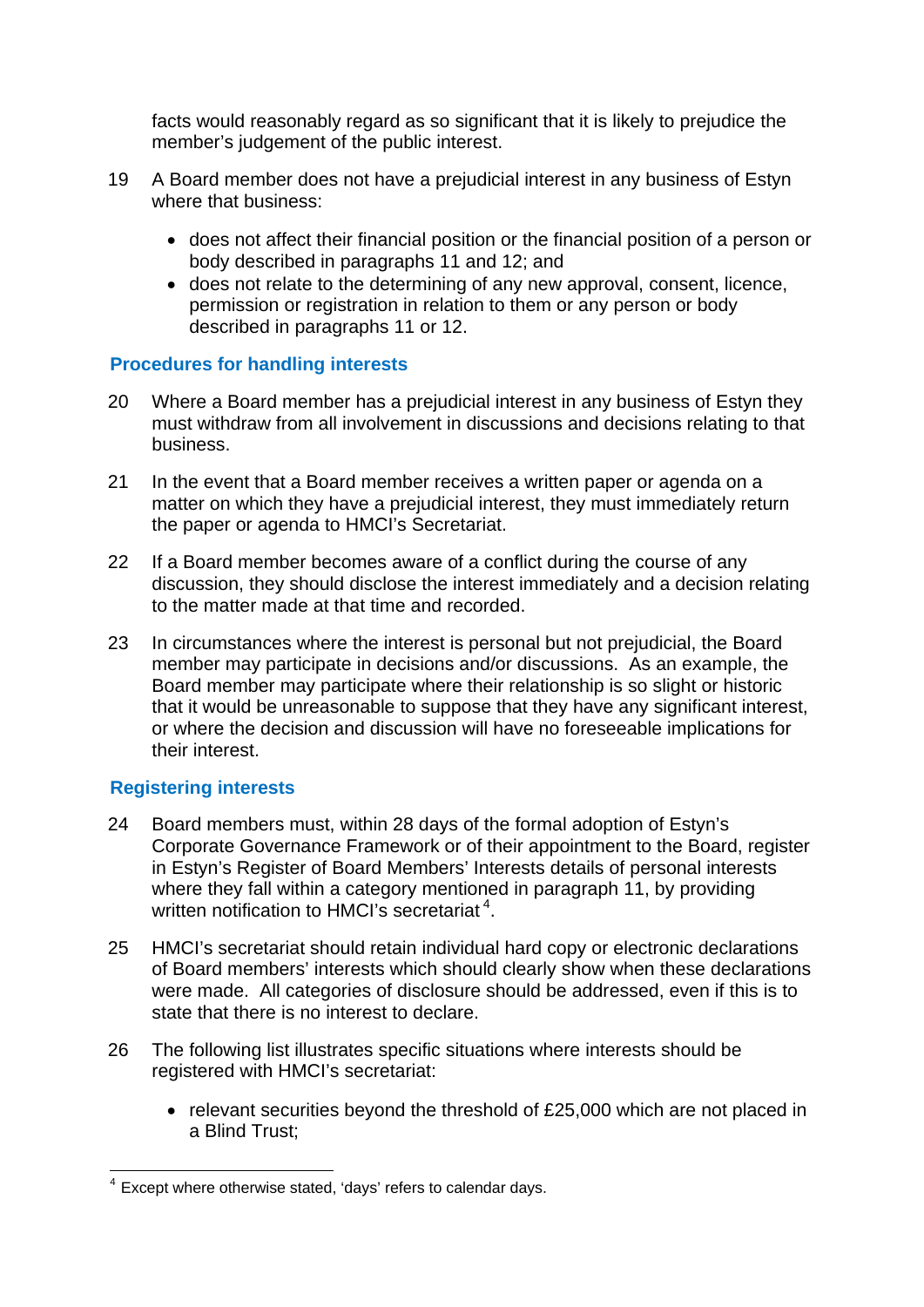- remunerated employment, office or profession of relatives if their employment is of a body, or in an area, regulated or inspected by Estyn;
- other, regular significant sources of remuneration from an organisation or investment which might be considered relevant to the business of Estyn, such as a pension from a local authority;
- directorships, whether remunerated or not, of any organisation;
- membership of, or position of general control or management, of any:
	- $\triangleright$  company, industrial and provident society, charity or body directed to charitable purposes;
	- $\triangleright$  body whose principal purposes include the influence of public opinion or policy; and
	- $\triangleright$  trade union or professional association; and
- other public bodies such as hospital trusts, governing bodies of universities, colleges, schools, and local authorities.
- 27 In this section:
	- relevant securities means shares, debt securities, including debentures, bonds and gilts, options' relevant securities, rights or future rights to shares or other securities, but does not include units in a Unit Trust or equivalent managed fund; and
	- Blind Trust means an arrangement by which the Board member gives a stockbroker or other professional investment manager absolute discretion to manage investments in relevant securities and under which the Board member is not consulted before any dealing takes place, does not instruct the investment manager with regard to any specific securities, and is not informed of changes in specific investments or the state of the portfolio other than in an aggregated form or as required for tax returns.
- 28 The list at paragraph 26 is not exhaustive, and Board members should use their judgement with regard to matters not listed.
- 29 HMCI's secretariat will ask Board members to review their registration annually, but it is the responsibility of each Board member to update the register within 28 days of any change, by providing written notification to HMCI's secretariat.
- 30 From time to time Board members may have or become aware of interests which do not have to be registered but which might, nonetheless, conflict with their duties. As well as keeping their entry in the register up to date, a Board member must disclose to HMCI's secretariat such interests as soon as they become aware that they may cause a conflict, for example on receipt of an agenda for a meeting. Such interests must be disclosed whether or not they are entered in the register.
- 31 The register is available to the public on request but will not be generally available on the Estyn website.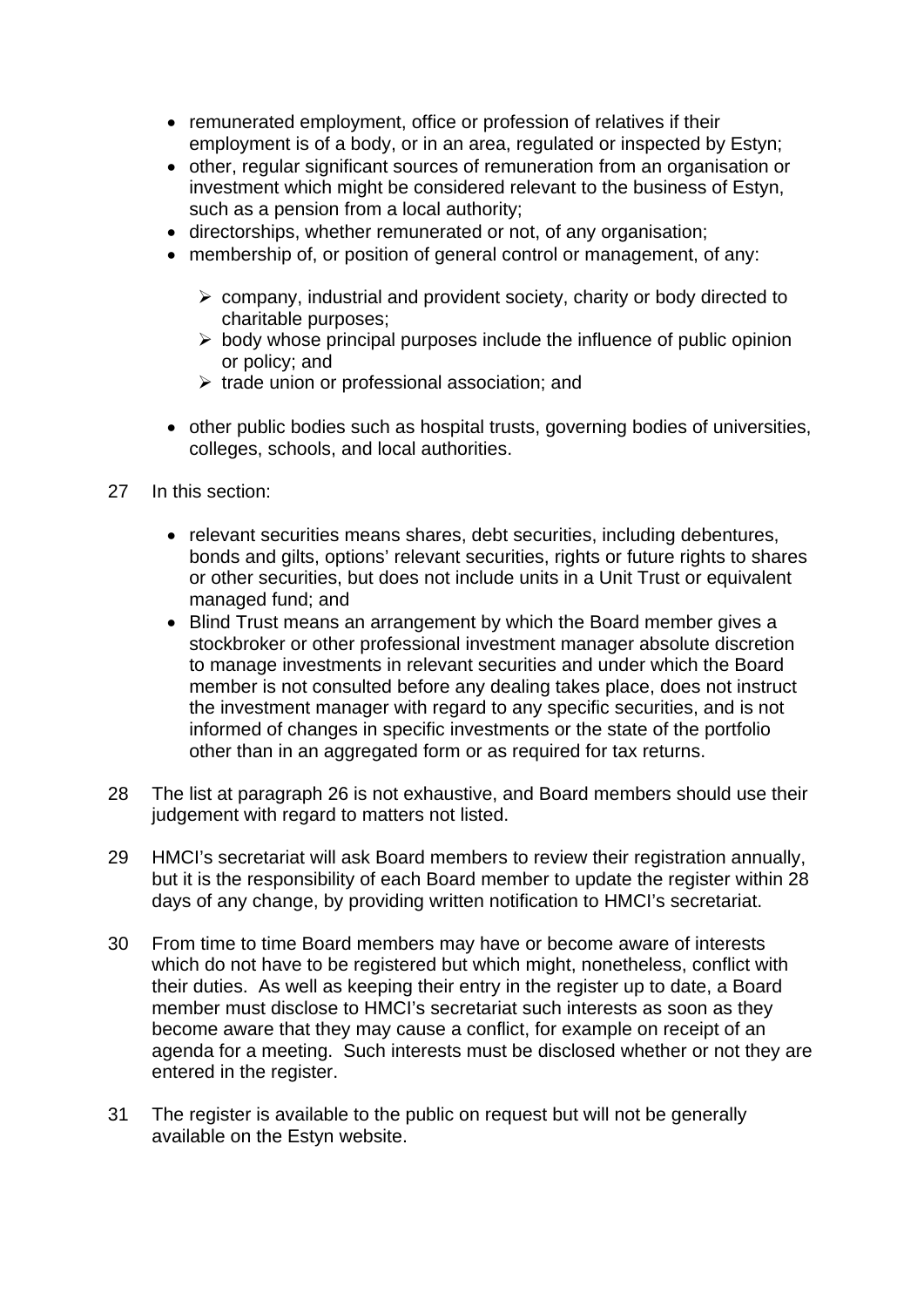#### **Handling business opportunities**

32 If a Board member believes that they are being approached with business opportunities either on the basis of privileged knowledge of Estyn gained during the course of their duties, real or perceived, or solely as a result of their membership of the Strategy Board, they should decline such opportunities. If in doubt, a Board member should seek the advice of HMCI before deciding whether to accept a business opportunity. If the opportunity is accepted, the Board member should then declare a personal interest in line with paragraph 13 above.

#### **Confidential information**

- 33 The Criminal Justice Act (CJA) 1993 makes it a criminal offence for an individual who has information as an insider to deal in securities (including shares, debentures, warrants and options) on a regulated market. Board members who gain access to price-sensitive information through their membership duties will be considered an 'insider' under CJA 1993. Board members who have unpublished price-sensitive information about any company, and either deal in the securities themselves, arrange for someone to deal in the securities on their behalf, pass the information to someone or encourage someone else to deal will be committing an offence. The insider dealing offence under CJA 1993 is punishable by up to seven years' imprisonment and/or an unlimited fine.
- 34 Where Board members receive information in confidence in their capacity as Board members, they should not disclose that information to any third party unless they are required to do so by law, or they have obtained consent to disclose the information from the person authorised to give it.

#### **Gifts and hospitality policy**

- 35 Board members are expected to observe a high standard of personal integrity. In all cases where a gift, reward or item of hospitality is offered, is accepted or declined, members of the Strategy Board must complete and sign a gifts and hospitality form (see example of gifts and hospitality form on page 32) This should then be passed on to and countersigned by HMCI's Secretariat.
- 36 The guiding principles governing the acceptance of gifts and hospitality are that:
	- the conduct of Board members should not foster suspicion of any conflict between their official duties and personal interests or advantage; and
	- Board members or members of their family should not accept a gift, reward or hospitality, which would or might appear to place them under any obligation to the giver; or compromise their impartiality; or otherwise be improper; or where the offer is more frequent or regular than would be regarded as normal or reasonable, taking into account the nature and value of the item.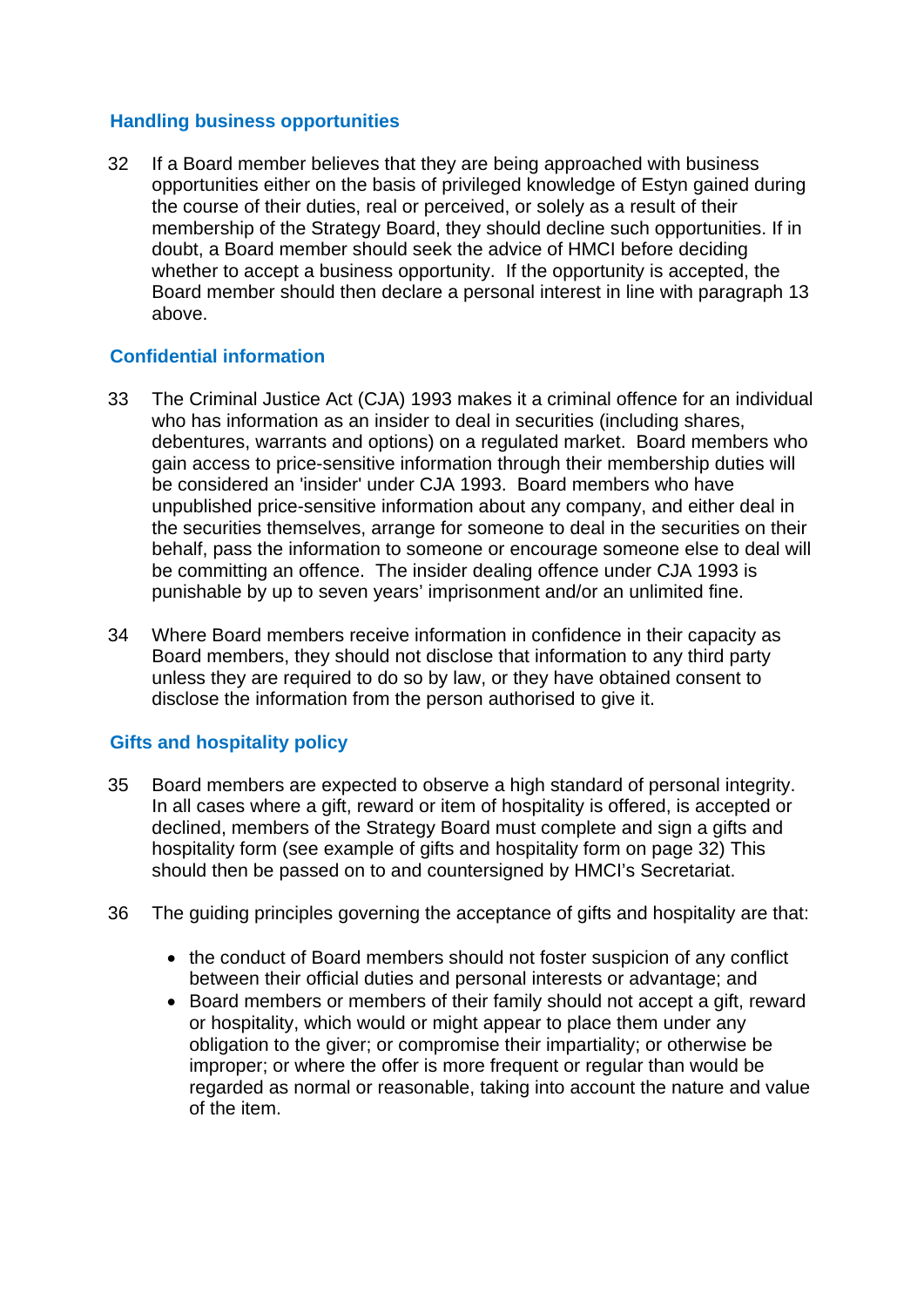- 37 As a general guideline, where it is possible to estimate a monetary value, Board members should not accept a gift, reward or hospitality over the value of £25.
- 38 If the Board member is in doubt about the propriety of accepting a gift, reward or item of hospitality, then it should be refused.
- 39 The principles listed above are not intended to stop Board members from accepting for example:
	- an isolated gift of a trivial nature or value, such as a diary or calendar;
	- the occasional meal during the course of an official visit; or
	- tickets to cultural or social events if attendance is justifiable in the interests of Estyn, such as where Estyn has membership or is affiliated to another organisation and is invited to attend their annual dinner.
- 40 A distinction should be made between items offered as hospitality and those offered in substitution of fees for broadcasts, speeches, lectures, or other work done in an official capacity. Offers of this kind may be acceptable where the item is of a trivial nature or value.
- 41 If a decision is made not to accept the gift, reward or item of hospitality the gifts and hospitality form should be completed and a record of the offer must be maintained by HMCI's Secretariat.
- 42 Unsolicited gifts should normally be returned with a suitable letter of refusal, which explains Estyn's policy.
- 43 The responsibility as to whether to accept a gift lies with the Strategy Board. In deciding how to respond the Board member should act in accordance with the guidance provided above.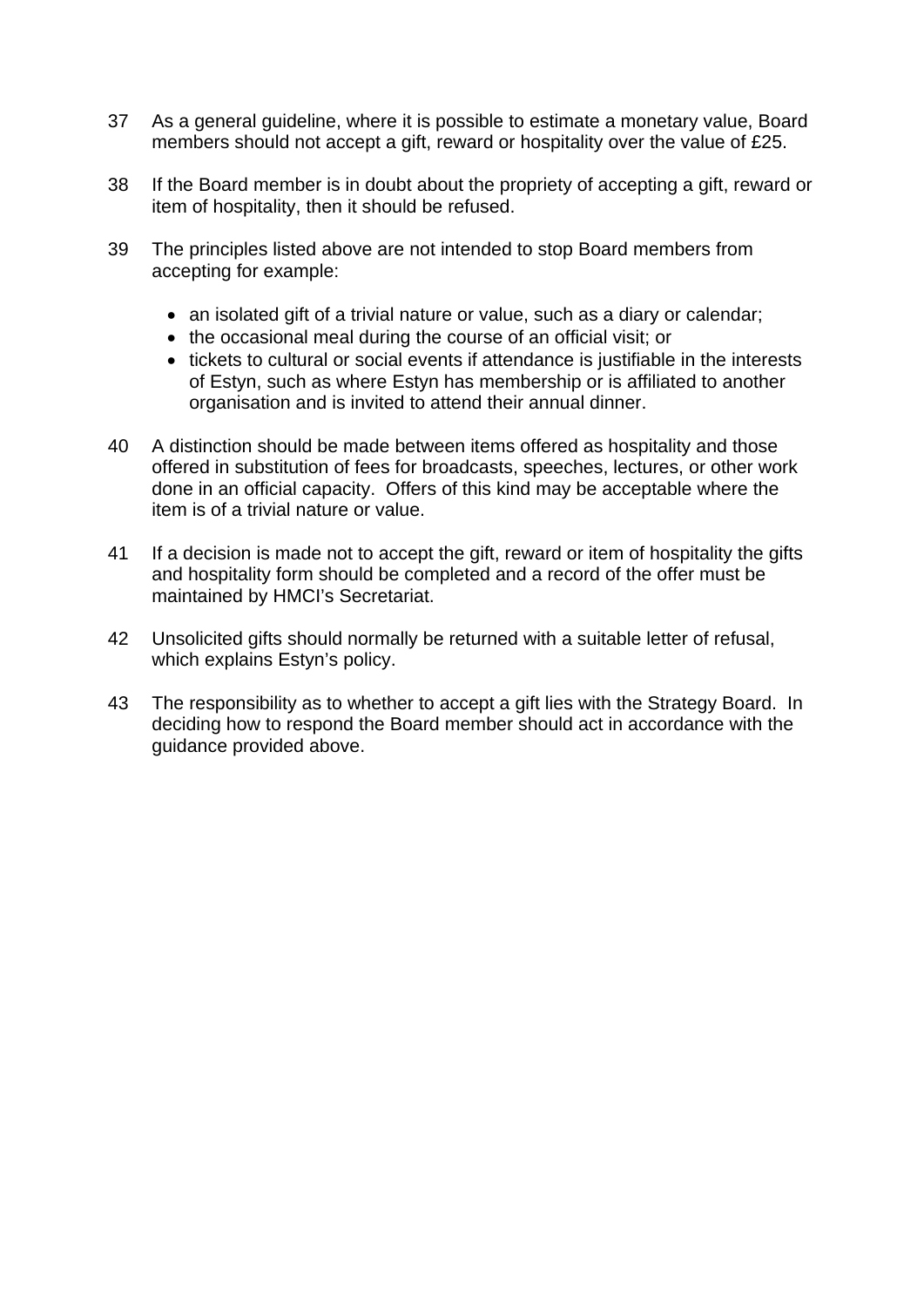## **Register of Member's interest: Strategy Board and Audit Committee**

Please complete all sections, indicating whether you (or anyone associated with you as defined in paragraph 12) have any interests to declare. Please sign, date, and return the form as indicated.

#### (PLEASE USE BLOCK CAPITALS)

| <b>Name</b>     |  |
|-----------------|--|
| <b>Employer</b> |  |
| <b>Position</b> |  |

If an interest is declared in sections (a) to (i), please identify who has the interest.

| (a) | Directorships, including non-executive directorships held in private<br>companies or PLCs (with the exception of those of dormant companies) |
|-----|----------------------------------------------------------------------------------------------------------------------------------------------|
| (b) | Ownership or part-ownership of private companies, businesses or<br>consultancies likely or possibly seeking to do business with Estyn        |
| (c) | Majority or controlling shareholdings in organisations likely or possibly<br>seeking to do business with Estyn                               |
| (d) | Organisational or employment relationships with potential beneficiaries of<br>Estyn                                                          |
| (e) | Connections with education and training providers (not included at (d) above)                                                                |
| (f) | A position of authority in a charity or voluntary body in the field of education<br>and training                                             |
| (g) | Any educational and training interests not mentioned above                                                                                   |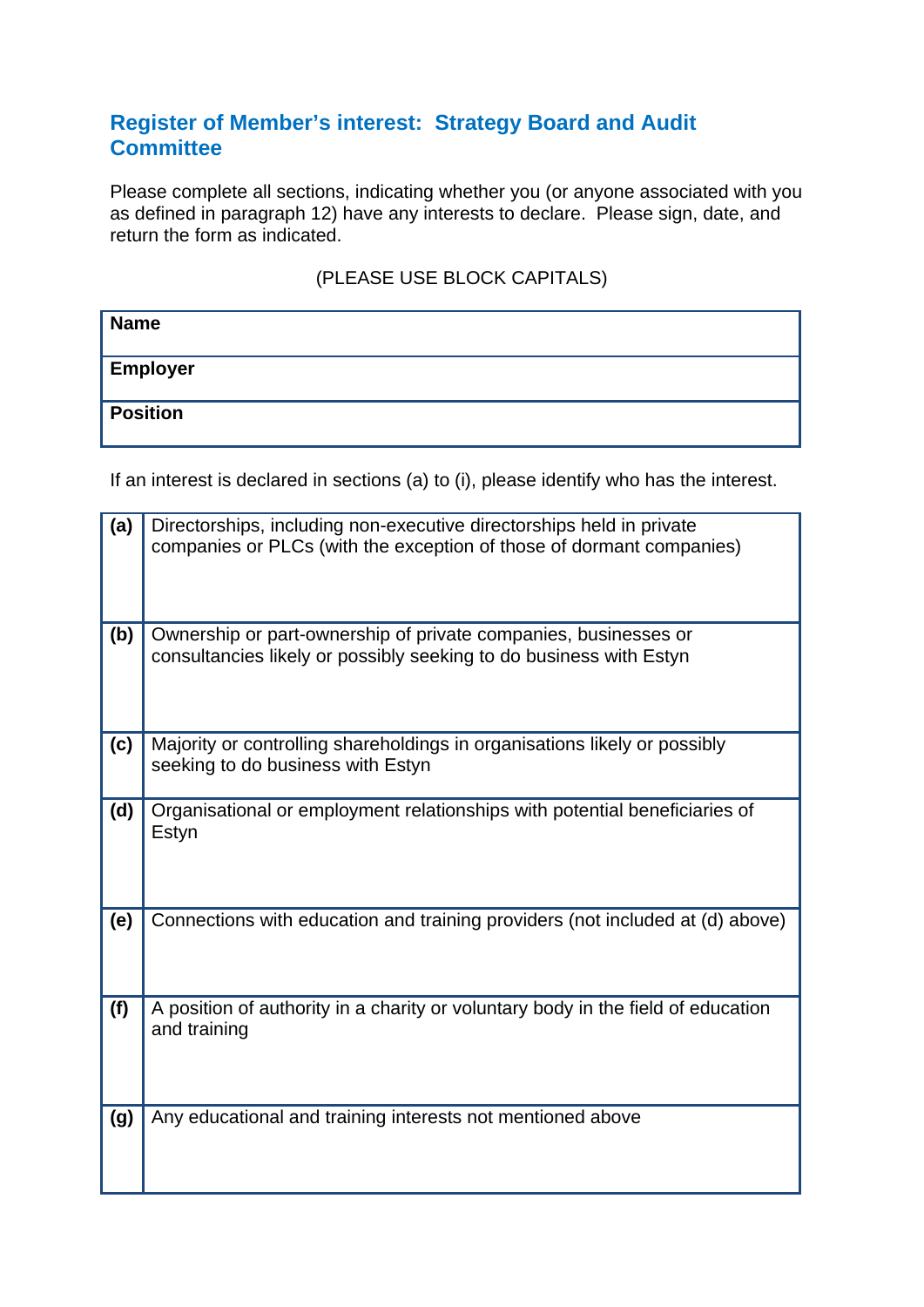| (h) | Any connections with a voluntary or other body contracting for services with<br>Estyn                                   |
|-----|-------------------------------------------------------------------------------------------------------------------------|
| (i) | Any other matter which you believe might be perceived by a member of the<br>public as leading to a conflict of interest |

I confirm that to the best of my knowledge and belief, I have listed above all relevant matters which need to be disclosed.

| Signed | Date |
|--------|------|
|        |      |

Completed forms should be returned to:

HMCI's Secretariat Estyn Anchor Court Keen Road **Cardiff** CF24 5JW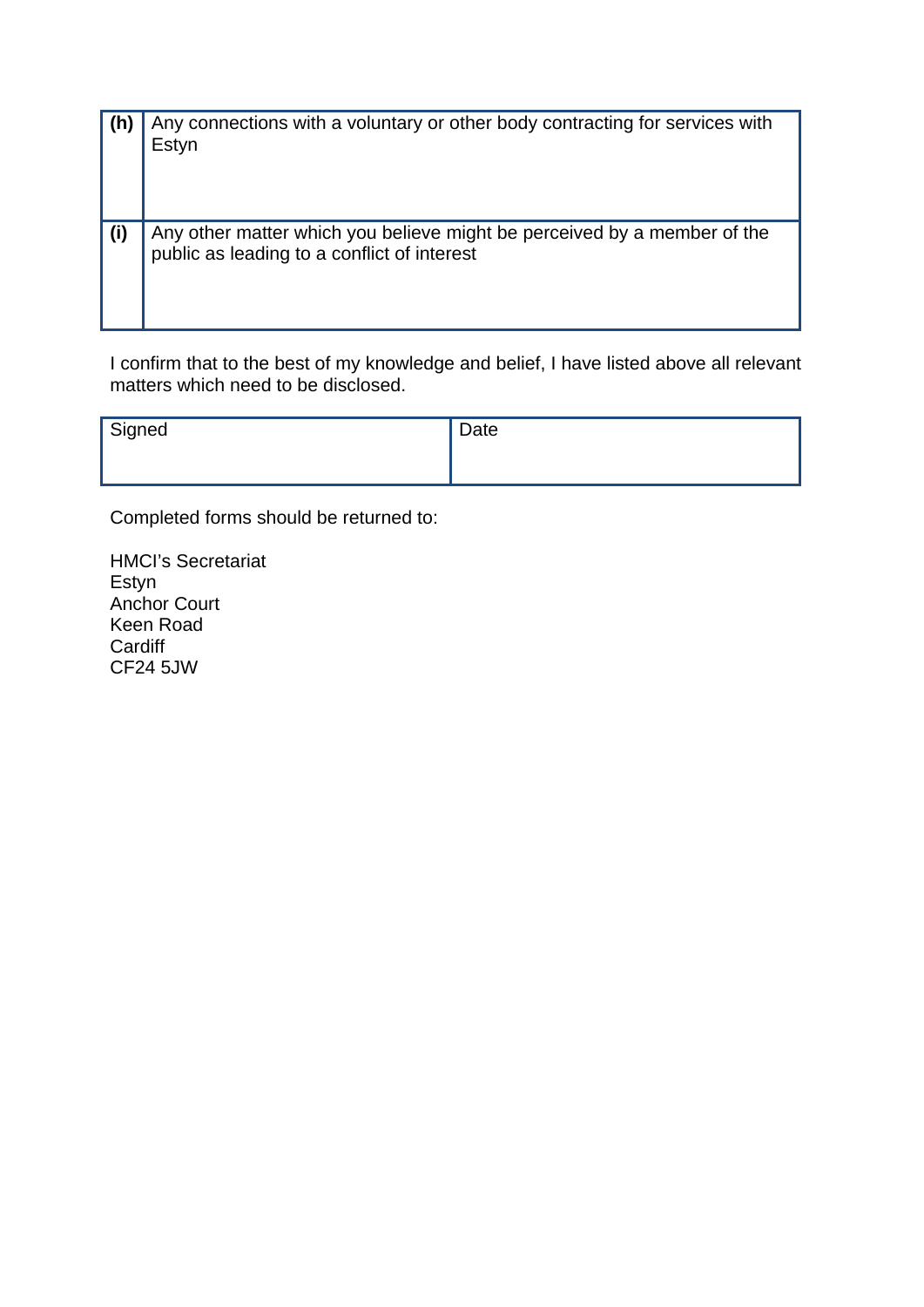# **Estyn: Gifts and hospitality form**

|             |                                                                                                                       | Appointment:             |                              |                                                                                                                    |  |
|-------------|-----------------------------------------------------------------------------------------------------------------------|--------------------------|------------------------------|--------------------------------------------------------------------------------------------------------------------|--|
| <b>Date</b> | Hospitality or gift offer                                                                                             | Approximate<br>Value (£) | Accepted/<br><b>Declined</b> | Reason                                                                                                             |  |
| XX YYY ZZ   | <b>Hospitality at the</b><br><b>Millennium Stadium</b><br>during Six Nations<br>Rugby with XXXX of<br><b>YYYY Ltd</b> | 250.00                   | <b>Declined</b>              | Offer clearly had<br>significant value<br>and YYYY Ltd are<br>contracted to us<br>for the provision<br>of services |  |
| AA BBB ZZ   | Lunch with XXXX, DWP                                                                                                  | 12.00                    | Accepted                     | Value small and in<br>course of<br>undertaking work<br>for DWP                                                     |  |

Key:

**Bold**: compulsory disclosures with related private sector partners

Plain: discretionary disclosure for personal decision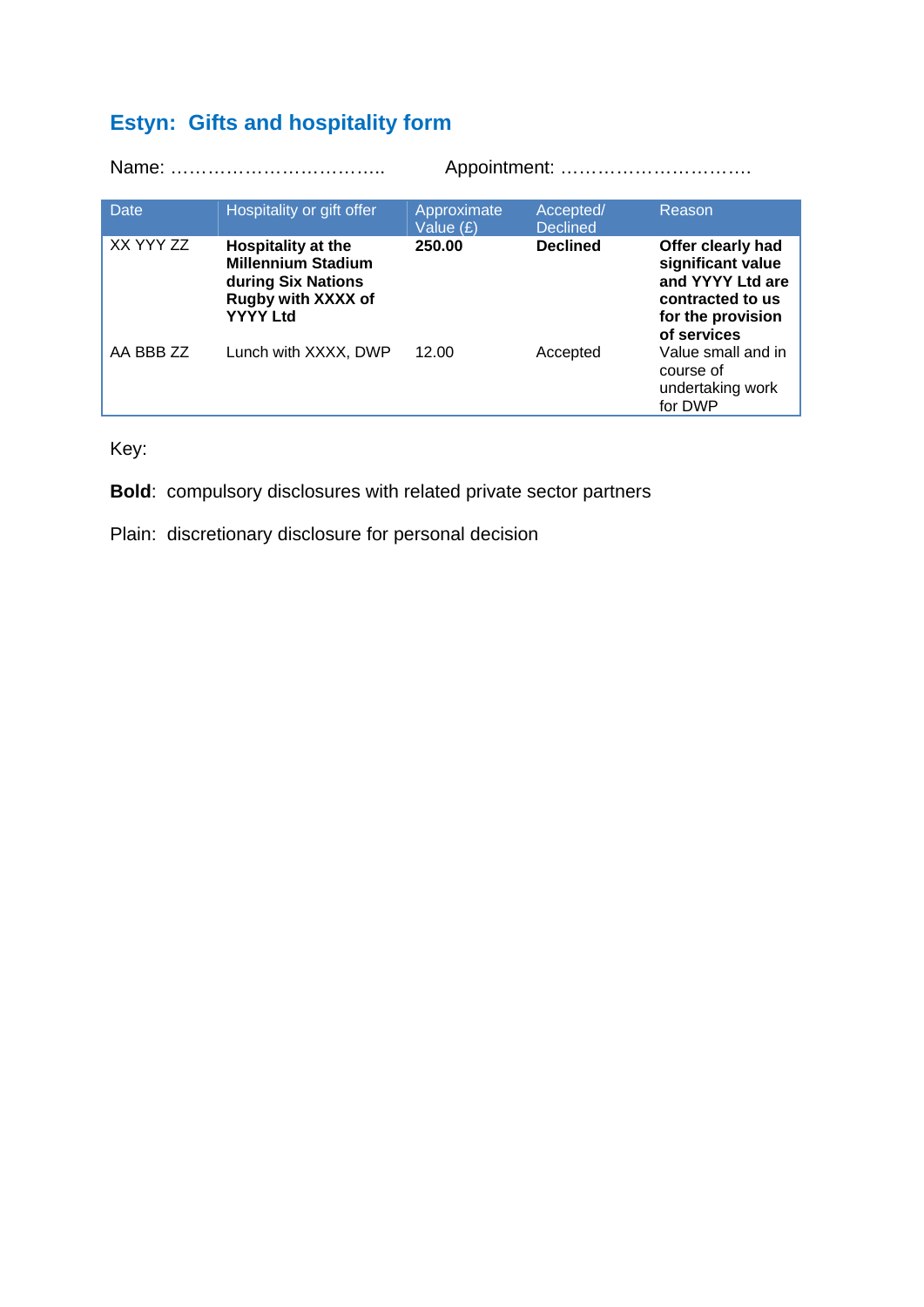## **Ambassadorial protocol for non-executive directors of the Strategy Board, its committees and sub-committees**

#### **Scope**

- 1 This protocol applies to all non-executive directors of the Strategy Board and members of its committees and sub-committees. It covers all activities and engagements carried out on behalf of Estyn or where membership of the Strategy Board may be relevant. Such activities might include requests: to speak to the media; to publish articles; or to attend provider, stakeholder or other events. References to members of the Strategy Board should be considered to apply also to members of Board committees and sub-committees. Activities covered include those where a Strategy Board member:
	- receives an invitation in their capacity as a member of the Estyn Board, whether this is an external or an internal event;
	- pursues an engagement as part of a development plan agreed with HMCI; and
	- pursues an engagement which does not have a direct connection with Estyn, but where the member's position with Estyn may be used in publicity or be highlighted during the activity.
- 2 Where this protocol refers to consulting, or obtaining the approval of HMCI or the Estyn communications manager, members of the Board should lodge the request with HMCI's secretariat, who will make the necessary arrangements with HMCI or others.

#### **General**

- 3 HMCI is the official spokesperson of Estyn.
- 4 The Strategy Board will take collective responsibility for the decisions made by it, and individual members will represent the Board's decisions.
- 5 In no case should views be expressed that are at variance with agreed Estyn policy. If in doubt as to what is agreed Estyn policy, a Strategy Board member should consult HMCI.
- 6 It is the responsibility of Board members to ensure that they are briefed appropriately before taking part in any activities covered by this protocol. HMCI's secretariat will arrange briefing, speaking notes or other forms of presentation on request, subject to appropriate notice.
- 7 HMCI and members of the Strategy Board are not restricted from activities in any personal or professional non-Estyn capacity, where the activity could not be considered to be connected with Estyn's remit. This protocol does not cover such activities.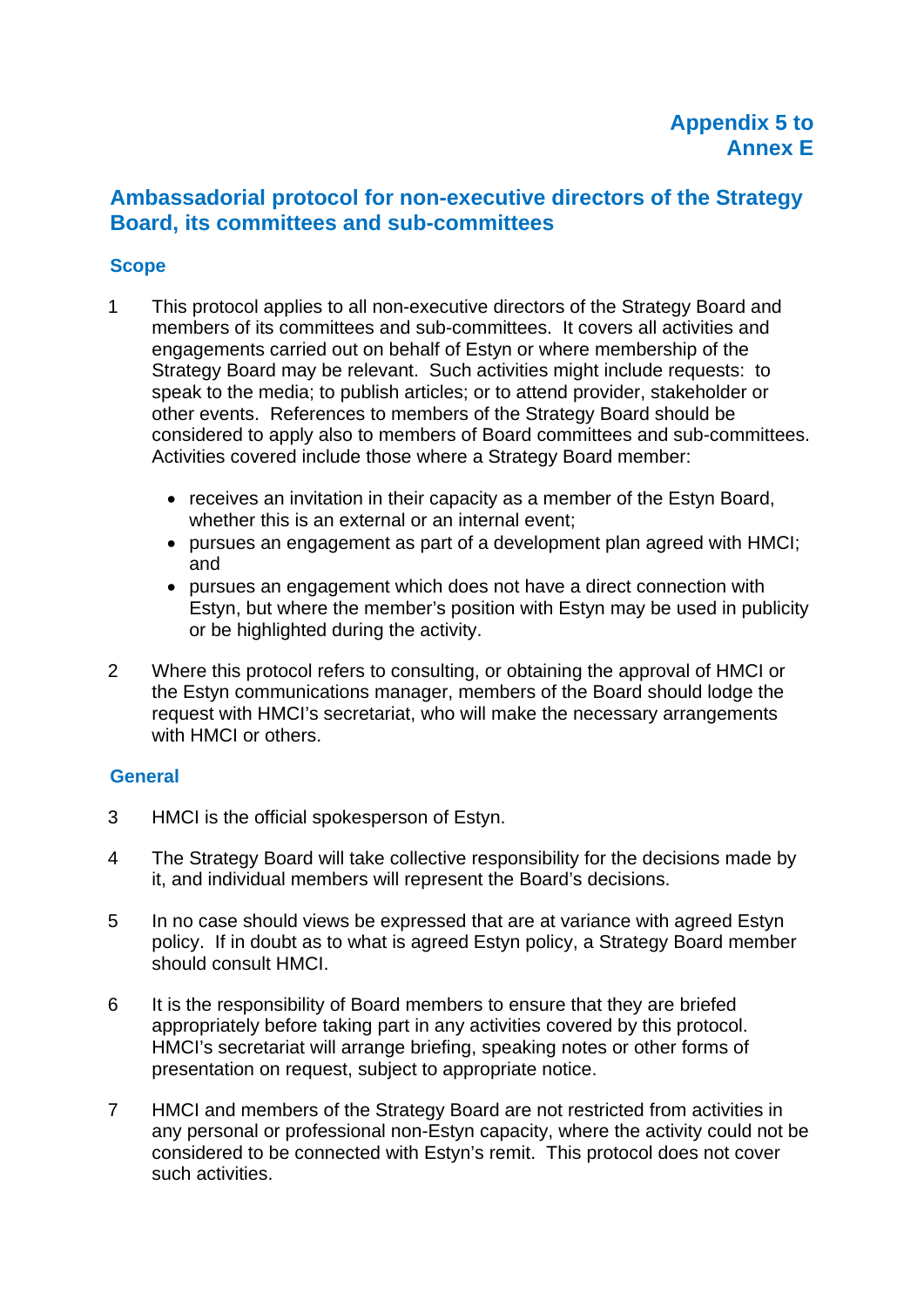#### **External events**

8 All activities which involve any external presence will be recorded by HMCI's Secretariat in the register of ambassadorial activities. Such activities may arise from requests: to speak to the media; to publish articles; to attend provider, stakeholder or other events on behalf of Estyn or where the activity could be considered to be connected with Estyn's remit.

#### **Media**

- 9 A Board member must obtain the prior approval of HMCI before agreeing to speak to or in the presence of the national or local media, or publishing articles, or engaging in any other media related activity, where this activity could be considered to be connected with Estyn's remit.
- 10 HMCI's secretariat will consult the Estyn communications manager before putting the request to HMCI for approval.

#### **Stakeholder and other events**

11 A Board member must obtain the HMCI's approval before accepting any invitation to attend an event on behalf of Estyn, or where the engagement could be considered to be connected with Estyn's remit.

#### **Internal activities within Estyn**

- 12 A Board member must refer all invitations to engage with Estyn's staff, with the exception of HMCI or directors, to HMCI's secretariat in order to seek HMCI's approval.
- 13 HMCI or, in her absence, a member of the Executive Board, will be consulted before such an invitation is accepted.
- 14 HMCI's secretariat will keep a record of members of the Boards' internal engagement with Estyn staff.

#### **Inspections**

15 Board members may attend inspections and other Estyn front line activity. Care should be taken to make clear to those being inspected that the Strategy Board member has no role in the professional process of inspection, or the judgements which arise from it. A non-executive director wishing to attend an inspection must first receive the permission of HMCI to do so.